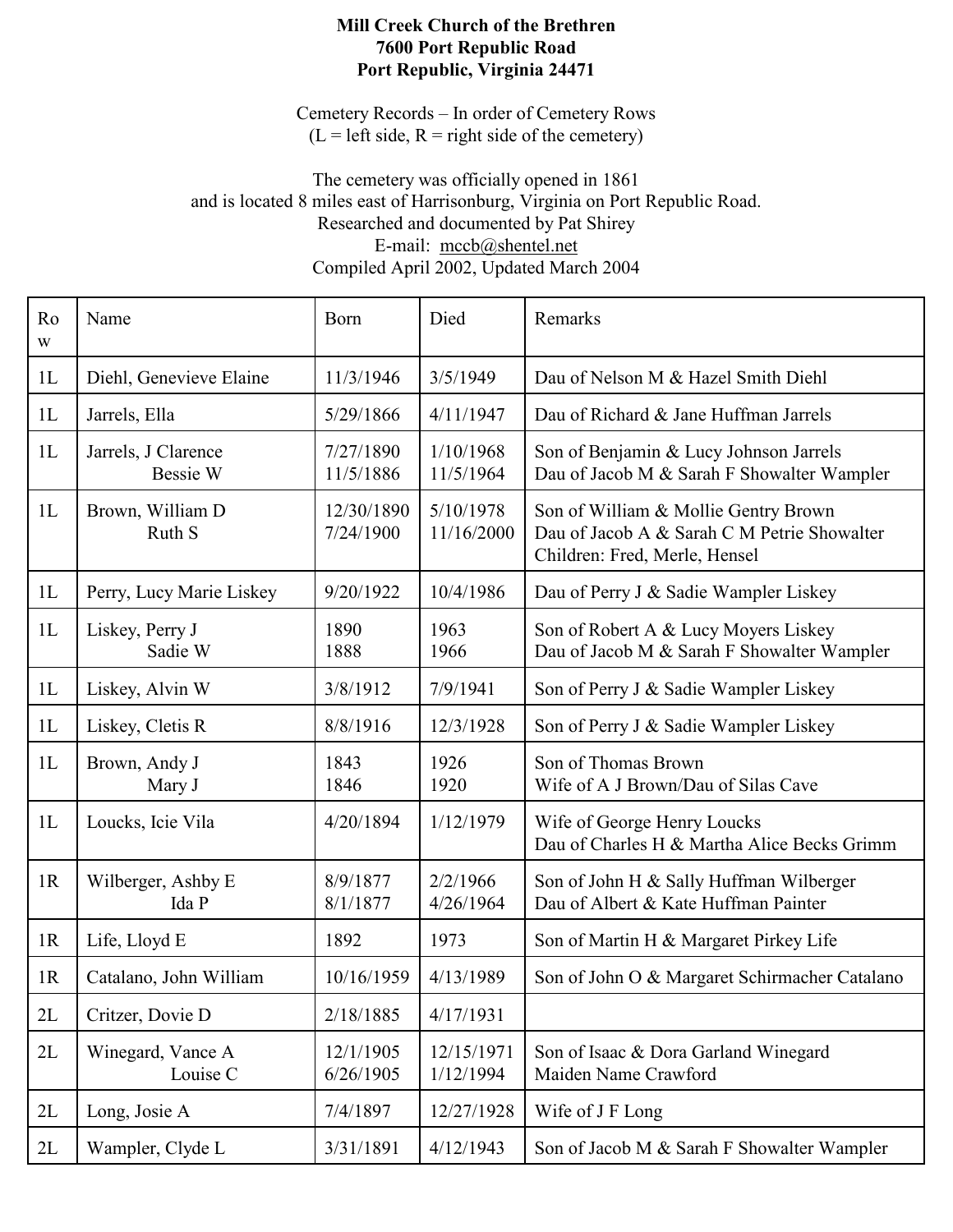|    | Frances B                                   | 6/9/1890                | 1/26/1985               | Dau of Jacob A & Sarah C M Petrie Showalter                                                                                             |
|----|---------------------------------------------|-------------------------|-------------------------|-----------------------------------------------------------------------------------------------------------------------------------------|
| 2L | Wampler, J Harold<br>Edith W                | 2/2/1913<br>1/19/1912   | 11/22/1982<br>1/18/2002 | Son of Clyde L & Frances Showalter Wampler<br>Dau of Robert & Maggie Liskey Wright<br>Children: Cecil, Janet, Wilda, Joseph             |
| 2L | Rodeffer, Benjamin S<br>Dora Good           | 7/9/1881<br>2/10/1880   | 10/13/1962<br>2/15/1955 | Son of Conrad & Malinda Diehl Rodeffer<br>Dau of John M & Mary Ann Cline Good                                                           |
| 2L | Miller, Melvin Arey<br>Hilda Baker          | 4/18/1918<br>4/29/1920  |                         | Son of Oscar H & Oletha Showalter Arey<br>Adopted Son of Charles E & Bessie Anderson<br>Miller<br>Dau of William R & Mollie Kyger Baker |
| 2L | Argenbright, George Henry<br>Hannah Rebecca | 7/30/1876<br>2/12/1880  | 11/28/1965<br>12/8/1955 | 89 yr/Son of Peter K & Samantha Armentrout<br>Argenbright<br>75 yr/Dau of Daniel & Elizabeth Showalter<br>Rodeffer                      |
| 2R | Craun, Robert Samuel<br>Laura Catherine Lam | 4/6/1873<br>7/22/1872   | 7/29/1927<br>4/11/1922  | Son of Samuel Harvey & Elizabeth Baker Craun<br>Dau of Reuben T & Nancy Cline Lam                                                       |
| 2R | Craun, Warren Samuel                        | 1/23/1908               | 5/7/2004                | Son of Robert Samuel & Laura Catherine Lam<br>Craun                                                                                     |
| 2R | Jarrels, William A<br>Mary F                | 12/4/1887<br>9/25/1891  | 2/19/1951<br>7/3/1933   | Son of Benjamin & Lucy Johnson Jarrels<br>Dau of George F & Elizabeth Beery Hartman                                                     |
| 2R | Jarrels, Benjamin<br>Lucie J                | 10/15/1864<br>8/12/1862 | 8/31/1946<br>9/17/1932  | Son of Richard & Jane Huffman Jarrels<br>Dau of William B & Mary J Johnson                                                              |
| 2R | Jarrels, William R                          |                         | 10/9/1927               | 64 yrs / Son of Richard & Jane Huffman Jarrels                                                                                          |
| 2R | Bowman, Thomas I<br>Maggie J                | 1/11/1883<br>9/2/1883   | 11/18/1972<br>2/3/1977  | Son of Jacob W & Susan Long Bowman<br>Dau of Conrad & Malinda Diehl Rodeffer                                                            |
| 3L | Good, Nora Jean Fauls                       | 4/26/1927               | 4/16/2002               | Wife of Lawrence D Good Sr<br>Dau of Otis Daniel & Minnie Shoemaker Fauls                                                               |
| 3L | Good, Lawrence D, Sr                        | 6/9/1926                | 5/29/1999               | Son of William C & Ethel Crickenberger Good                                                                                             |
| 3L | Good, Alda Lee Diehl                        | 3/23/1930               | 6/10/1951               | Wife of Lawrence D Good Sr<br>Dau of Clark D & Nora Roadcap Diehl                                                                       |
| 3L | Lam, Nancy Jane Diehl                       | 4/17/1928               | 6/10/1951               | Wife of William G Lam<br>Dau of Clark D & Nora Roadcap Diehl                                                                            |
| 3L | Lam, William Grady                          | 1920                    | 1952                    | Son of Emory Roy Lam                                                                                                                    |
| 3L | Grimm, Annie L                              | 1888                    | 1951                    | Wife of Joseph Milton Grim<br>Dau of Jack & Raney Morris Lam                                                                            |
| 3L | Grimm, George W<br>Sarah M                  | 1871<br>2/9/1870        | 1943<br>10/13/1926      | Son of George W & Mary Shifflett Grimm<br>Dau of Thomas & Louisa Shipp Becks                                                            |
| 3L | Johnson, Arthur G<br>Marketa F              | 2/5/1930<br>11/14/1928  | 6/7/1997                | Son of Isaac Richard & Stella Billhimer Johnson                                                                                         |
|    |                                             |                         |                         |                                                                                                                                         |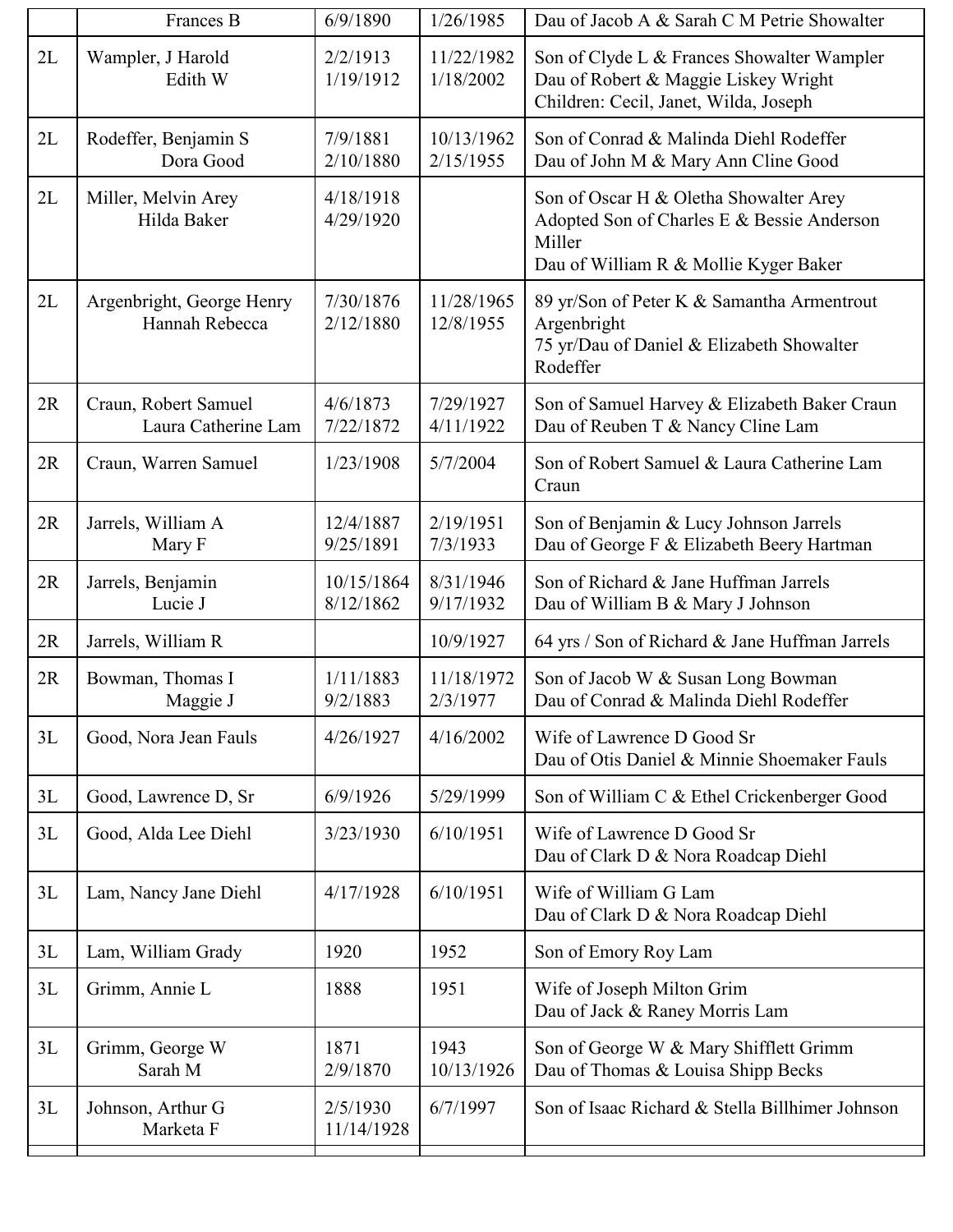| 3L | Stokes, Marie Ann                          |                                      | 4/14/1947                            | Dau of J Richard & Bonnie M Showalter Johnson                                                                                                                         |
|----|--------------------------------------------|--------------------------------------|--------------------------------------|-----------------------------------------------------------------------------------------------------------------------------------------------------------------------|
| 3L | Showalter, C Hobart<br>Mary F<br>Orville K | 10/14/1896<br>4/13/1898<br>3/21/1921 | 1/6/1984<br>10/14/1992<br>11/12/1922 | Son of David H & Hannah M Rodeffer Showalter<br>Dau of William S & Jennie Deadrick Baker<br>Son of C Hobart & Mary F Baker Showalter                                  |
| 3L | Long, Ernest C<br>Sattie Lam               | 4/12/1889<br>1/1/1889                | 1/11/1964<br>12/20/1978              | Son of John S & Mary Miller Long<br>Dau of Reuben T & Nancy Cline Lam                                                                                                 |
| 3L | Winegard, Charles H                        | 4/30/1914                            | 4/20/1981                            | CPL US Army World War II<br>Son of Benjamin & Mary McDonaldson Winegard                                                                                               |
| 3L | Winegard, Benjamin S<br>Mary V             | 12/30/1873<br>5/31/1890              | 12/13/1949<br>4/10/1977              | Son of John & Margaret Greyer Winegard<br>Dau of John & Julia Marshall McDonaldson                                                                                    |
| 3L | Trobaugh, Carl A<br>Wilma H                | 6/20/1915<br>11/22/1917              | 2/22/1995<br>10/14/2003              | Son of James E & Myrtie Rodeffer Trobaugh<br>Dau of Grover S & Anna Coffman Hooke                                                                                     |
| 3L | Trobaugh, James E<br>Myrtie C              | 12/14/1877<br>2/25/1882              | 7/18/1934<br>6/17/1954               | Son of Elijah & Helen Virginia Leavel Trobaugh<br>Dau of Daniel & Elizabeth Showalter Rodeffer                                                                        |
| 3R | Myers, Wilbert Petrie<br>Nancy Cline       | 10/23/1911<br>4/13/1914              | 5/6/1987                             | Son of Herman B & Flora Petrie Myers<br>Dau of Charles D & Myrtie Cox Cline                                                                                           |
| 3R | Myers, Joseph B<br>Pearl L                 | 4/16/1893<br>4/30/1892               | 5/16/1943<br>12/16/1975              | Son of John F & Emma Baxter Myers<br>Dau of Jacob A & Sarah C M Petrie Showalter                                                                                      |
| 3R | Myers, John Jacob Sr<br>Rachel Bowman      | 7/13/1916<br>12/5/1920               | 2/8/2003                             | Son of Joseph B & Pearl Showalter Myers<br>Dau of Otis H & Edna Showalter Bowman<br>Married January 1, 1940<br>Our Sons - Donald B, John J Jr, Richard S, C<br>Carter |
| 3R | Shirey, William D<br>Eliza A               | 5/17/1842<br>8/14/1847               | 8/21/1919<br>6/20/1924               | Son of Charles & Mary Gutshall Shirey<br>Dau of Samuel & Catherine Flory Good                                                                                         |
| 3R | Shirey, Annie M                            | 11/10/1871                           | 1/16/1954                            | Dau of William D & Eliza Good Shirey                                                                                                                                  |
| 3R | Shirey, Charles S<br>Mattie A              | 11/16/1865<br>3/3/1869               | 8/10/1939<br>1/18/1933               | Son of Charles & Mary Gutshall Shirey<br>Dau of Conrad & Frances Baker Long                                                                                           |
| 3R | Diehl, Ivan E<br>Lillian G                 | 9/28/1915<br>9/2/1915                | 7/6/1997<br>4/7/1989                 | Son of J Harvey & Laura Kyger Diehl<br>Dau of John William & Bessie McGregor Watson                                                                                   |
| 3R | Hinkel, John H                             | 9/9/1847                             | 11/13/1941                           | Son of Henry & Margaret Meyerhoeffer Hinkel                                                                                                                           |
| 3R | Hinkel, Annie E                            | 8/27/1847                            | 12/17/1915                           | Dau of E & Margaret May Rogers                                                                                                                                        |
| 3R | Jarrels, Leo D<br>Honoria M                | 6/29/1919<br>2/11/1923               | 7/25/2003                            | Son of Kemper R & Ruby Showalter Jarrels                                                                                                                              |
| 4L | Good, John T                               | 1876                                 | 1947                                 | Son of Daniel M & Elizabeth Long Good                                                                                                                                 |
| 4L | Good, Bessie B                             | 1883                                 | 1952                                 | Dau of James Willis & Martha Crabill Calhoun                                                                                                                          |
| 4L | Leake, Charles E<br>Lois B                 | 1/1/1932<br>5/28/1934                | 6/16/1996<br>10/24/1988              | Son of Ellis W & Keziah Lloyd Leake<br>Dau of Albert N & Refa Miller Burgess                                                                                          |
| 4L | Wagner, Gene S                             | 3/14/1920                            |                                      | Son of Minor & Molly Conn Wagner                                                                                                                                      |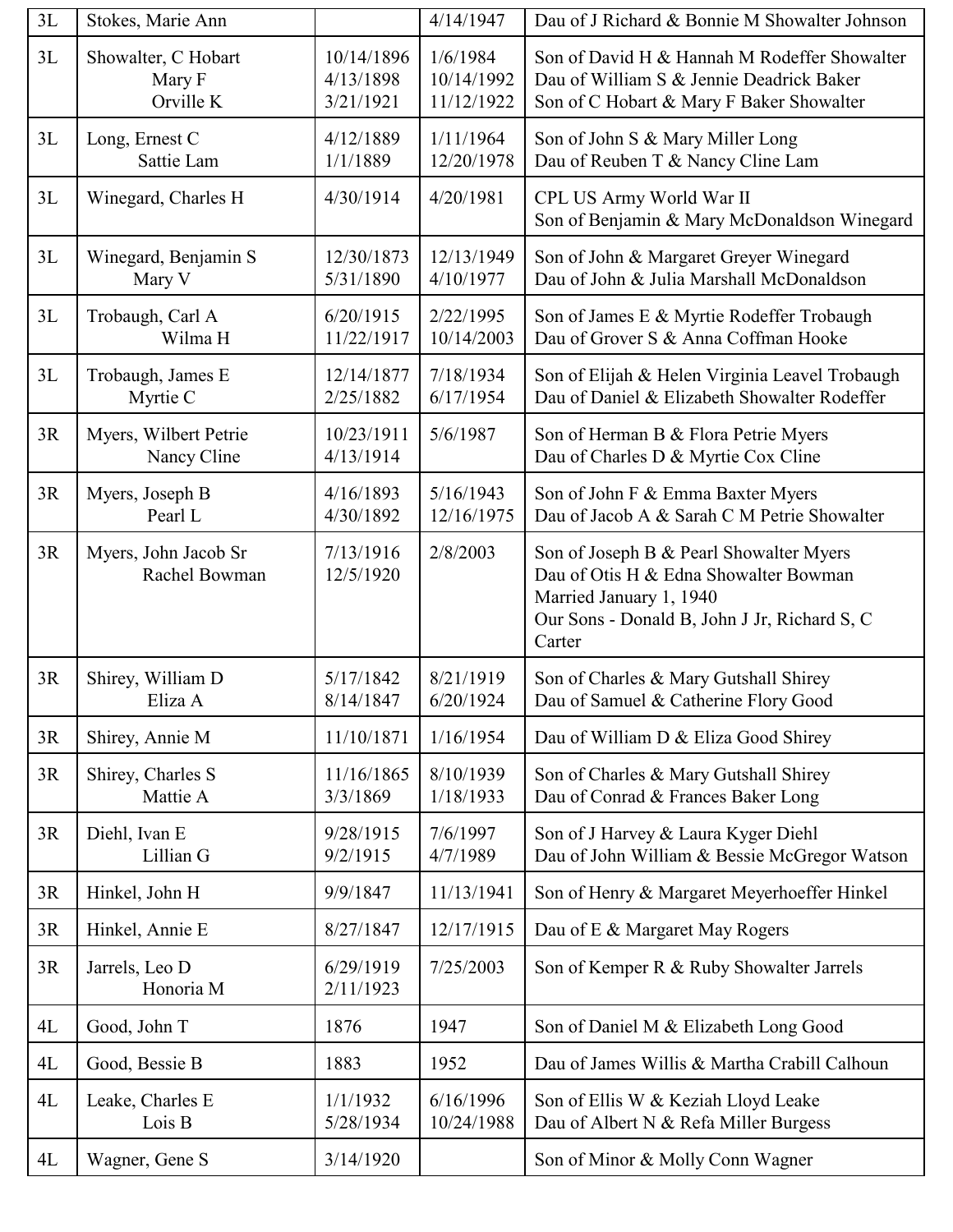|    | Hetty Lou                                  | 8/9/1925                | 12/7/1984               | Dau of Kemper R & Ruby Showalter Jarrels                                                                                                               |
|----|--------------------------------------------|-------------------------|-------------------------|--------------------------------------------------------------------------------------------------------------------------------------------------------|
| 4L | Diehl, Clark D<br>Nora A                   | 10/20/1891<br>5/11/1890 | 8/30/1979<br>11/10/1951 | Son of Elijah F & Mary E Petrie Diehl<br>Dau of Isaac D & Lucy Begoon Roadcap                                                                          |
| 4L | Diehl, Madeline V                          |                         | 4/25/1922               | 16 das / Dau of Clark D & Nora Roadcap Diehl                                                                                                           |
| 4L | Diehl, Infant                              |                         | 1938                    | Infant Son of Melvin C & Edna Simmers Diehl                                                                                                            |
| 4L | Long, Mollie G                             | 11/17/1878              | 1/12/1968               | Wife of Charles E Long<br>Dau of Jacob D & Anna Click Grove                                                                                            |
| 4L | Long, Charles E<br>Stella S                | 1867<br>1871            | 1954<br>1925            | Son of John S & Frances Whitmore Long<br>Wife of Charles E Long<br>Dau of Phineas & Mary Bowman Stickley                                               |
| 4L | Showalter, John William<br>Ida Bell Miller | 12/30/1861<br>9/7/1867  | 1/16/1923<br>8/6/1932   | Son of Henry A & Elizabeth Sanger Showalter<br>Dau of George & Sarah E Whitmore Miller<br>Children: Mabel E & Earl M                                   |
| 4L | Showalter, Earl M                          | 5/6/1900                | 11/9/1972               | Son of John W & Ida Bell Miller Showalter                                                                                                              |
| 4L | Miller, Effie P                            | 11/28/1897              | 12/23/1977              | Dau of Joseph & Fannie Showalter Pence                                                                                                                 |
| 4L | Miller, Charles E<br><b>Bessie E</b>       | 1884<br>1884            | 1977<br>1936            | Son of George & Sarah E Whitmore Miller<br>Dau of William H & Bettie Anderson                                                                          |
| 4L | Pence, Margie B                            | 8/2/1879                | 2/21/1952               | Foster Dau of Peter & Margaret Pence                                                                                                                   |
| 4R | Diehl, Charles E<br>Lily J                 | 6/20/1883<br>4/18/1883  | 1/27/1961<br>7/18/1971  | Son of Jacob P & Martha Harshbarger Diehl<br>Dau of Jacob A & Sarah C M Petrie Showalter<br>Married 2/16/1908 - Children: Welty S, Hannah I<br>& Ava M |
| 4R | Diehl, Martha V                            | 6/18/1919               | 6/14/1921               | Dau of Charles E & Lily J Showalter Diehl                                                                                                              |
| 4R | Diehl, Jacob P<br>Martha A                 | 10/8/1859<br>10/4/1861  | 6/2/1942<br>6/30/1950   | Son of Mathias & Sarah Hartman Diehl<br>Wife of J P Diehl<br>Dau of Jacob & Elizabeth Showalter Harshbarger                                            |
| 4R | Meyerhoeffer, George S<br>Addie F          | 4/13/1879<br>9/10/1882  | 10/1/1943<br>10/23/1974 | Son of John W & Elizabeth Kyger Meyerhoeffer<br>Dau of William D & Eliza Good Shirey                                                                   |
| 4R | Baugher, Wilmer K<br>Louise M              | 7/13/1912<br>3/30/1916  | 7/17/1991<br>4/16/1979  | Son of George S & Lea Anne Wyant Baugher<br>Dau of George S & Addie Shirey Meyerhoeffer                                                                |
| 4R | Showalter, Kate M                          | 12/25/1855              | 1/3/1949                | Dau of William S & Mary Parrott Showalter                                                                                                              |
| 4R | Miller, Homer J<br>Virgie Hess             | 12/21/1903<br>9/17/1901 | 9/1/1976<br>9/4/2001    | Son of Isaac W & Mary Wampler Miller<br>Dau of John W & Elizabeth Fifer Hess<br>Children: Kathleen M & Lowell W                                        |
| 4R | Jarrels, Charles W<br>Ruth B               | 3/5/1917<br>4/5/1916    |                         | Son of J Clarence & Bessie Wampler Jarrels<br>Dau of Otis H & Edna Showalter Bowman                                                                    |
| 4R | Glick, Donald Lawrence<br>Jean Racer       | 1/21/1924<br>5/31/1928  | 1/7/1987                | Son of John T & Effie Evers Glick<br>Dau of Clarence Richard & Mabel Jenkins Racer                                                                     |
| 4R | Diehl, Kate S D Bowman                     | 9/30/1865               | 9/30/1944               | Dau of Benjamin & Elizabeth Beery Wampler                                                                                                              |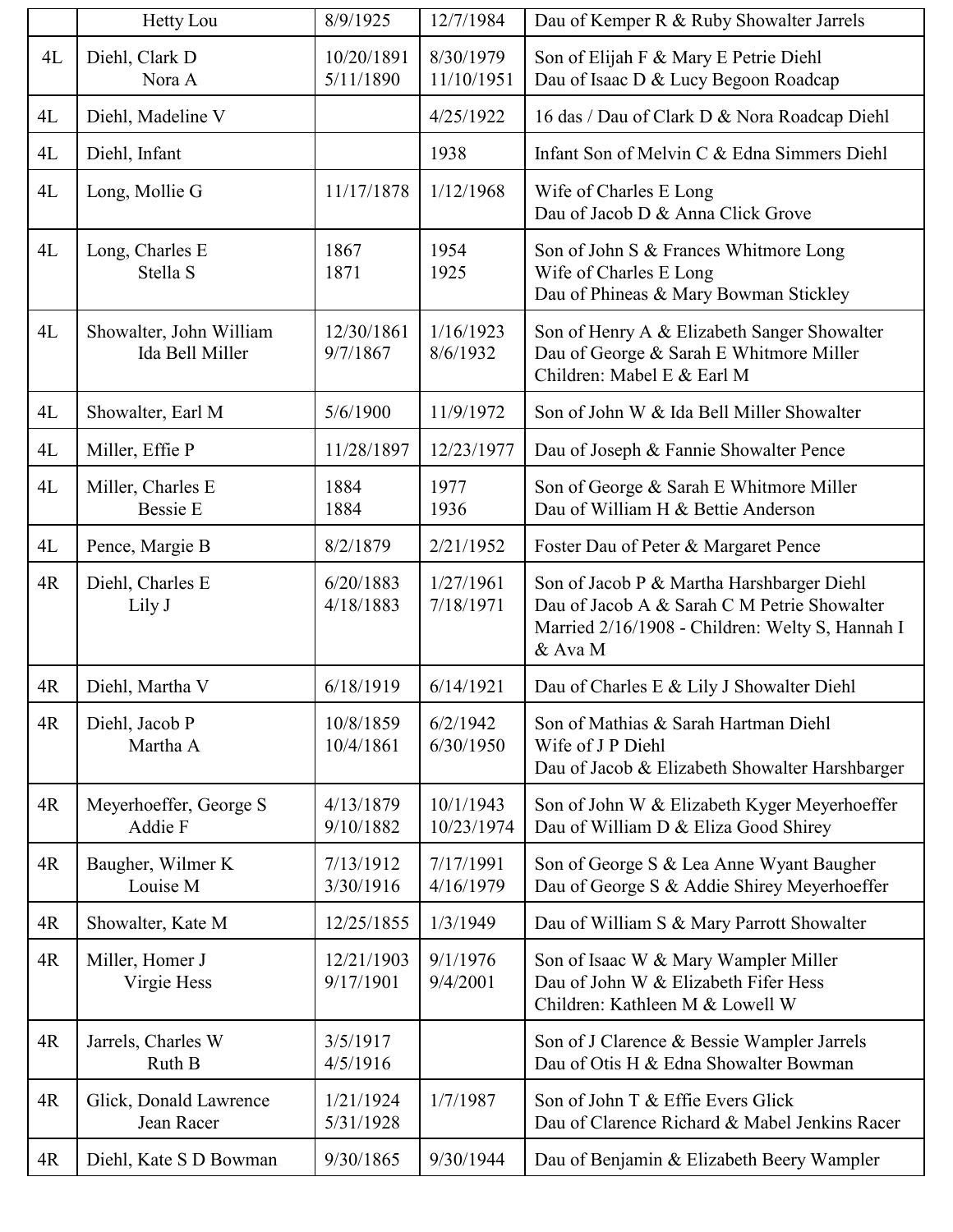|    | Kenny M                                                    | 2/12/1870               | 9/12/1918                | Son of Josiah H & Mary C Showalter Diehl                                                                                                                                                                                                                                                                                                                                    |
|----|------------------------------------------------------------|-------------------------|--------------------------|-----------------------------------------------------------------------------------------------------------------------------------------------------------------------------------------------------------------------------------------------------------------------------------------------------------------------------------------------------------------------------|
| 4R | Garber, Edgar S<br>Storma <sub>S</sub>                     | 8/21/1896<br>7/17/1887  | 12/19/1982<br>10/25/1962 | Son of Samuel B & Maggie Pence Garber<br>Dau of Peter W & Hettie M Rodeffer Showalter                                                                                                                                                                                                                                                                                       |
| 4R | Garber, Douglas H                                          | 4/29/1919               | 2/20/1920                | Son of Edgar S & Storma Showalter Garber                                                                                                                                                                                                                                                                                                                                    |
| 5L | Long, Edward S<br><b>Bessie S</b>                          | 7/19/1903<br>10/20/1906 | 6/2/1974<br>11/28/1993   | Son of Charles E & Stella Stickley Long<br>Dau of Charles & Ella Walters Seiger                                                                                                                                                                                                                                                                                             |
| 5L | Long, Charles Edward                                       | 12/20/1926              | 7/20/1928                | Son of Edward S & Bessie Seiger Long                                                                                                                                                                                                                                                                                                                                        |
| 5L | Jarrels, Wm Benjamin<br>(Bennie)<br><b>Betty Jane Long</b> | 7/24/1927<br>9/23/1928  | 12/31/2001               | Son of Kemper & Ruby Showalter Jarrels<br>Dau of Edward S & Bessie Seiger Long<br>Front: Mill Creek Wedding 11/8/1947 - 54 happy<br>years<br>Parents of Becky, Sally, Mary Lou, and Billy<br>Back: Grandchildren - Michael Ruckman, Andy<br>Ruckman, Ben Halterman, Abe Halterman, Molly<br>Halterman, Mary Brooke Dellinger, Betsy Jarrels,<br>Katie Jarrels, Trey Jarrels |
| 5L | Jarrels, Kemper R<br>Ruby W                                | 10/6/1893<br>11/6/1891  | 10/31/1994<br>5/16/1969  | Son of Benjamin & Lucy Johnson Jarrels<br>Dau of Peter W & Hettie Rodeffer Showalter<br>Parents of Mabel, Leo, Mary Frances, Warren,<br>Janey, Hetty Lou, Bennie, Dickie, John & Norma                                                                                                                                                                                      |
| 5L | Jarrels, Janey M                                           | 5/23/1924               | 11/19/1924               | Dau of Kemper R & Ruby Showalter Jarrels                                                                                                                                                                                                                                                                                                                                    |
| 5L | Baker, Ida D                                               | 8/17/1893               | 3/24/1986                | Dau of George William & Sarah Davis Davis                                                                                                                                                                                                                                                                                                                                   |
| 5L | Davis, G Will<br>Sarah A                                   | 9/11/1863<br>7/11/1863  | 3/8/1956<br>3/10/1934    | Son of Almond W & Harriet Walton Davis - 92 y<br>5 m 26 d<br>Dau of Ira L & Charity Davis Davis - 70 y 7 m 29<br>d                                                                                                                                                                                                                                                          |
| 5L | Garber, Daniel<br>Carrie V                                 | 1848<br>1840            | 1918<br>1923             | Son of Daniel & Mary Hoover Garber<br>Dau of Annanias & Margaret Kiblinger Pirkey                                                                                                                                                                                                                                                                                           |
| 5L | Miller, George<br>Sarah E                                  | 2/20/1841<br>9/8/1845   | 1/14/1917<br>12/2/1929   | Son of Daniel & Margaret Saufley Miller<br>Wife of George Miller<br>Dau of Ephraim & Eva R Whitmore                                                                                                                                                                                                                                                                         |
| 5L | Miller, Dr Ernest W                                        | 1/27/1879               | 12/14/1941               | Son of George & Sarah Whitmore Miller                                                                                                                                                                                                                                                                                                                                       |
| 5L | Miller, Fannie M<br>Thomas H                               | 9/8/1879<br>9/27/1876   | 6/13/1943<br>12/16/1952  | Wife Thomas H Miller/Dau of Jacob & Betty<br>Miller Cline<br>Son of George & Sarah Whitmore Miller                                                                                                                                                                                                                                                                          |
| 5R | Diehl, Herman H<br>Anna S                                  | 1887<br>1888            | 1981<br>1946             | Son of Jacob P & Martha Harshbarger Diehl<br>Dau of George M & Elizabeth Puffenbarger                                                                                                                                                                                                                                                                                       |
| 5R | Good, Ola Eva                                              | 10/7/1912               | 2/11/1915                | Dau of Ernest W & Lula Garion Good                                                                                                                                                                                                                                                                                                                                          |
| 5R | Good, Estella Frances                                      | 3/21/1917               | 3/25/1917                | Dau of Ernest W & Lula Garion Good                                                                                                                                                                                                                                                                                                                                          |
| 5R | Good, Ernest W<br>Lula E                                   | 4/9/1885<br>10/8/1884   | 4/12/1962<br>12/24/1964  | Son of Franklin J H & Frances Showalter Good<br>Dau of Michael & Sallie Good Garion                                                                                                                                                                                                                                                                                         |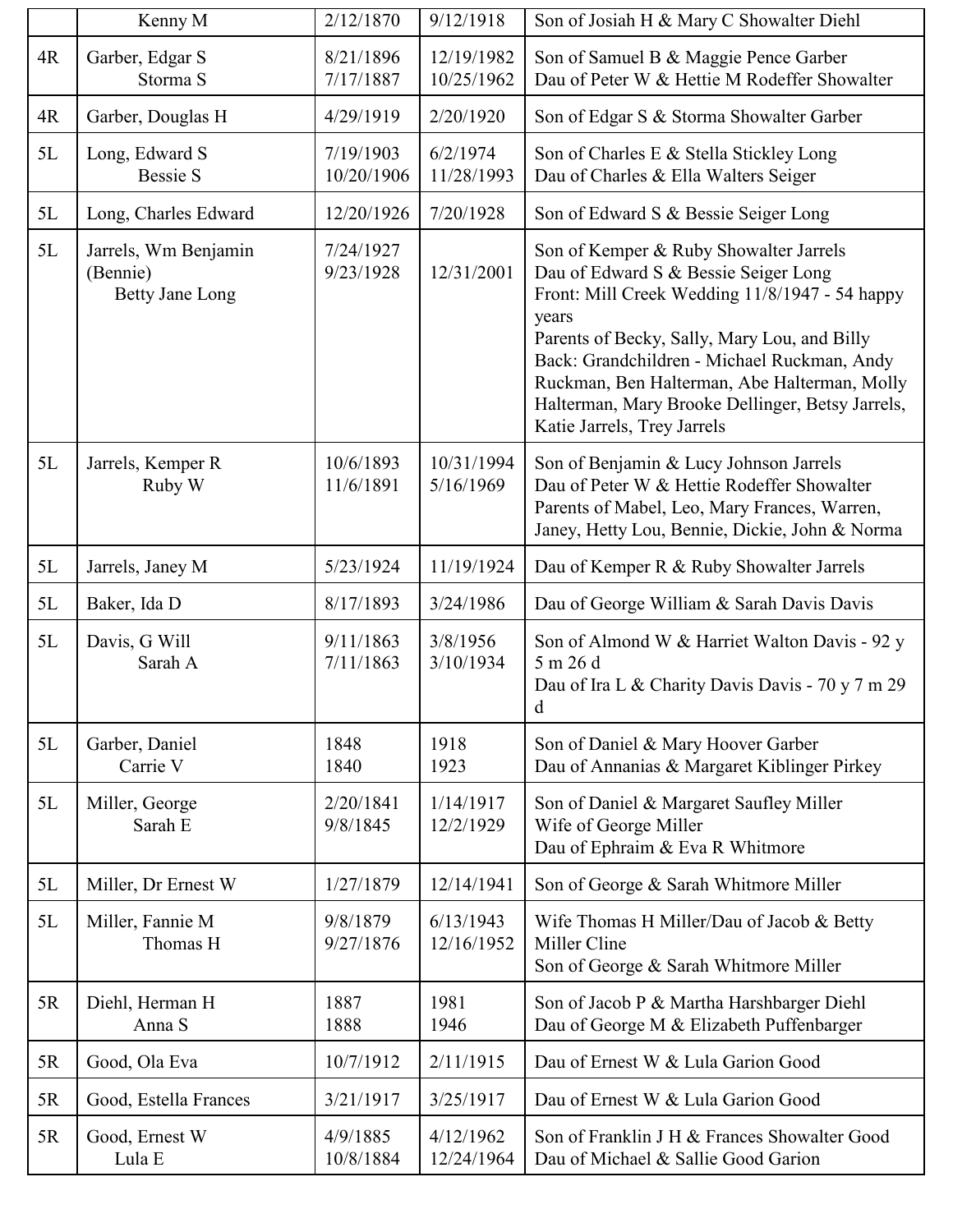| 5R | Dennett, Louise Diehl                     | 8/19/1907              | 10/30/1996              | Dau of J Harvey & Laura Kyger Diehl                                                                                                    |
|----|-------------------------------------------|------------------------|-------------------------|----------------------------------------------------------------------------------------------------------------------------------------|
| 5R | Diehl, J Harvey<br>Laura Kyger            | 2/4/1880<br>9/8/1877   | 2/15/1965<br>11/20/1962 | Son of Josiah H & Mary C Showalter Diehl<br>Dau of William F & Susanna E Showalter Kyger                                               |
| 5R | Diehl, Sheldon Harvey                     | 10/16/1913             | 1/28/1917               | Son of J Harvey & Laura Kyger Diehl                                                                                                    |
| 5R | Kyger, S Eliza<br>Wm Franklin             | 5/23/1853<br>6/5/1847  | 2/17/1935<br>10/8/1923  | Dau of William S & Mary Parrott Showalter<br>Son of Alexander & Jeanetta Pirkey Kyger                                                  |
| 5R | Wampler, Charles M                        | 11/1/1900              | 3/27/1925               | Son of John F & Susan Cline Wampler                                                                                                    |
| 5R | Bontz, George W<br>Susan E                | 1845<br>1850           | 1935<br>1921            | Son of John & Rebecca Good Bontz<br>Dau of Joseph, Jr & Anna Propst Good                                                               |
| 5R | Hinkle, Elizabeth M                       | 7/22/1907              | 2/9/1989                | Wife of Charles M Hinkle<br>Dau of George S & Addie Shirey Meyerhoeffer                                                                |
| 5R | Hinkle, Charles M<br>Amanda Catherine     | 9/9/1890<br>2/2/1877   | 7/21/1977<br>2/6/1955   | Son of James W & Mary Cline Hinkle<br>Wife of Charles M Hinkle/Dau of Lucy C Good                                                      |
| 5R | Wampler, Clarence S<br>Willie I           | 2/9/1897<br>5/28/1899  | 4/15/1959<br>5/30/1986  | Pvt Co E 2Bn Con. Center WWI, VA<br>Son of David B & Elizabeth Cline Wampler<br>Dau of H F & Flora Williams Bond                       |
| 5R | Bennington, Nimrod<br>Martha F<br>James S | 1821<br>1840<br>1874   | 1892<br>1921<br>1929    | Father - Son of John G & Elizabeth Morris<br>Bennington<br>Mother - Maiden Name Rader<br>Son - Son of Nimrod & Martha Rader Bennington |
| 6L | Pence, Jasper H<br>Edna W                 | 5/7/1895<br>5/21/1905  | 8/3/1969<br>9/2/1998    | Son of Samuel & Mary C Harshbarger Pence<br>Dau of Joseph W & Martha S Cline Wampler                                                   |
| 6L | Gardner, Elmer M<br>Grace K               | 9/2/1896<br>8/20/1896  | 2/1/1980<br>6/6/1970    | Son of Smith T & Lucy Nichter Gardner<br>Dau of Jacob A & Sarah C M Petrie Showalter                                                   |
| 6L | Crowe, Ernest B<br>Anna B                 | 1891<br>1899           | 1960<br>1996            | Son of Samuel H & Ida Belle Gardner Crowe<br>Dau of Henry P & Sarah F Morris Shifflett                                                 |
| 6L | Shifflett, Eva Dell                       | 1913                   | 1952                    |                                                                                                                                        |
| 6L | Crow, Brown Wilber                        | 2/18/1927              | 2/19/1927               | Son of Ernest B & Anna Belle Shifflett Crow                                                                                            |
| 6L | Shifflett, Henry P<br>Sarah F             | 1872<br>1878           | 1951<br>1955            | Son of Pleasant & Elizabeth "Betty" McDaniel<br>Shifflett<br>Dau of George A & Mary Jane West Morris                                   |
| 6L | Ford, Clarence B<br>Effie Lee             | 1895<br>1901           | 1968<br>1990            | Son of Charles & Margaret Johnson Ford<br>Dau of Henry P & Sarah Frances Morris Shifflett                                              |
| 6L | Ford, Mildred Frances                     | 12/11/1920             | 5/27/1921               | Dau of Clarence B & Effie Lee Shifflett Ford                                                                                           |
| 6L | Bontz, Mary A                             | 2/28/1845              | 8/12/1927               |                                                                                                                                        |
| 6L | Cox, Mary Bontz                           | 7/24/1917              | 8/19/1973               | Dau of Brooke W & Pearle Early Bontz                                                                                                   |
| 6L | Bontz, Brooke W<br>Pearle V               | 4/15/1885<br>8/15/1888 | 1/5/1956<br>9/19/1970   | Son of Charles J & Eliza Boyers Bontz<br>Dau of Henry C & Mary A Showalter Early                                                       |
|    |                                           |                        |                         |                                                                                                                                        |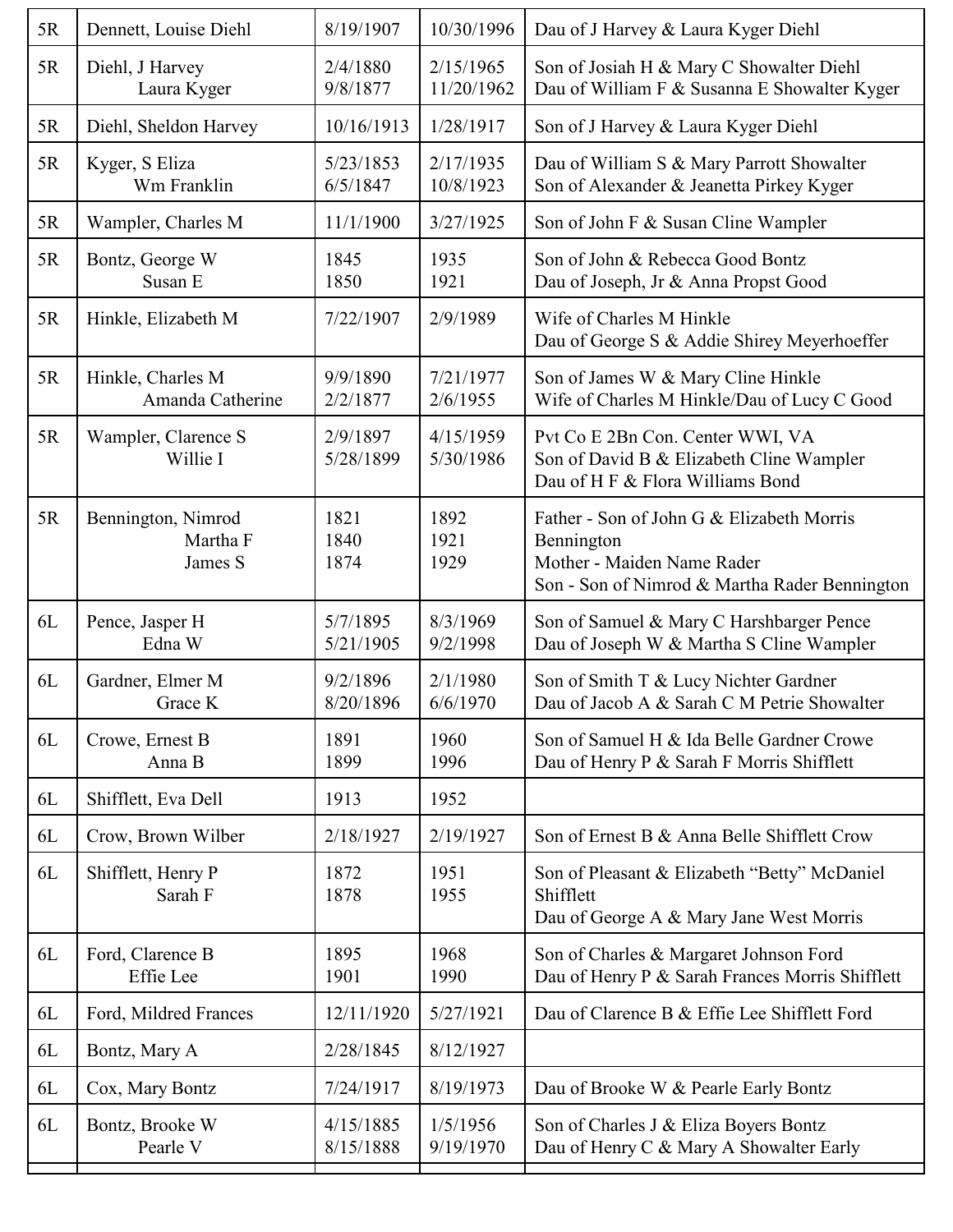| $6L$ | Diehl, Tracy W                 | 1906                    | 1931                    | Son of William John & Pearl Baker Diehl                                                |
|------|--------------------------------|-------------------------|-------------------------|----------------------------------------------------------------------------------------|
| 6L   | Diehl, William J<br>Pearl P    | 1880<br>1881            | 1974<br>1962            | Son of Elijah F & Mary E Petrie Diehl<br>Dau of Peter & Isabella Trobaugh Baker        |
| 6L   | Diehl, Fannie B                |                         | 6/15/1912               | Dau of William John & Pearl Baker Diehl                                                |
| 6L   | Baker, Aurelia Phillips        | 7/6/1920                | 12/26/1949              | Wife of Isaac Hensel Baker<br>Dau of Franklin C & Ollie Smith Phillips                 |
| 6L   | Baker, Courtney S<br>Oda R     | 6/18/1883<br>8/5/1888   | 12/11/1971<br>12/8/1965 | Son of Peter & Isabella Trobaugh Baker<br>Dau of Daniel & Elizabeth Showalter Rodeffer |
| 6L   | Baker, Stuart Daniel           | 8/31/1910               | 12/20/1995              | Son of Courtney S & Oda Rodeffer Baker                                                 |
| 6R   | Keister, John L                | 1923                    | 1938                    | Son of Henry M & Chloe Miller Keister                                                  |
| 6R   | Keister, Chloe Miller          | 1885                    | 1927                    | Dau of Andrew B & Sarah V Long Miller                                                  |
| 6R   | Miller, Elbert C               |                         |                         | No dates (1883-1915)<br>Son of Andrew B & Sarah V Long Miller                          |
| 6R   | Bennington, Charles D          | 1911                    | 1936                    | Son of John D & Mary A Diehl Bennington                                                |
| 6R   | Bennington, John D<br>Anna M   | 1878<br>1881            | 1936<br>1945            | Son of Nimrod & Martha Rader Bennington<br>Dau of Jacob P & Martha Harshbarger Diehl   |
| 6R   | Bennington, Martha C           | 1913                    | 1914                    | Dau of John D & Mary A Diehl Bennington                                                |
| 6R   | Good, Hershel R                | 7/29/1913               | 3/19/1914               | 7 m 20 d - Son of John S & Jennie Long Good                                            |
| 6R   | Good, John S<br>Jennie S       | 12/5/1870<br>5/28/1872  | 5/10/1929<br>11/22/1930 | Son of Franklin J H & Frances Showalter Good<br>Dau of Conrad & Frances Baker Long     |
| 6R   | Good, Glen D                   | 4/24/1898               | 5/28/1959               | Son of John S & Jennie Long Good                                                       |
| 6R   | Rodeffer, Virginia M           | 5/25/1914               |                         | Dau of John W & Daisy Showalter Rodeffer                                               |
| 6R   | Rodeffer, John W<br>Daisy S    | 4/21/1872<br>3/2/1881   | 12/8/1953<br>11/19/1977 | Son of Conrad & Malinda Diehl Rodeffer<br>Dau of Jacob A & Sarah C M Petrie Showalter  |
| 6R   | Showalter, Edwin W<br>Esther G | 1/16/1892<br>10/21/1900 | 12/10/1974<br>9/11/1991 | Son of Peter H & Magdalene Heatwole Showalter<br>Dau of Samuel B & Maggie Pence Garber |
| 6R   | Garber, Maggie P<br>Samuel B   | 2/8/1872<br>8/14/1869   | 8/2/1963<br>12/25/1909  | Dau of David B & Elizabeth Miller Pence<br>Son of Eli & Elizabeth Yount Garber         |
| 6R   | Garber, Cora R                 | 1/20/1903               | 2/14/1907               | Dau of Samuel B & Maggie Pence Garber                                                  |
| 6R   | Wampler, Mary                  | 8/27/1835               | 4/1/1911                | Wife of Samuel H Wampler<br>Dau of Jacob & Susannah Myers Good                         |
| 6R   | Armentrout, Amanda C           | 9/24/1859               | 11/7/1924               | Wife of David C Armentrout<br>Dau of Samuel H & Mary Good Wampler                      |
| 6R   | Wampler, Susan M               | 4/18/1864               | 8/23/1921               | Wife of John F Wampler - 57 y 4 m 5 d<br>Dau of Samuel & Elizabeth Showalter Cline     |
| 6R   | Wampler, John F                | 5/12/1862               | 2/23/1925               | Son of Samuel H & Mary Good Wampler                                                    |
|      |                                |                         |                         |                                                                                        |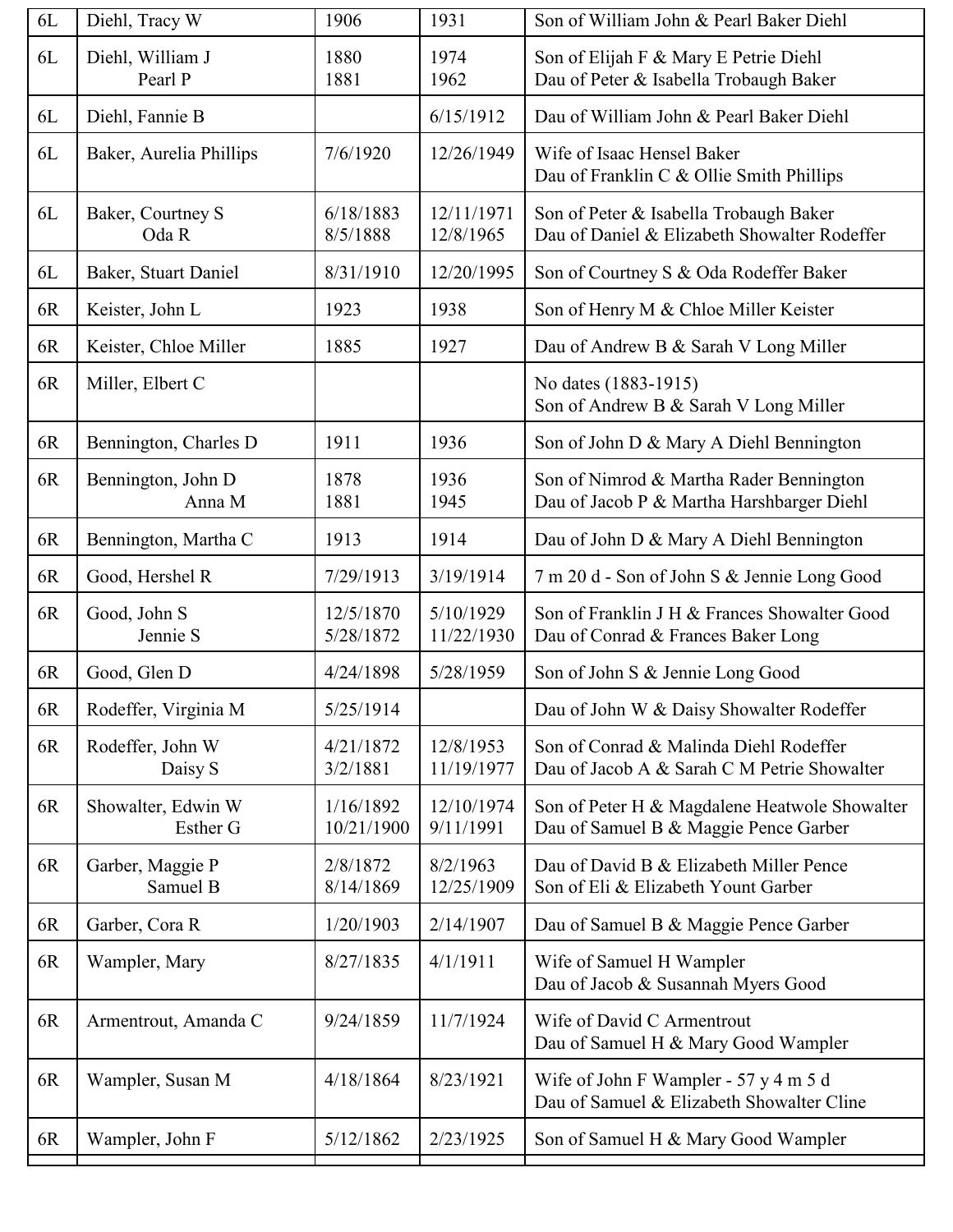| 8/13/1877<br>3/3/1959<br>6R<br>Johnson, James Z<br>Son of Richard J & Frances Manning Johnson<br>Wife of James Z Johnson/Maiden name Cook<br>2/22/1878<br>6/22/1925<br>Annie R<br>5/20/1907<br>Johnson, Glenn Paul<br>9/3/1945<br>Soldier/Son of James Z & Annie Cook Johnson<br>6R<br>6R<br>12/3/1908<br>12/2/1986<br>Son of James Z & Annie Cook Johnson<br>Johnson, Arlo Taft<br>1892<br>6R<br>1927<br>Father/Son of Richard & Virginia Derrer<br>Derrer, John R<br>Kyger, Marie Derrer<br>1922<br>Wife of George Montgomery Kyger, Jr<br>1944<br>Dau of John R & Virginia Sites Derrer<br>7L<br>Good, Clifford R<br>1/26/1912<br>12/5/1996<br>Son of Ernest M & Vada Rodeffer Good<br>4/11/1913<br>8/3/1994<br>Dau of Otis H & Edna Showalter Bowman<br>Virginia B<br>7L<br>3/2/1917<br>Bowman, J Jay<br>Son of Thomas I & Maggie Rodeffer Bowman<br>Marie M<br>6/1/1916<br>Dau of Claude H & Sattie Good Mundy<br>Nicholas, George William, Jr<br>2/4/1924<br>11/16/1925<br>7L<br>Son of George W & Ollie Good Nicholas<br>7L<br>Good, Ernest M<br>11/11/1886<br>2/25/1929<br>Son of John M & Mary Ann Cline Good<br>7L<br>5/14/1888<br>12/23/1957<br>Dau of Conrad & Malinda Diehl Rodeffer<br>Good, Vada Seehorn<br>7L<br>1930<br>Son of Ernest M & Vada Rodeffer Good<br>Good, Edsel Myers<br>1928<br>Good, Isaac N<br>1/8/1922<br>4/25/1982<br>Son of William C & Ethel Crickenberger Good<br>7L<br>6/30/1926<br>Dau of Broadus H & Nora Royer Gibson<br>Margaret G<br>11/30/1994<br>Married 8/13/1946<br>7L<br>1/8/1959<br>Good, Ethel C<br>6/14/1897<br>Dau of John D & Mary Crickenberger<br>Son of John M & Mary Ann Cline Good<br>William C<br>8/27/1878<br>2/8/1964<br>12/25/1882<br>7/24/1919<br>Dau of Henry C & Mary A Showalter Early<br>Grace E<br>7L<br>Good, John M<br>7/21/1854<br>6/3/1936<br>Son of Thomas & Lucy Fisher Good<br>4/11/1857<br>Wife of John M Good<br>7L<br>Good, Mary Ann<br>5/24/1929<br>Dau of Samuel & Elizabeth Showalter Cline<br>1899<br>7L<br>1930<br>Mother/Dau of Alfred McCauley<br>Coleman, Cora L<br>1888<br>7L<br>1963<br>Diehl, Otho D<br>Son of Jeremiah S & Elizabeth Shirey Diehl<br>Bertie L<br>1885<br>1929<br>Dau of Daniel & Alice Shirey Pirkey<br>Diehl, Jeremiah S<br>4/29/1850<br>11/20/1925<br>Son of Mathias & Sarah Hartman Diehl<br>7R<br>6/18/1853<br>10/28/1929<br>Dau of Charles & Mary Gutshall Shirey<br><b>Bettie K</b><br>Son of Mathias & Sarah Hartman Diehl<br>7/25/1843<br>4/27/1927<br>7R<br>Diehl, Josiah H<br>2/6/1845<br>Dau of Peter H & Frances Baker Showalter<br>7/4/1937<br>Mary C<br>7R<br>6/11/1900<br>7 y 6 m 1 d - Dau of Josiah H & Mary Showalter<br>Diehl, Lillie A B<br>Diehl<br>7R<br>9/13/1914<br>Shirey, Silas D<br>6/14/1844<br>Son of Charles & Mary Gutshall Shirey<br>Dau of Mathias & Sarah Hartman Diehl<br>9/25/1844<br>3/19/1926<br>Mary E<br>Shirey, Lucy F<br>7/28/1858<br>3/2/1914<br>Dau of Charles & Mary Gutshall Shirey<br>7R | 6R | Hartman, Solomon<br>Nelia M | 7/8/1879<br>8/22/1881 | 5/25/1914<br>12/27/1970 | Son of George F & Elizabeth Beery Hartman<br>Dau of David B & Elizabeth Cline Wampler |
|---------------------------------------------------------------------------------------------------------------------------------------------------------------------------------------------------------------------------------------------------------------------------------------------------------------------------------------------------------------------------------------------------------------------------------------------------------------------------------------------------------------------------------------------------------------------------------------------------------------------------------------------------------------------------------------------------------------------------------------------------------------------------------------------------------------------------------------------------------------------------------------------------------------------------------------------------------------------------------------------------------------------------------------------------------------------------------------------------------------------------------------------------------------------------------------------------------------------------------------------------------------------------------------------------------------------------------------------------------------------------------------------------------------------------------------------------------------------------------------------------------------------------------------------------------------------------------------------------------------------------------------------------------------------------------------------------------------------------------------------------------------------------------------------------------------------------------------------------------------------------------------------------------------------------------------------------------------------------------------------------------------------------------------------------------------------------------------------------------------------------------------------------------------------------------------------------------------------------------------------------------------------------------------------------------------------------------------------------------------------------------------------------------------------------------------------------------------------------------------------------------------------------------------------------------------------------------------------------------------------------------------------------------------------------------------------------------------------------------------------------------------------------------------------------------------------------------------------------------------------------------------------------------------------------------------------------|----|-----------------------------|-----------------------|-------------------------|---------------------------------------------------------------------------------------|
|                                                                                                                                                                                                                                                                                                                                                                                                                                                                                                                                                                                                                                                                                                                                                                                                                                                                                                                                                                                                                                                                                                                                                                                                                                                                                                                                                                                                                                                                                                                                                                                                                                                                                                                                                                                                                                                                                                                                                                                                                                                                                                                                                                                                                                                                                                                                                                                                                                                                                                                                                                                                                                                                                                                                                                                                                                                                                                                                                   |    |                             |                       |                         |                                                                                       |
|                                                                                                                                                                                                                                                                                                                                                                                                                                                                                                                                                                                                                                                                                                                                                                                                                                                                                                                                                                                                                                                                                                                                                                                                                                                                                                                                                                                                                                                                                                                                                                                                                                                                                                                                                                                                                                                                                                                                                                                                                                                                                                                                                                                                                                                                                                                                                                                                                                                                                                                                                                                                                                                                                                                                                                                                                                                                                                                                                   |    |                             |                       |                         |                                                                                       |
|                                                                                                                                                                                                                                                                                                                                                                                                                                                                                                                                                                                                                                                                                                                                                                                                                                                                                                                                                                                                                                                                                                                                                                                                                                                                                                                                                                                                                                                                                                                                                                                                                                                                                                                                                                                                                                                                                                                                                                                                                                                                                                                                                                                                                                                                                                                                                                                                                                                                                                                                                                                                                                                                                                                                                                                                                                                                                                                                                   |    |                             |                       |                         |                                                                                       |
|                                                                                                                                                                                                                                                                                                                                                                                                                                                                                                                                                                                                                                                                                                                                                                                                                                                                                                                                                                                                                                                                                                                                                                                                                                                                                                                                                                                                                                                                                                                                                                                                                                                                                                                                                                                                                                                                                                                                                                                                                                                                                                                                                                                                                                                                                                                                                                                                                                                                                                                                                                                                                                                                                                                                                                                                                                                                                                                                                   |    |                             |                       |                         |                                                                                       |
|                                                                                                                                                                                                                                                                                                                                                                                                                                                                                                                                                                                                                                                                                                                                                                                                                                                                                                                                                                                                                                                                                                                                                                                                                                                                                                                                                                                                                                                                                                                                                                                                                                                                                                                                                                                                                                                                                                                                                                                                                                                                                                                                                                                                                                                                                                                                                                                                                                                                                                                                                                                                                                                                                                                                                                                                                                                                                                                                                   |    |                             |                       |                         |                                                                                       |
|                                                                                                                                                                                                                                                                                                                                                                                                                                                                                                                                                                                                                                                                                                                                                                                                                                                                                                                                                                                                                                                                                                                                                                                                                                                                                                                                                                                                                                                                                                                                                                                                                                                                                                                                                                                                                                                                                                                                                                                                                                                                                                                                                                                                                                                                                                                                                                                                                                                                                                                                                                                                                                                                                                                                                                                                                                                                                                                                                   |    |                             |                       |                         |                                                                                       |
|                                                                                                                                                                                                                                                                                                                                                                                                                                                                                                                                                                                                                                                                                                                                                                                                                                                                                                                                                                                                                                                                                                                                                                                                                                                                                                                                                                                                                                                                                                                                                                                                                                                                                                                                                                                                                                                                                                                                                                                                                                                                                                                                                                                                                                                                                                                                                                                                                                                                                                                                                                                                                                                                                                                                                                                                                                                                                                                                                   |    |                             |                       |                         |                                                                                       |
|                                                                                                                                                                                                                                                                                                                                                                                                                                                                                                                                                                                                                                                                                                                                                                                                                                                                                                                                                                                                                                                                                                                                                                                                                                                                                                                                                                                                                                                                                                                                                                                                                                                                                                                                                                                                                                                                                                                                                                                                                                                                                                                                                                                                                                                                                                                                                                                                                                                                                                                                                                                                                                                                                                                                                                                                                                                                                                                                                   |    |                             |                       |                         |                                                                                       |
|                                                                                                                                                                                                                                                                                                                                                                                                                                                                                                                                                                                                                                                                                                                                                                                                                                                                                                                                                                                                                                                                                                                                                                                                                                                                                                                                                                                                                                                                                                                                                                                                                                                                                                                                                                                                                                                                                                                                                                                                                                                                                                                                                                                                                                                                                                                                                                                                                                                                                                                                                                                                                                                                                                                                                                                                                                                                                                                                                   |    |                             |                       |                         |                                                                                       |
|                                                                                                                                                                                                                                                                                                                                                                                                                                                                                                                                                                                                                                                                                                                                                                                                                                                                                                                                                                                                                                                                                                                                                                                                                                                                                                                                                                                                                                                                                                                                                                                                                                                                                                                                                                                                                                                                                                                                                                                                                                                                                                                                                                                                                                                                                                                                                                                                                                                                                                                                                                                                                                                                                                                                                                                                                                                                                                                                                   |    |                             |                       |                         |                                                                                       |
|                                                                                                                                                                                                                                                                                                                                                                                                                                                                                                                                                                                                                                                                                                                                                                                                                                                                                                                                                                                                                                                                                                                                                                                                                                                                                                                                                                                                                                                                                                                                                                                                                                                                                                                                                                                                                                                                                                                                                                                                                                                                                                                                                                                                                                                                                                                                                                                                                                                                                                                                                                                                                                                                                                                                                                                                                                                                                                                                                   |    |                             |                       |                         |                                                                                       |
|                                                                                                                                                                                                                                                                                                                                                                                                                                                                                                                                                                                                                                                                                                                                                                                                                                                                                                                                                                                                                                                                                                                                                                                                                                                                                                                                                                                                                                                                                                                                                                                                                                                                                                                                                                                                                                                                                                                                                                                                                                                                                                                                                                                                                                                                                                                                                                                                                                                                                                                                                                                                                                                                                                                                                                                                                                                                                                                                                   |    |                             |                       |                         |                                                                                       |
|                                                                                                                                                                                                                                                                                                                                                                                                                                                                                                                                                                                                                                                                                                                                                                                                                                                                                                                                                                                                                                                                                                                                                                                                                                                                                                                                                                                                                                                                                                                                                                                                                                                                                                                                                                                                                                                                                                                                                                                                                                                                                                                                                                                                                                                                                                                                                                                                                                                                                                                                                                                                                                                                                                                                                                                                                                                                                                                                                   |    |                             |                       |                         |                                                                                       |
|                                                                                                                                                                                                                                                                                                                                                                                                                                                                                                                                                                                                                                                                                                                                                                                                                                                                                                                                                                                                                                                                                                                                                                                                                                                                                                                                                                                                                                                                                                                                                                                                                                                                                                                                                                                                                                                                                                                                                                                                                                                                                                                                                                                                                                                                                                                                                                                                                                                                                                                                                                                                                                                                                                                                                                                                                                                                                                                                                   |    |                             |                       |                         |                                                                                       |
|                                                                                                                                                                                                                                                                                                                                                                                                                                                                                                                                                                                                                                                                                                                                                                                                                                                                                                                                                                                                                                                                                                                                                                                                                                                                                                                                                                                                                                                                                                                                                                                                                                                                                                                                                                                                                                                                                                                                                                                                                                                                                                                                                                                                                                                                                                                                                                                                                                                                                                                                                                                                                                                                                                                                                                                                                                                                                                                                                   |    |                             |                       |                         |                                                                                       |
|                                                                                                                                                                                                                                                                                                                                                                                                                                                                                                                                                                                                                                                                                                                                                                                                                                                                                                                                                                                                                                                                                                                                                                                                                                                                                                                                                                                                                                                                                                                                                                                                                                                                                                                                                                                                                                                                                                                                                                                                                                                                                                                                                                                                                                                                                                                                                                                                                                                                                                                                                                                                                                                                                                                                                                                                                                                                                                                                                   |    |                             |                       |                         |                                                                                       |
|                                                                                                                                                                                                                                                                                                                                                                                                                                                                                                                                                                                                                                                                                                                                                                                                                                                                                                                                                                                                                                                                                                                                                                                                                                                                                                                                                                                                                                                                                                                                                                                                                                                                                                                                                                                                                                                                                                                                                                                                                                                                                                                                                                                                                                                                                                                                                                                                                                                                                                                                                                                                                                                                                                                                                                                                                                                                                                                                                   |    |                             |                       |                         |                                                                                       |
|                                                                                                                                                                                                                                                                                                                                                                                                                                                                                                                                                                                                                                                                                                                                                                                                                                                                                                                                                                                                                                                                                                                                                                                                                                                                                                                                                                                                                                                                                                                                                                                                                                                                                                                                                                                                                                                                                                                                                                                                                                                                                                                                                                                                                                                                                                                                                                                                                                                                                                                                                                                                                                                                                                                                                                                                                                                                                                                                                   |    |                             |                       |                         |                                                                                       |
|                                                                                                                                                                                                                                                                                                                                                                                                                                                                                                                                                                                                                                                                                                                                                                                                                                                                                                                                                                                                                                                                                                                                                                                                                                                                                                                                                                                                                                                                                                                                                                                                                                                                                                                                                                                                                                                                                                                                                                                                                                                                                                                                                                                                                                                                                                                                                                                                                                                                                                                                                                                                                                                                                                                                                                                                                                                                                                                                                   |    |                             |                       |                         |                                                                                       |
|                                                                                                                                                                                                                                                                                                                                                                                                                                                                                                                                                                                                                                                                                                                                                                                                                                                                                                                                                                                                                                                                                                                                                                                                                                                                                                                                                                                                                                                                                                                                                                                                                                                                                                                                                                                                                                                                                                                                                                                                                                                                                                                                                                                                                                                                                                                                                                                                                                                                                                                                                                                                                                                                                                                                                                                                                                                                                                                                                   |    |                             |                       |                         |                                                                                       |
|                                                                                                                                                                                                                                                                                                                                                                                                                                                                                                                                                                                                                                                                                                                                                                                                                                                                                                                                                                                                                                                                                                                                                                                                                                                                                                                                                                                                                                                                                                                                                                                                                                                                                                                                                                                                                                                                                                                                                                                                                                                                                                                                                                                                                                                                                                                                                                                                                                                                                                                                                                                                                                                                                                                                                                                                                                                                                                                                                   |    |                             |                       |                         |                                                                                       |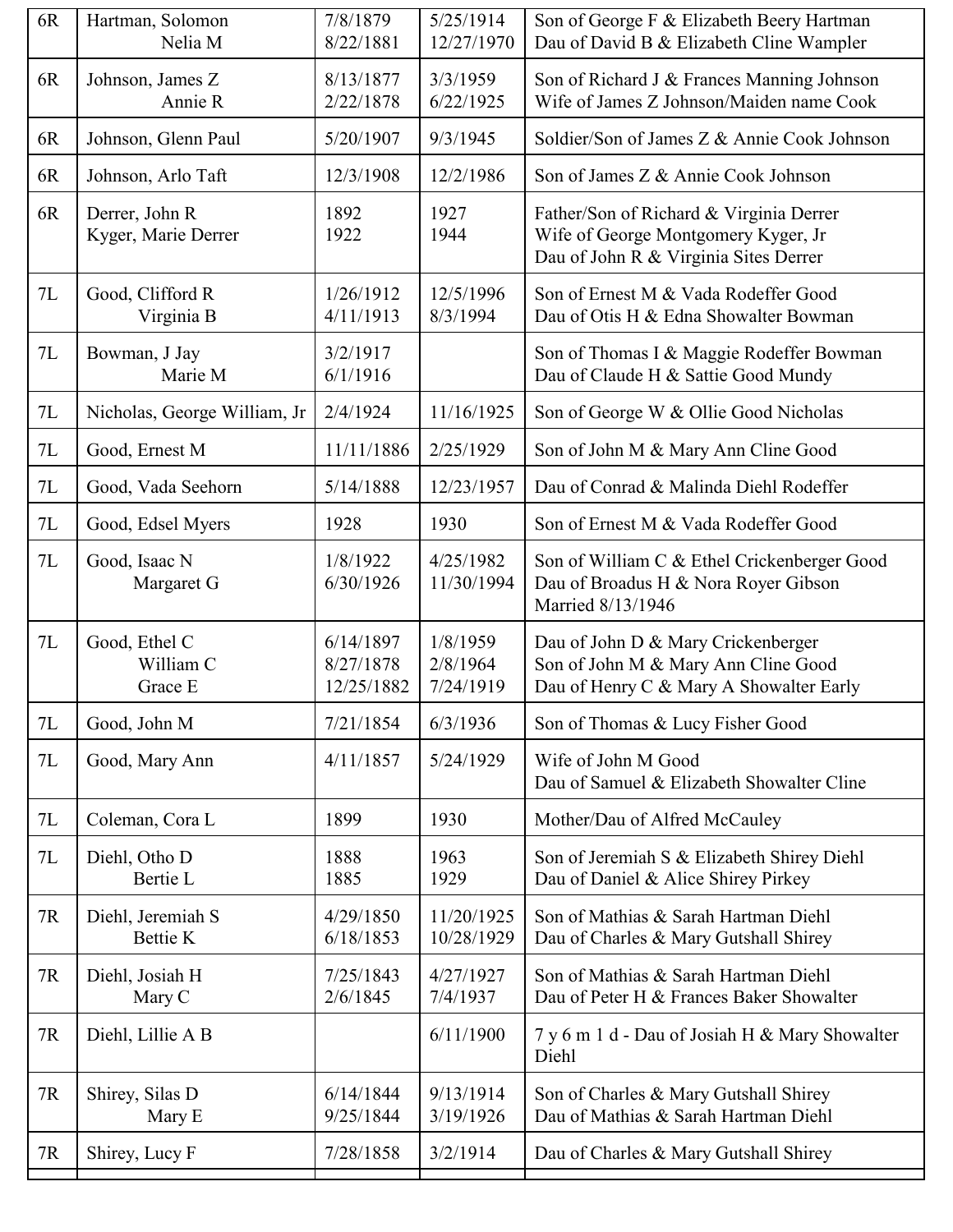| $7\mathrm{R}$ | Showalter, Roberson S<br>Sarah A             | 7/18/1835<br>8/18/1836  | 12/24/1908<br>5/4/1921  | Son of William & Susan Whitmore Showalter<br>Dau of David & Agnes Linville Showalter                                                    |
|---------------|----------------------------------------------|-------------------------|-------------------------|-----------------------------------------------------------------------------------------------------------------------------------------|
| 7R            | Good, Naomi Isabel                           | 11/25/1906              | 12/13/1906              | Dau of William C & Grace Early Good                                                                                                     |
| 7R            | Bontz, Noah Leon                             |                         | 5/21/1909               | 7 m 14 d - Son of Brooke W & Pearle Early Bontz                                                                                         |
| $7\mathrm{R}$ | Bontz, Hazel Elizabeth                       |                         | 10/2/1913               | Dau of Brooke W & Pearle Early Bontz                                                                                                    |
| 7R            | Good, Fleta E                                | 3/1/1877                | 7/17/1919               | Wife of John M Good<br>Dau of Henry C & Mary A Showalter Early                                                                          |
| 7R            | Cox, Mae Early                               | 1/25/1895               | 7/13/1983               | Wife of William W Cox<br>Dau of Henry C & Mary A Showalter Early                                                                        |
| 7R            | Early, Elder Henry C                         | 5/11/1855               | 9/1/1941                | Son of Noah & Sarah Kidd Early                                                                                                          |
| $7\mathrm{R}$ | Early, Mary Agnes                            | 12/12/1854              | 1/17/1922               | Wife of Henry C Early - Maiden Name Showalter                                                                                           |
| $7\mathrm{R}$ | Bowman, Susan<br>Jacob W<br>Elizabeth M      | 1851<br>1856<br>1866    | 1900<br>1947<br>1920    | Dau of Isaac II & Eliza Saufley Long<br>Son of John W & Mary J Petrie Bowman<br>Dau of Jacob & Elizabeth Showalter Harshbarger          |
| 7R            | Greyer, Joseph H<br>Eliza A C                | 11/18/1840<br>1/1/1842  | 2/14/1918<br>(Missing)  | Son of John (Greer) & Elizabeth Alford Greyer<br>Wife of Joseph H Greyer - Date of Death<br>10/21/1928<br>Dau John & Rebecca Good Bontz |
| 7R            | Koontz, Willa J                              | 4/19/1873               | 5/11/1913               | Wife of Walter D Koontz<br>Dau of Joseph H & Eliza Bontz Greyer                                                                         |
| 7R            | Rodeffer, Conrad<br>Malinda A                | 9/24/1845<br>4/15/1847  | 3/14/1925<br>12/29/1910 | Son of William & Nancy Flory Rodehafer<br>Dau of Mathias & Sarah Hartman Diehl                                                          |
| 7R            | Rodeffer, Elizabeth N                        | 12/7/1870               | 1/24/1925               | Dau of Conrad & Malinda Diehl Rodeffer                                                                                                  |
| 7R            | Potter, Ray Robert, Sr<br>Helen Kline        | 8/27/1928<br>10/5/1927  |                         | Son of Ralph Waldo & Blanche Iva Davis Potter<br>Dau of George M & Vada Phillips Kline<br>Married 2/21/1947                             |
| $7\mathrm{R}$ | Coffman, J M<br>Mary K                       | 4/24/1862               | 11/19/1937<br>6/18/1909 | Son of John M & Martha Long Coffman<br>46 y 8 m 15 d - Dau Noah & Sophia Showalter<br>Flory                                             |
| 7R            | Coffman, Carl Flory<br>Lula Brewer<br>Hollar | 12/25/1889<br>8/29/1889 | 7/26/1977<br>8/4/1984   | Son of John M & Mary K Flory Coffman<br>Dau of Noah & Alice Neff Hollar                                                                 |
| 7R            | Coffman, Betty Jo<br>Louis Jean              | 10/21/1932              | 8/21/1943<br>4/25/1931  | Dau of Carl F & Lula Hollar Coffman<br>Infant Son of Carl F & Lula Hollar Coffman                                                       |
| $8L$          | Downey, John G<br>Lillie May                 | 3/27/1893<br>2/9/1877   | 3/12/1968<br>11/3/1956  | Son of Winfield F & Elizabeth Griffith Downey<br>Dau of John & Ida Howard Rayner                                                        |
| $8L$          | Gardner, William H                           | 11/23/1873              | 1/11/1954               | Son of Elijah & Susan Gutshall Gardner                                                                                                  |
| $8L$          | Gardner, Eliza A Armentrout                  | 11/15/1874              | 11/29/1956              | Dau of David C & Abigail Deeds Armentrout                                                                                               |
| $8L$          | Showalter, Albert Myers                      | 2/10/1907               | 1/28/1956               | Son of John W & Annie Myers Showalter                                                                                                   |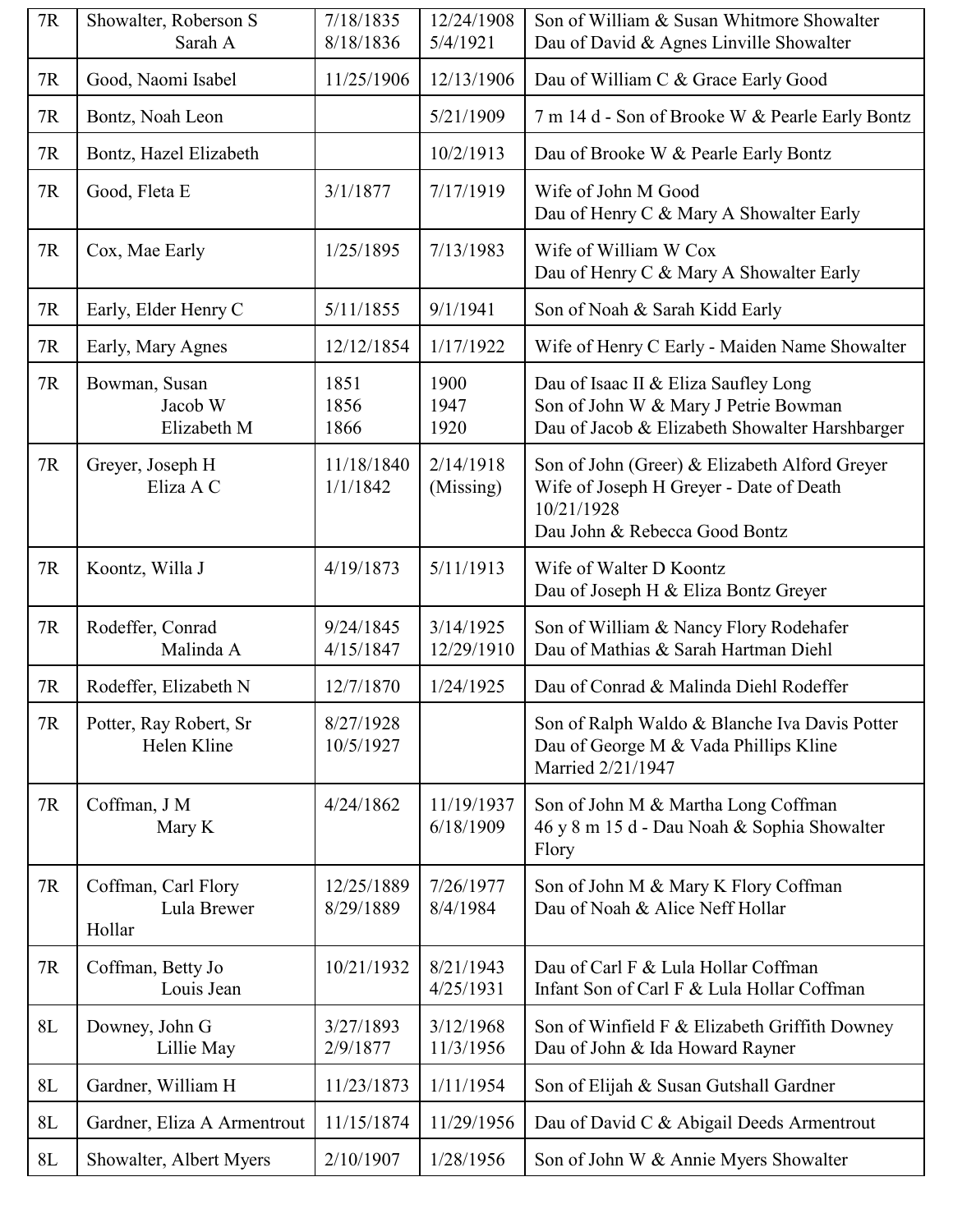| 8L            | Showalter, John W<br>Annie R              | 6/29/1869<br>7/3/1874   | 8/28/1954<br>11/11/1953 | Son of Benjamin A & Mary Hollar Showalter<br>Dau of Daniel J & Elizabeth Wenger Meyers                                   |
|---------------|-------------------------------------------|-------------------------|-------------------------|--------------------------------------------------------------------------------------------------------------------------|
| $8L$          | Showalter, John B                         | 12/4/1904               | 7/16/1950               | Son of John W & Annie Myers Showalter                                                                                    |
| 8L            | Showalter, Lucy W                         | 6/28/1904               | 4/20/1987               | Dau of Henry Adam & Mary Ann Shifflett Wise                                                                              |
| $8L$          | Knicely, William Larry, Jr                |                         | 7/26/1955               | Son of William L & Patricia Moyers Knicely<br>Grandson of Bernard C & Violet Phillips Knicely                            |
| 8L            | Crotts, Lonnie Michael<br>Rosebud Knicely | 10/14/1910<br>5/5/1919  | 7/8/1977<br>10/16/1985  | Dau of Bernard C & Violet Phillips Knicely                                                                               |
| 8L            | Knicely, Bernard C<br>Violet P            | 7/3/1895<br>11/11/1899  | 10/5/1971<br>11/6/1977  | Son of George Robert & Amanda Wiseman<br>Knicely<br>Dau of Frank S & Mary Rodeffer Phillips                              |
| $8L$          | Knicely, Infant                           | 3/23/1923               | 3/23/1923               | Son of Bernard C & Violet Phillips Knicely                                                                               |
| 8L            | Smith, Isaac L<br>Pauline M               | 2/27/1899<br>12/16/1906 | 1/3/1972<br>9/3/2001    | Son of Jacob A & Annie Harshbarger Smith<br>Dau of Charles & Mary A Carrier Lawson                                       |
| $8L$          | Phillips, Willis F                        | 11/16/1918              | 1/10/1959               | Son of Franklin C & Ollie Smith Phillips                                                                                 |
| $8L$          | Phillips, Frank C                         | 10/16/1896              | 7/4/1973                | Son of Frank S & Mary Rodeffer Phillips                                                                                  |
| $8L$          | Phillips, Ollie R E                       | 8/24/1896               | 5/27/1921               | Dau of Jacob A & Annie Harshbarger Smith                                                                                 |
| $8\mathbf{L}$ | Cline, Whitfield<br>Herman<br>Ethel       | 1873<br>1888<br>1889    | 1976<br>1979<br>1973    | Son of Frederick & Susannah Miller Cline<br>Son of Frederick & Susannah Miller Cline<br>Dau of Samuel & Anna Cline Flory |
| 8L            | Mundy, Florence Cline                     | 1/02/1879               | 9/15/1956               | Dau of Frederick & Susannah Miller Cline                                                                                 |
| $8L$          | Simmers, Paul H<br>Margaret M             | 1905<br>1907            | 1986<br>1994            | Son of J Homer & Sibyl Cunningham Simmers<br>Dau of Newton & Florence Cline Mundy                                        |
| 8R            | Pence, Ethel E                            | 9/8/1900                | 4/12/1973               | Dau of Joseph & Fannie Showalter Pence                                                                                   |
| 8R            | Pence, Harold                             | 3/17/1902               | 3/19/1902               | Son of Joseph & Fannie Showalter Pence                                                                                   |
| 8R            | Pence, Joseph<br>Fannie S                 | 10/2/1867<br>10/17/1869 | 2/21/1957<br>3/13/1953  | Son of David B & Elizabeth Miller Pence<br>Dau of Peter H & Magdalene Heatwole Showalter                                 |
| 8R            | Cline, Novella H                          | 5/25/1895               | 2/17/1992               | Dau of Samuel N & Sarah Frances Harshbarger<br>Cline                                                                     |
| 8R            | Cline, S N<br>Sarah Frances               | 11/15/1855<br>4/17/1859 | 4/14/1912<br>1/02/1911  | Son of Samuel & Elizabeth Showalter Cline<br>Dau of Jacob & Elizabeth Showalter Harshbarger                              |
| 8R            | Cline, Ruth V                             |                         | 12/5/1899               | 4 d - Dau of Samuel N & Sarah F Harshbarger<br>Cline                                                                     |
| 8R            | Pence, James H                            | 1/14/1909               | 6/30/1909               | Son of Samuel & Mary C Harshbarger Pence                                                                                 |
| 8R            | Pence, Rev Samuel<br>Mary C               | 1/3/1859<br>7/18/1869   | 4/10/1945<br>7/5/1955   | Son of David B & Elizabeth Miller Pence<br>Dau of Jacob & Elizabeth Showalter Harshbarger                                |
| 8R            | Pence, Charles J                          | 4/20/1897               | 4/29/1963               | Pvt Quartermaster Corps, WWI                                                                                             |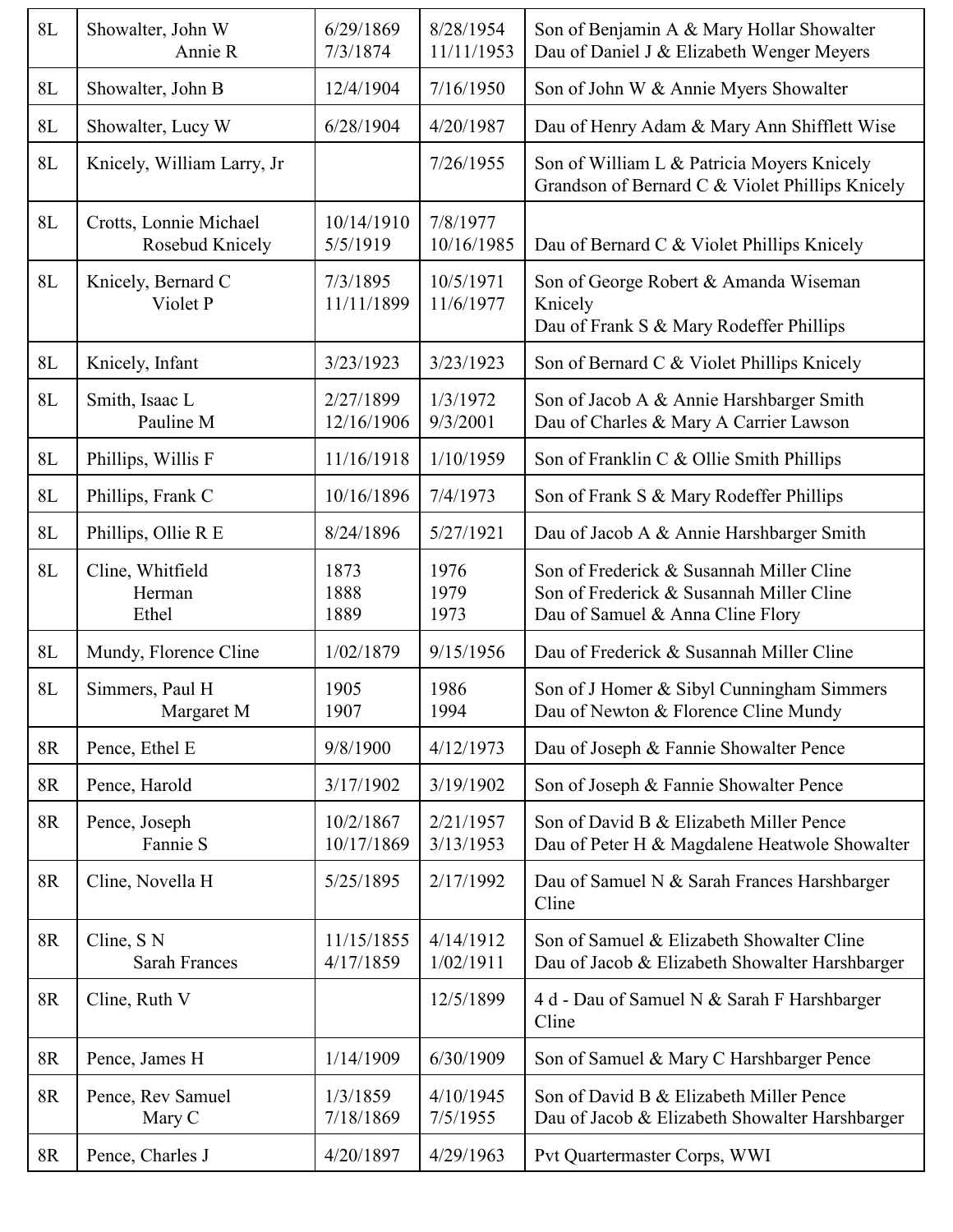|           |                                          |                                     |                                    | Son of Samuel & Mary C Harshbarger Pence                                                                                                                                          |
|-----------|------------------------------------------|-------------------------------------|------------------------------------|-----------------------------------------------------------------------------------------------------------------------------------------------------------------------------------|
| 8R        | Pence, Mary H                            | 2/28/1904                           | 4/14/1968                          | Dau of Samuel & Mary C Harshbarger Pence                                                                                                                                          |
| <b>8R</b> | Liskey, Nettie S                         | 3/21/1879                           | 2/1/1973                           | Wife of Charles E Liskey<br>Dau of Jacob A & Sarah C M Petrie Showalter                                                                                                           |
| 8R        | Showalter, Jacob A<br>Maggie C           | 1851<br>1858                        | 1930<br>1916                       | Son of Henry A & Hannah Brock Showalter<br>Dau of Samuel & Susannah Miller Petrie                                                                                                 |
| 8R        | Miller, Infant                           | 9/3/1902                            | 9/3/1902                           | Son of Benjamin B & Annie R Wampler Miller                                                                                                                                        |
| $8R$      | Knicely, Vada W                          | 7/30/1890                           | 6/23/1974                          | Dau of Benjamin B & Annie R Wampler Miller                                                                                                                                        |
| <b>8R</b> | Miller, Rebecca<br>Benjamin B<br>Annie R | 1/7/1866<br>7/24/1860<br>9/4/1864   | 6/6/1942<br>9/1/1932<br>6/17/1912  | Dau of Benjamin & Hettie Showalter Miller<br>Son of Frederick & Mary Bowman Miller<br>Dau of Samuel H & Mary Good Wampler/47y 9 m<br>13d                                          |
| <b>8R</b> | Miller, Claud S<br>Isaac N<br>Mary M     | 4/20/1885<br>5/6/1846<br>12/25/1849 | 8/10/1901<br>2/10/1901<br>8/2/1928 | Son of Isaac N & Mary Kyger Miller - 16 y 5 m 20<br>d<br>Son of Daniel & Margaret Saufley Miller - 54 y 9<br>mo 4 d<br>Dau of Alexander & Jennetta Pirkey Kyger - 77 y<br>7 m 8 d |
| <b>8R</b> | Diehl, Elijah                            |                                     | 7/3/1899                           | Son of Mathias & Sarah Hartman Diehl - 46 y 5 m<br>8 d                                                                                                                            |
| 8R        | Diehl, Mary E                            | 4/8/1854                            | 3/14/1921                          | Wife of Elijah Diehl - 66 y 11 m 6 d<br>Dau of Samuel & Susannah Miller Petrie                                                                                                    |
| 8R        | Miller, Bertie E                         | 4/23/1902                           | 7/23/1918                          | Dau of Philip & Mary S Diehl Miller                                                                                                                                               |
| $8R$      | Wampler, Jacob Michael                   | 1/25/1857                           | 5/28/1907                          | Son of Samuel H & Mary Good Wampler - 50 y 4<br>m 3 d                                                                                                                             |
| 8R        | Wampler, Sallie Frances                  | 5/7/1859                            | 7/8/1914                           | Dau of Jacob & Eliza Gutshall Showalter - 55 y 1<br>m 29 d                                                                                                                        |
| 8R        | Wampler, C Russell                       | 3/3/1896                            | 11/28/1904                         | Son Jacob M & Sallie Showalter Wampler - 8 y 8<br>m 25 d                                                                                                                          |
| $8R$      | Wampler, I Lester                        | 4/17/1900                           | 3/14/1920                          | Son of Jacob M & Sallie Showalter Wampler                                                                                                                                         |
| 9L        | Cline, Thomas S<br>Ollie F               | 1876<br>1876                        | 1945<br>1951                       | Son of Michael & Sarah Good Cline<br>Dau of Jeremiah & Josephine E Rolston<br>Lineweaver                                                                                          |
| 9L        | Gardner, John F<br>Viola May             | 6/1/1886<br>5/18/1888               | 6/22/1965<br>5/30/1949             | Son of Smith T & Lucy Nichter Gardner<br>Dau of Jacob A & Annie Cline Smith                                                                                                       |
| 9L        | Hilbert, Raymond M<br>Alma G             | 8/6/1915<br>4/10/1915               | 12/22/1979<br>3/9/1991             | Son of Roy S & Gertie Miller Hilbert<br>Dau of John F & Viola Smith Gardner<br>She donated her body to medical science                                                            |
| 9L        | Smith, H Floyd                           | 7/27/1895                           | 3/30/1972                          | Son of Jacob A & Annie Harshbarger Smith                                                                                                                                          |
|           | Pence, Joseph Virgil                     | 12/2/1905                           |                                    | Son of Joseph & Fannie Showalter Pence                                                                                                                                            |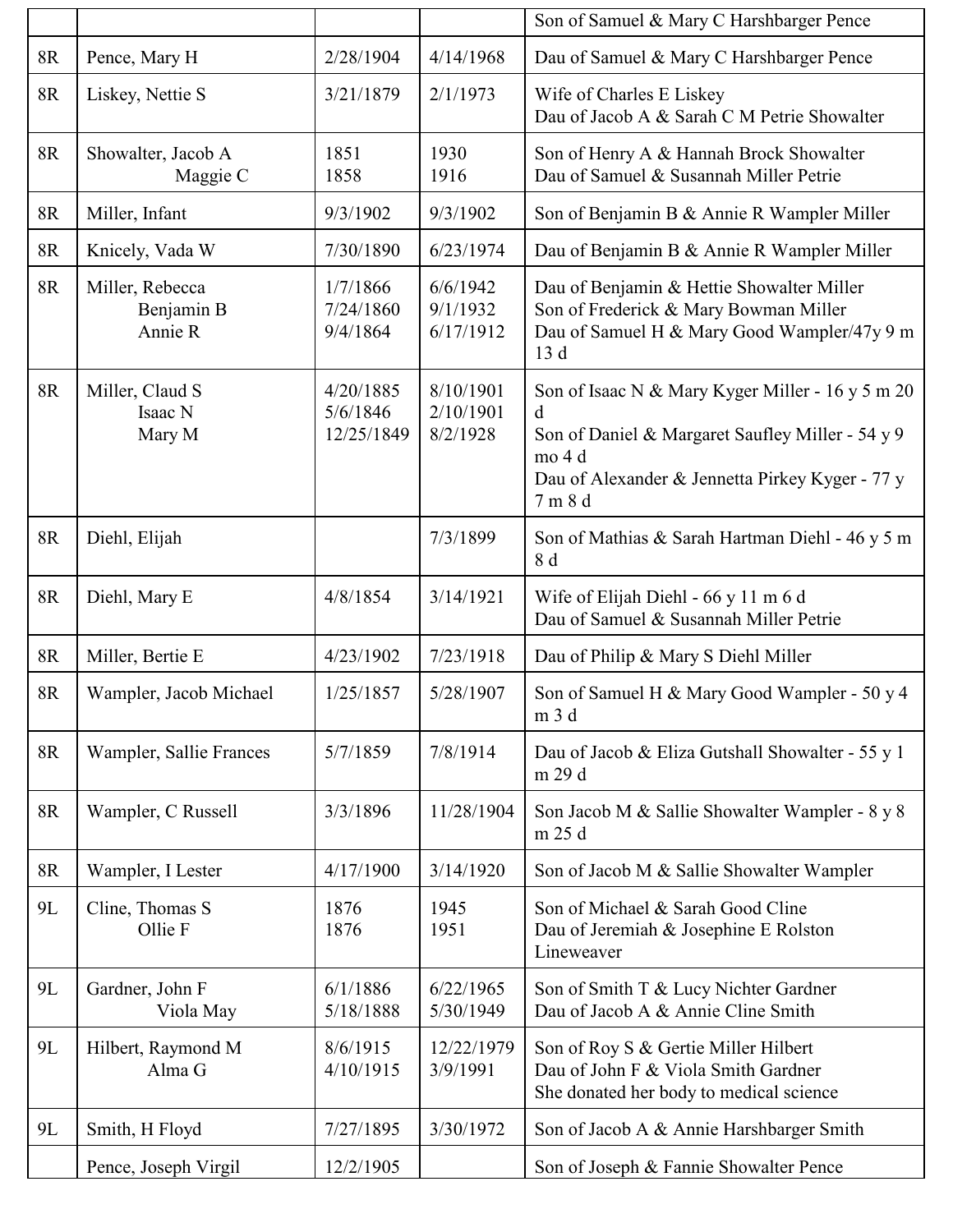| <b>9L</b> | Geneva Jane                         | 7/17/1913               | 5/7/1977                | Dau of Oliver G & Bertha Glick Whitmer                                                     |
|-----------|-------------------------------------|-------------------------|-------------------------|--------------------------------------------------------------------------------------------|
| 9L        | Pence, Anita Gail                   | 6/13/1946               | 6/22/1946               | Dau of J Virgil & Geneva Whitmer Pence                                                     |
| <b>9L</b> | Cline, J Hubert<br>Edna C           | 7/29/1888<br>8/7/1888   | 8/26/1963<br>10/21/1957 | Son of Samuel N & Sarah Harshbarger Cline<br>Dau of Archibald T & Lucy Johnson Mundy       |
| 9L        | Hartman, Marvin P<br>Ottie Cline    | 2/22/1880<br>12/31/1876 | 2/21/1964<br>1/14/1965  | Son of Peter W & Elizabeth Altaffer Hartman<br>Dau of Frederick & Susannah Miller Cline    |
| 9L        | Hartman, Russell I<br>Virginia M    | 6/14/1907<br>10/18/1911 | 9/11/1999               | Son of Marvin P & Ottie Cline Hartman<br>Dau of Edgar W & Hattie V Baker Menefee           |
| 9L        | Trobaugh, William H<br>Stella Cline | 10/17/1875<br>9/1/1874  | 2/27/1951<br>12/23/1930 | Son of Elijah E & Helen V Leavel Trobaugh<br>Dau of Frederick & Susannah Miller Cline      |
| <b>9R</b> | Koontz, Charlotte G                 | 3/31/1859               | 6/6/1943                | Known as "Googie" - Sister of T Kennie Koontz<br>Dau of India (possibly Julia) Koontz      |
| 9R        | Koontz, T Kennie                    |                         | 10/12/1924              | 74 y - Son of India (possibly Julia) Koontz                                                |
| <b>9R</b> | Koontz, Amanda C                    |                         | 1/21/1910               | 53 y 4 m 3 d - Wife of T Kennie Koontz<br>Dau of Jonathan & Julianna Kyger Tutwiler        |
| <b>9R</b> | Koontz, Lester J                    |                         | 2/25/1902               | 24 y 7 m 1 da - Son T Kennie & Amanda Tutwiler<br>Koontz                                   |
| <b>9R</b> | Cline, Frederick C<br>Susan J       | 1850<br>1853            | 1921<br>1940            | Son of Samuel & Elizabeth Showalter Cline<br>Dau of Frederick & Mary Bowman Miller         |
| 9R        | Cline, Saylor B<br>Otie Bell        | 12/30/1874<br>4/5/1884  | 5/5/1918<br>2/9/1906    | Son of Frederick & Susannah Miller Cline<br>Dau of Elijah & Helen Virginia Leavel Trobaugh |
| <b>9R</b> | Cox, William W<br>Mary Cline        | 8/1888<br>2/1885        | 3/1962<br>6/1949        | Son of Robert L & Eliza Koontz Cox<br>Dau of Samuel N & Sarah Harshbarger Cline            |
| <b>9R</b> | Harshbarger, Ellen P                | 12/1/1846               | 3/3/1917                | 70 y 3 m 2 d - Dau of Jacob & Lucinda Powell<br>Keyser                                     |
| 9R        | Harshbarger, Jacob                  | 8/11/1837               | 1/4/1915                | 77 y 4 m 28 d<br>Son of John J & Margaret Early Harshbarger                                |
| <b>9R</b> | Long, I Jackson<br>Etta V           | 7/10/1881<br>8/10/1879  | 12/24/1943<br>2/15/1968 | Son of Conrad & Frances Baker Long<br>Dau of Samuel N & Sarah Harshbarger Cline            |
| 9R        | Burgess, Albert N<br>Refa I         | 2/14/1899<br>7/3/1901   | 5/29/1955<br>5/17/1979  | Son of J W & Etta Burgess<br>Dau of Benjamin B & Annie R Wampler Miller                    |
| 9R        | Mitchell, Charles<br>Ina K          | 6/5/1889<br>8/25/1893   | 7/16/1956<br>10/12/1963 | Son of Leonard & Lydia Fitzwater Mitchell<br>Dau of Abraham & Stella Mowery Kesner         |
| 9R        | Stickley, Mary                      | 5/9/1844                | 8/17/1920               | Dau of Daniel & Sallie Miller Bowman - Wife of<br>P Stickley                               |
| 9R        | Stickley, Phineas                   | 1/21/1833               | 8/7/1899                | Son of Tobias & Rosanna Rinker Stickley                                                    |
| 9R        | Harshbarger, Catherine              |                         | 7/28/1902               | 69 y 2 m 28 d - Wife of Henry E Harshbarger                                                |
|           |                                     |                         |                         | Dau of John W & Catherine Kipps Cline                                                      |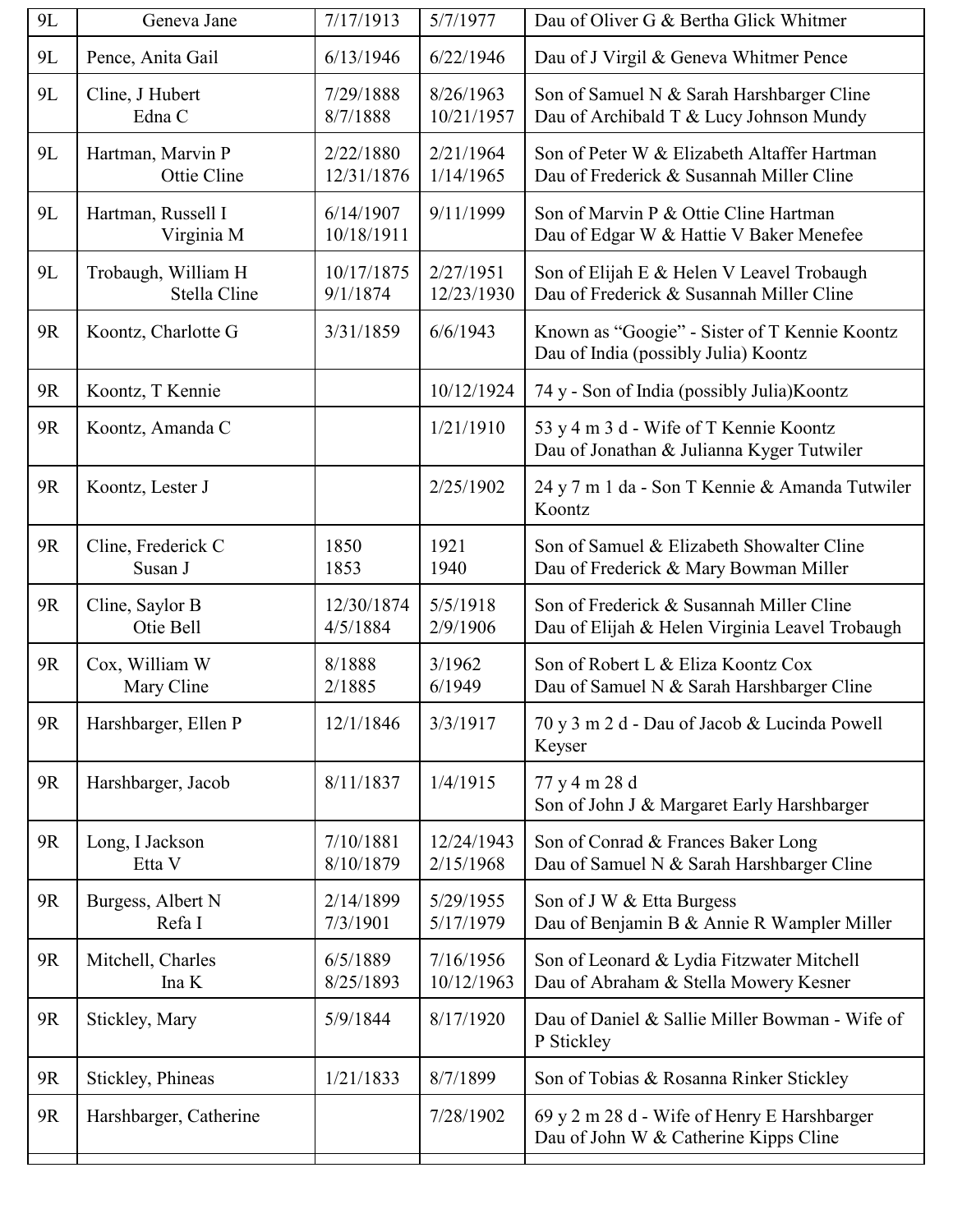| <b>9R</b> | Harshbarger, H E                    |                         | 2/8/1909               | 78 y 6 m 29 d/Son John J & Margaret Early<br>Harshbarger                                                                |
|-----------|-------------------------------------|-------------------------|------------------------|-------------------------------------------------------------------------------------------------------------------------|
| 9R        | Winegard, Lydia E                   | 4/7/1871                | 5/31/1952              | Dau of Henry E & Catherine Cline Harshbarger                                                                            |
|           | Joseph F                            | 8/23/1866               | 4/6/1945               | Son of John H & Margaret Grever Winegard                                                                                |
| <b>9R</b> | Cline, Lydia                        |                         | 3/29/1912              | 76 y 2 m 10 d - Dau of John W & Catherine Kyger<br>Cline<br>Sister of Catherine Cline Harshbarger                       |
| 9R        | Wampler, David B                    | 2/12/1858               | 10/16/1907             | Son of Samuel H & Mary Good Wampler                                                                                     |
|           | Elizabeth E                         | 9/26/1859               | 12/23/1932             | Dau of Samuel & Elizabeth Showalter Cline                                                                               |
| <b>9R</b> | Wampler, Hattie B                   | 10/30/1889              | 11/26/1936             | Dau of David B & Elizabeth Cline Wampler                                                                                |
| <b>9R</b> | Wampler, Leonard S<br>Thelma J      | 3/20/1892<br>11/26/1897 | 10/23/1954<br>1/4/1989 | Pfc 3 Billeting & Sup Det WWI VA<br>Son of David B & Elizabeth Cline Wampler<br>Dau of Charles L & Nanie Donahoe Hutton |
| 10L       | Cline, Nannie C                     | 4/13/1872               | 10/28/1934             | Dau of Michael & Sarah Good Cline                                                                                       |
|           | Melvin Q                            | 9/18/1890               | 12/7/1947              | Son of Michael & Sarah Good Cline                                                                                       |
| 10L       | Hinkle, James W                     | 3/12/1868               | 12/4/1955              | Son of Barbara Ann Hinkle                                                                                               |
|           | Mary E                              | 3/26/1869               | 3/13/1947              | Dau of Michael & Sarah Good Cline                                                                                       |
| 10L       | Bacon, Nancy Moore                  | 10/21/1917              | 12/23/1948             | Wife of L L Bacon - Dau of Earl E & Lena Hinkle<br>Moore                                                                |
| 10L       | Moore, Earl E                       | 10/21/1894              | 2/12/1958              | Son of James Samuel & Minnie Etta Royer Moore                                                                           |
|           | Lena H                              | 2/20/1899               | 4/17/1969              | Dau of James W & Mary E Cline Hinkle                                                                                    |
| 10L       | Sipe, Leoma E                       | 5/1/1912                | 1/8/1992               | Son of Ernest L & Margaret Trobaugh Sipe                                                                                |
|           | Catherine L                         | 7/15/1910               | 6/25/1995              | Dau of Statton A & Alma Armentrout Long                                                                                 |
| 10L       | Sipe, Ernest L                      | 10/28/1879              | 3/3/1959               | Son of Jacob William & Elizabeth Matheny Sipe                                                                           |
|           | Margaret B                          | 8/31/1888               | 1/29/1957              | Dau of John W & Mary J Rodeffer Trobaugh                                                                                |
| 10L       | Sipe, Merle H                       | 10/11/1920              | 10/27/1922             | Son of Ernest L & Margaret Trobaugh Sipe                                                                                |
| 10L       | Null, Samuel F<br>Elsie V           | 4/20/1888<br>10/7/1890  | 5/19/1958<br>3/26/1958 | Son of Leonard J & Laura Crabille Null<br>Dau of Jacob A & Annie Cline Smith<br>Married 2/1/1912                        |
| 10L       | Null, Leonard J                     | 10/11/1912              | 5/23/1927              | Son of Samuel F & Elsie V Smith Null                                                                                    |
| 10L       | Mundy, A T                          | 9/29/1850               | 6/6/1917               | Son of Meredith & Malinda Hall Mundy                                                                                    |
|           | Lucy                                | 1/8/1861                | 11/8/1917              | Dau of John H & Sallie Blakey Johnson                                                                                   |
| 10L       | Mundy, Claude H                     | 11/7/1892               | 7/28/1957              | Son of Archibald T & Lucy Johnson Mundy                                                                                 |
|           | Sattie D                            | 6/26/1890               | 8/27/1986              | Dau of John M & Mary Ann Cline Good                                                                                     |
| 10L       | Swartz, George Wilson<br>Avis Mundy | 3/13/1914<br>1/21/1914  | 11/16/1989             | Son of J F & Flora McDaniel Swartz<br>Dau of Charles S & Letitia Wampler Mundy                                          |
| 10L       | Mundy, Charles S                    | 4/30/1884               | 10/29/1961             | Son of Archibald T & Lucy Johnson Mundy                                                                                 |
|           | Letitia Wampler                     | 12/19/1886              | 1/13/1956              | Dau of David B & Elizabeth Cline Wampler                                                                                |
| 10        | Myers, Susie A                      |                         | 3/19/1909              | 34 y 6 m 18 d - Second Wife of George W Myers                                                                           |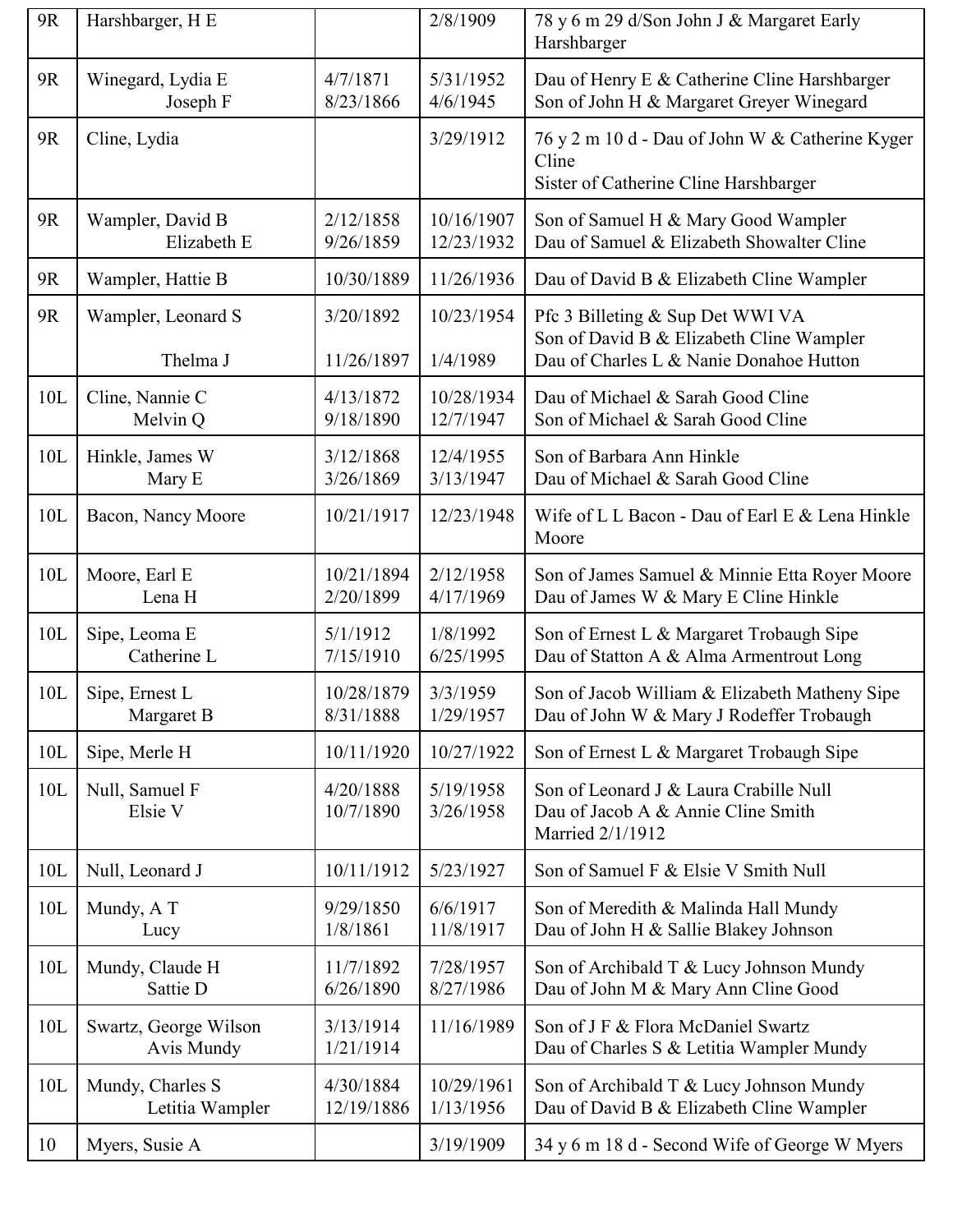| $\mathbf R$        |                                                            |                         |                         |                                                                                                                          |
|--------------------|------------------------------------------------------------|-------------------------|-------------------------|--------------------------------------------------------------------------------------------------------------------------|
| 10<br>$\mathbf R$  | Myers, Leon & Sister                                       |                         |                         | No Dates                                                                                                                 |
| 10<br>$\mathbf R$  | Price, Ruth Marie                                          |                         | 3/24/1900               | $2 y 2 m 13 d$ - Daughter of S H & E Price                                                                               |
| 10<br>$\mathbb{R}$ | Fifer, Charles F<br>Mary Showalter                         | 4/25/1870<br>12/15/1873 | 4/19/1955<br>12/10/1946 | Son of George & Mary Cupp Fifer<br>Dau of Peter H & Magdalene Heatwole Showalter                                         |
| 10<br>$\mathbf R$  | Fifer, Francis Allen                                       | 6/28/1917               | 9/10/1922               | Little Son of Charles F & Mary Showalter Fifer                                                                           |
| 10<br>$\mathbf R$  | Fifer, Harry Wilson                                        | 5/8/1911                | 8/17/1915               | Son of Charles F & Mary Showalter Fifer                                                                                  |
| 10<br>$\mathbf R$  | Fifer, Bessie Hope                                         | 10/15/1905              | 7/23/1907               | Dau of Charles F & Mary Showalter Fifer                                                                                  |
| 10<br>$\mathbb{R}$ | Harshbarger, Infant                                        |                         | 1/3/1932                | Dau of Jacob C & Patience Cline Harshbarger                                                                              |
| 10<br>$\mathbf R$  | Harshbarger, Bettie Long<br>Dr Charles P                   | 9/12/1871<br>10/14/1867 | 7/16/1943<br>3/22/1948  | Dau of John S & Frances Whitmore Long<br>Son of Jacob & Elizabeth Showalter Harshbarger                                  |
| 10<br>$\mathbf R$  | Harshbarger, Jacob Charles,<br><b>MD</b><br>Patience Cline | 12/16/1900<br>2/7/1900  | 11/8/1974<br>5/4/1997   | Son of Charles P & Bettie Long Harshbarger<br>Dau of Samuel I & Lottie Huff Cline                                        |
| 10<br>$\mathbf R$  | Long, Conrad<br>Frances                                    | 12/25/1837<br>12/8/1842 | 2/17/1909<br>5/8/1929   | 71 y 1 m 22 d - Son Daniel & Margaret Rodehafer<br>Long<br>86 y 5 m - Dau of Samuel & Elizabeth Williams<br><b>Baker</b> |
| 10<br>$\mathbf R$  | Long, Ottie Eleanor                                        | 2/21/1879               | 12/7/1960               | Dau of Conrad & Frances Baker Long                                                                                       |
| 10<br>$\mathbf R$  | Bonts, Florence<br>HF                                      | 1/4/1867<br>9/30/1855   | 3/7/1947<br>10/24/1917  | Dau of Conrad & Frances Baker Long<br>Son of Harvey & Elizabeth Kisling Bontz                                            |
| 10<br>$\mathbb{R}$ | Showalter, Maggie M                                        |                         | 12/31/1904              | 39 y 8 m 27 d - Wife of David H Showalter<br>Dau of William & Nancy Flory Rodehafer                                      |
| 10<br>$\mathbf R$  | Showalter, David H                                         | 1865                    | 1933                    | 68 y 2 m 29 dSon Henry A & Elizabeth Sanger<br>Showalter                                                                 |
| 10<br>$\mathbf R$  | Showalter, Annie B                                         | 1882                    | 1948                    | Wife of David H Showalter<br>Dau of Noah & Mary Miller Rodeffer                                                          |
| 10<br>$\mathbf R$  | Harshbarger, Hattie L<br>Jacob H                           | 1875<br>1865            | 1943<br>1941            | Dau of Conrad & Frances Baker Long<br>Son of Henry E & Catherine Cline Harshbarger                                       |
| 10<br>$\mathbf R$  | Harshbarger, Joseph L                                      |                         | 3/23/1900               | 2 y 5 m 5 d - Son of Jacob & Hattie Long<br>Harshbarger                                                                  |
| 10                 | Hartman, George F                                          | 5/27/1855               | 9/5/1913                | 58 y 3 m 9 d- Son of Christian & Elizabeth Diehl                                                                         |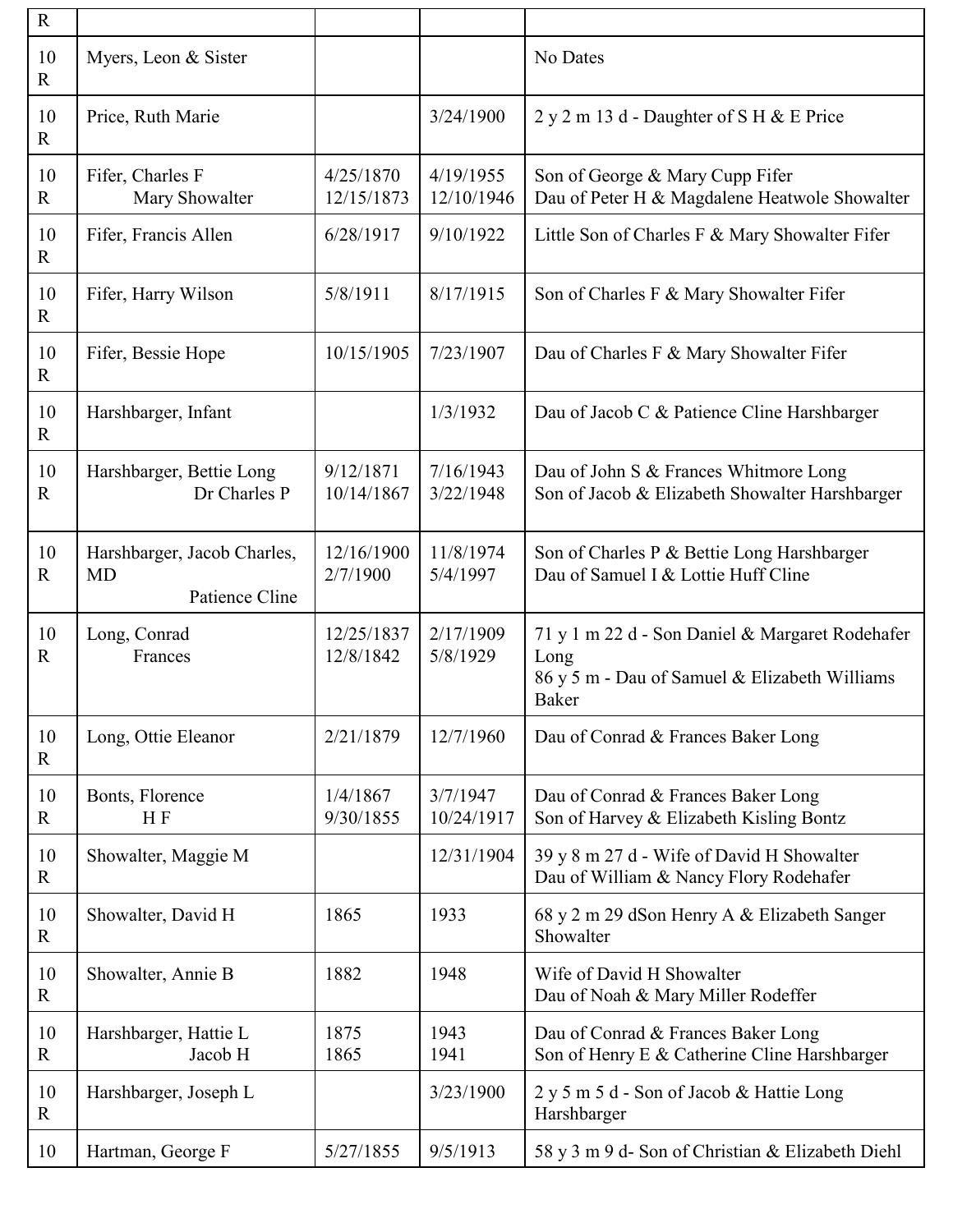| $\mathbf R$       |                                        |                                    |                                     | Hartman                                                                                                                  |
|-------------------|----------------------------------------|------------------------------------|-------------------------------------|--------------------------------------------------------------------------------------------------------------------------|
| 10<br>$\mathbf R$ | Hartman, Elizabeth                     | 8/1/1855                           | 10/6/1916                           | 61 y 2 m 5 d - Wife of George F Hartman<br>Dau of Solomon & Mary Geil Beery                                              |
| 10<br>$\mathbf R$ | Wampler, Lillian N                     |                                    | 11/22/1909                          | 4 m 17 d - Dau of Whitfield & Nora Riddle<br>Wampler                                                                     |
| 10<br>$\mathbf R$ | Hartman, Catherine                     | 6/18/1883                          | 7/27/1906                           | Wife of Joseph E Hartman - Maiden Name Turner                                                                            |
| 11L               | Ward, Harry Elmer                      | 9/21/1906                          | 1/30/1999                           | Son of J D & Lizzie C Tusing Ward                                                                                        |
| 11L               | Ward, Segurna Elizabeth<br>Anthony     | 7/3/1905                           | 8/25/1963                           | Dau of Cephas B & Mary E Cline Anthony                                                                                   |
| 11L               | Werner, Benjamin F<br>Lucy E           | 9/15/1866<br>9/15/1870             | 1/19/1940<br>6/17/1944              | Son of Adam & Polly A Werner<br>Dau of Michael & Sarah Good Cline                                                        |
| 11L               | Knicely, Carolyn Joyce                 | 9/24/1940                          | 1/02/1973                           | Dau of Maynard M & Ann Pittman Knicely                                                                                   |
| 11L               | Knicely, Maynard M<br>Ann P            | 10/20/1907<br>3/18/1908            | 11/4/1988<br>2/2/1970               | Son of George W & Alpha Hilbert Knicely<br>Dau of Roy T & Barbara Cline Pittman                                          |
| 11L               | Knicely, Maynard M, Jr                 | 8/25/1938                          | 8/25/1938                           | Son of Maynard M & Ann Pittman Knicely                                                                                   |
| 11L               | Ward, Elwood Franklin                  | 9/2/1942                           | 1/27/1943                           | Son of Harry E & Segurna Anthony Ward                                                                                    |
| 11L               | Anthony, Pearl J<br>Cephas B<br>Mary E | 2/26/1902<br>5/1/1864<br>8/17/1864 | 8/19/1954<br>8/19/1938<br>4/30/1937 | Dau of Cephas B & Mary Cline Anthony<br>Son of John B & Sophia M Myers Anthony<br>Dau of John F & Dorcas Shoemaker Cline |
| 11L               | Liskey, Claude E                       | 1888                               | 1965                                | Father - Son of Robert A & Lucy Moyers Liskey                                                                            |
| 11L               | Liskey, Carrie W                       | 1887                               | 1938                                | Mother - Wife of Claude E Liskey<br>Dau of Archibald T & Lucy Johnson Mundy                                              |
| 11L               | Liskey, Christine C                    | 4/19/1920                          |                                     | Dau of Claude E & Carrie Mundy Liskey                                                                                    |
| 11L               | Coffman, Ethel Virginia                | 2/14/1916                          | 7/26/1917                           | Dau of Charles C & Laura Hartman Coffman                                                                                 |
| 11L               | Hooke, Grover S<br>Anna C              | 10/23/1884<br>1/17/1892            | 2/21/1958<br>7/27/1950              | Son of Abraham S & Sophia Null Hooke<br>Dau of David F & Mary F Davis Coffman                                            |
| 11L               | Coffman, David F<br>Mary F             | 1852<br>1855                       | 1940<br>1930                        | Son of Abraham C & Elizabeth Haugh Coffman<br>Dau of Almond W & Harriet Walton Davis                                     |
| 11L               | Cottonn, Dora C                        | 1876                               | 1925                                | Dau of David F & Mary F Davis Coffman                                                                                    |
| 11L               | Cottonn, Charles C                     | 1866                               | 1936                                | Son of Joseph Cottonn - Born Paris, France                                                                               |
| 11<br>$\mathbf R$ | Myers, George W<br>Henrietta           | 12/19/1841<br>1/7/1846             | 12/25/1924<br>12/21/1899            | Con VT                                                                                                                   |
| 11<br>$\mathbf R$ | Jackson, Lina                          |                                    | 6/19/1898                           | 62y                                                                                                                      |
| 11<br>$\mathbf R$ | Arey, Stuart O<br>Leanna M             | 1879<br>1881                       | 1972<br>1937                        | Son of Christian O & Elizabeth Huffman Arey<br>Dau of William H & Eliza Carpenter Long                                   |
|                   |                                        |                                    |                                     |                                                                                                                          |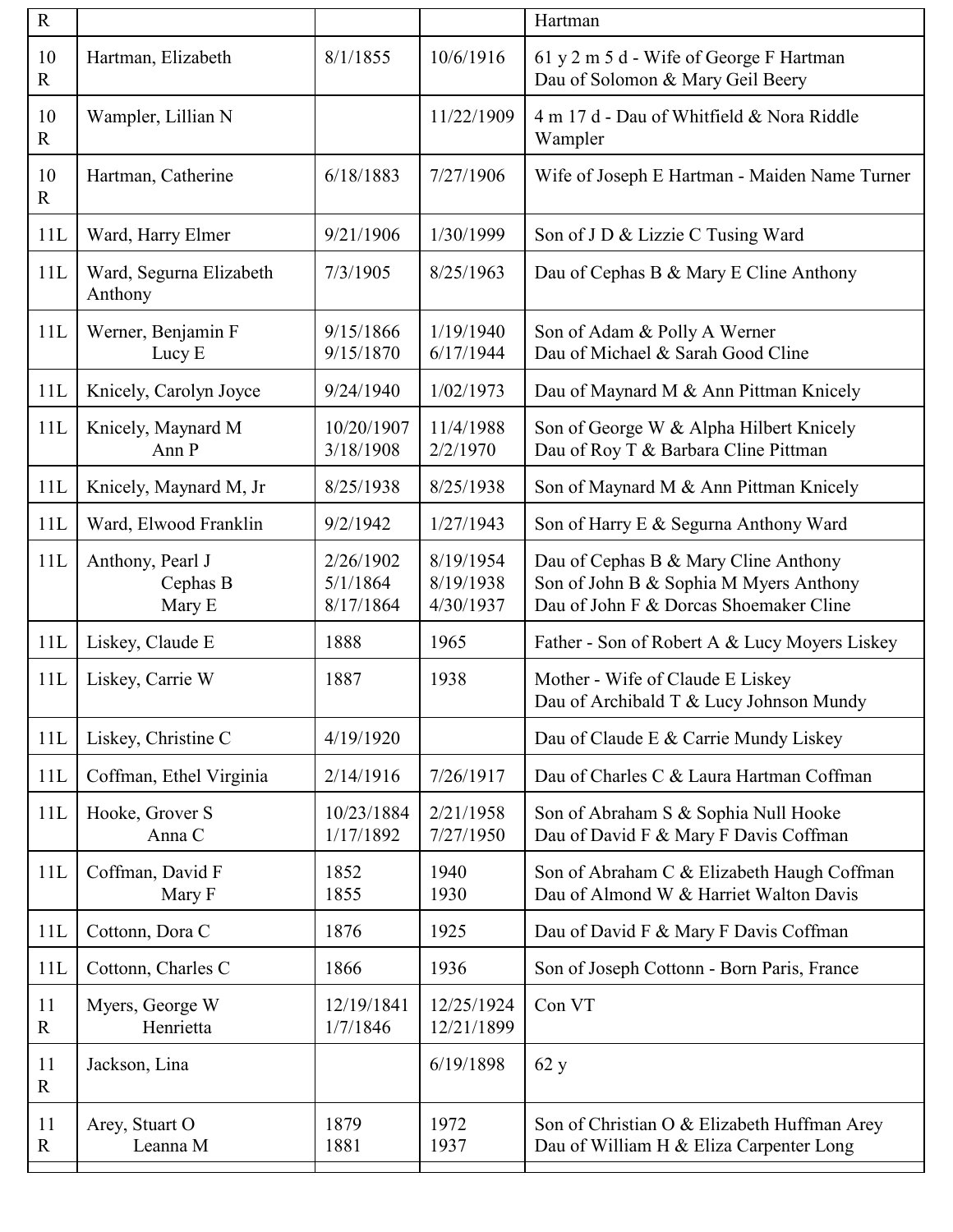| 11<br>$\mathbf R$ | Long, William H<br>Eliza A                                    | 11/1847<br>4/1851      | 7/1920<br>5/1934        | Son of Isaac II & Eliza Saufley Long<br>Dau of Samuel & Leanna Showalter Carpenter                               |
|-------------------|---------------------------------------------------------------|------------------------|-------------------------|------------------------------------------------------------------------------------------------------------------|
| 11<br>$\mathbf R$ | Long, Infant                                                  |                        |                         | No Dates - Son of John S & Mollie B Miller Long                                                                  |
| 11<br>$\mathbf R$ | Long, Mollie B                                                | 11/22/1857             | 11/19/1916              | Wife of John S Long<br>Dau of Jonathan & Adaline Whitmore Miller                                                 |
| 11<br>$\mathbf R$ | Harshbarger, Isaac Long,<br><b>MD</b><br>Gertrude<br>Ackerman | 10/4/1897<br>4/13/1903 | 3/14/1977<br>12/9/1998  | Son of Charles P & Bettie Long Harshbarger<br>Maiden Name Ackerman                                               |
| 11<br>$\mathbf R$ | Hinkle, Casper H<br>Edyth A                                   | 11/6/1889<br>3/31/1893 | 7/21/1987<br>5/21/1971  | Veteran World War I - Son of Eli S & Susan Good<br>Hinkle<br>Dau of Peter Cline & Lucy Margaret Byerly<br>Kaylor |
| 11<br>$\mathbf R$ | Hinkle, Luther S                                              | 9/5/1883               | 2/8/1953                | Son of Eli S & Susan Good Hinkle                                                                                 |
| 11<br>$\mathbf R$ | Hinkle, Susan E<br>Eli S                                      | 1/5/1860<br>1/1/1851   | 12/25/1940<br>2/22/1929 | Dau of Samuel & Catherine Flory Good<br>Son of Samuel & Maria Hudlow Hinkle                                      |
| 11<br>$\mathbf R$ | Meyerhoeffer, Ruby S                                          | 1/25/1907              | 9/20/1956               | Dau of William E & Sarah C Rodeffer<br>Meyerhoeffer                                                              |
| 11<br>$\mathbf R$ | Meyerhoeffer, William E<br>Sarah C                            | 10/6/1867<br>5/19/1867 | 9/16/1937<br>4/21/1940  | Son of William M & Sarah Cline Meyerhoeffer<br>Dau of William & Nancy Flory Rodehafer                            |
| 11<br>$\mathbf R$ | Meyerhoeffer, Infant                                          |                        | 2/12/1910               | Son of William E & Sarah Rodeffer Meyerhoeffer                                                                   |
| 11<br>$\mathbf R$ | Meyerhoeffer, Mahlon<br>Gye S                                 | 8/20/1890<br>10/6/1891 | 2/8/1898<br>2/17/1898   | Son of William E & Sarah Rodeffer Meyerhoeffer<br>Son of William E & Sarah Rodeffer Meyerhoeffer                 |
| 11<br>$\mathbf R$ | Flory, Barbara F<br>Abraham                                   | 3/7/1835<br>6/26/1830  | 2/19/1907<br>3/21/1908  | Maiden Name Snell<br>Son of Samuel & Elizabeth Young Flory                                                       |
| 11<br>$\mathbf R$ | Pittman, Mary R                                               |                        | 8/29/1900               | 3 y 4 m 26 d - Dau of Roy T & Barbara Cline<br>Pittman                                                           |
| 11<br>$\mathbf R$ | Pittman, Infant                                               |                        | 4/4/1900                | Dau of Roy T & Barbara Cline Pittman                                                                             |
| 11<br>$\mathbf R$ | Rodeffer, Infant                                              |                        | 3/28/1901               | Son of Jacob M & Florence Cline Rodeffer                                                                         |
| 11<br>$\mathbf R$ | Rodeffer, Jacob M<br>Florence E                               | 1878<br>1877           | 1961<br>1949            | Son of Conrad & Malinda Diehl Rodeffer<br>Dau of Samuel N & Sarah Harshbarger Cline                              |
| 11<br>$\mathbf R$ | Rodeffer, Charles Cephas                                      | 11/4/1902              | 2/15/2002               | Son of Jacob M & Florence Cline Rodeffer                                                                         |
| 11<br>$\mathbf R$ | Rodeffer, Callie Easter                                       | 6/3/1898               | 9/15/1945               | Dau of Jacob & Fannie Michael Rodeffer                                                                           |
|                   |                                                               |                        |                         |                                                                                                                  |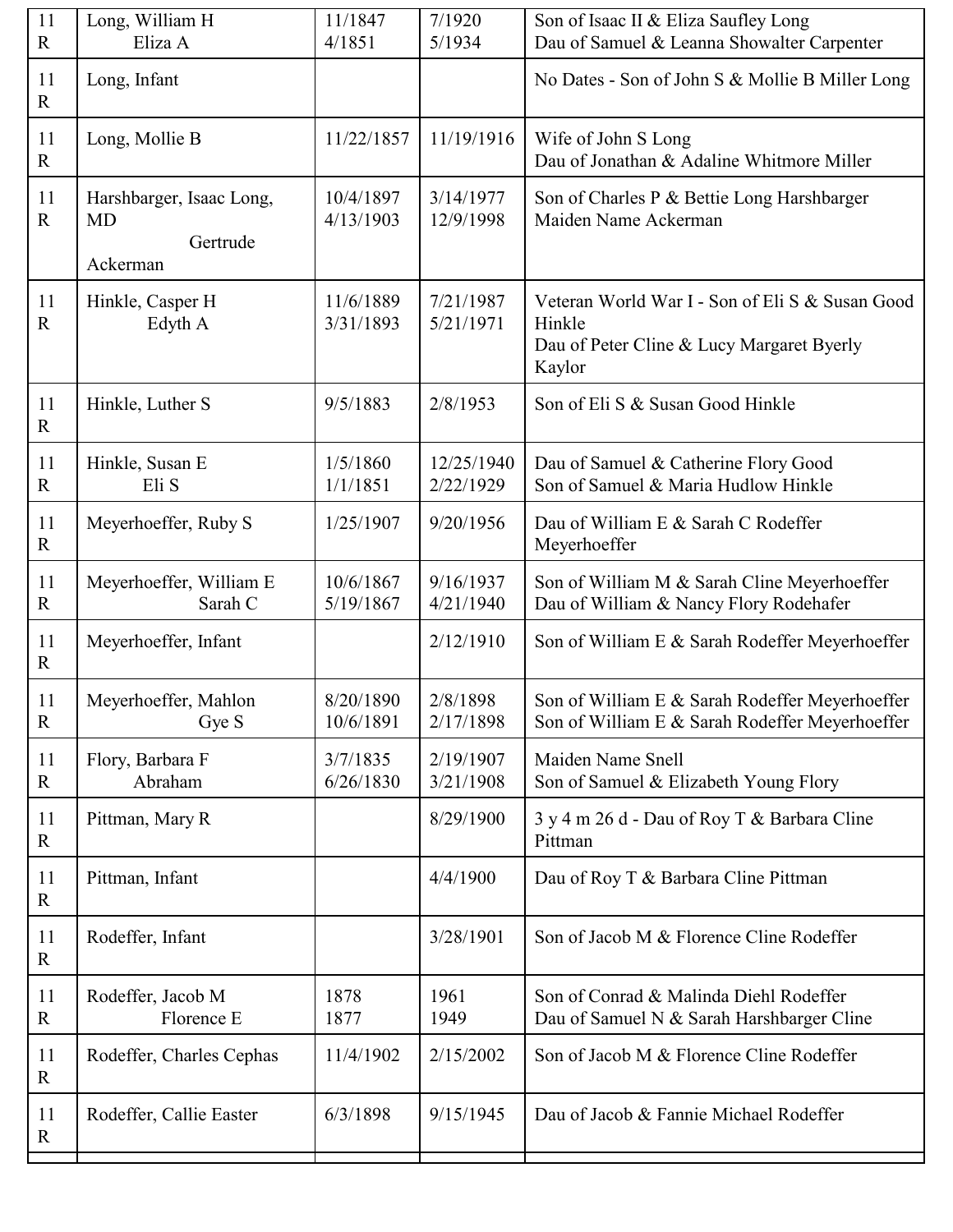| 12<br>$\mathbf R$  | Britt, Joseph M              | 6/15/1831              | 2/1/1909              | Dear Uncle Joe                                                                |
|--------------------|------------------------------|------------------------|-----------------------|-------------------------------------------------------------------------------|
| 12<br>$\mathbf{R}$ | Harshbarger, Lillie Florence |                        | 12/5/1888             | 4 y 24 d - Dau of John & Margaret Long<br>Harshbarger                         |
| 12<br>$\mathbf R$  | Long, Amanda F               |                        | 11/1862               | 2 y 8 m - Dau of Isaac & Eliza Saufley Long                                   |
| 12<br>$\mathbf{R}$ | Harshbarger, Isaac Newton    |                        | 5/17/1862             | 1 y 4 m 5 d - Son of John & Margaret Long<br>Harshbarger                      |
| 12<br>$\mathbf{R}$ | Harshbarger, Samuel H        | 1/7/1864               | 6/29/1866             | Son of Jacob & Elizabeth Showalter Harshbarger                                |
| 12<br>$\mathbf{R}$ | Long, Eliza V                |                        | 2/25/1877             | Dau of John S & Frances Whitmore Long/2 mo 6<br>da                            |
| 12<br>$\mathbf{R}$ | Long, Franklin S             |                        | 11/14/1878            | 6 y 8 m 8 d - Son of William H & Eliza Carpenter<br>Long                      |
| 12<br>$\mathbf{R}$ | Long, Mary M                 |                        | 2/15/1879             | 9 y 2 m 5 d - Dau of John S & Frances Whitmore<br>Long                        |
| 12<br>$\mathbf{R}$ | Long, Thomas                 | 8/15/1874              | 11/18/1882            | Son of John S & Frances Whitmore Long                                         |
| 12<br>$\mathbf{R}$ | Long, Infant                 |                        | 3/27/1891             | Child of John S & Frances Whitmore Long                                       |
| 12<br>$\mathbf{R}$ | Long, Eliza                  |                        | 2/7/1890              | 66 y 4 m 5 d - Dau of George & Anna Seevley<br>Saufley                        |
| 12<br>$\mathbf R$  | Long, Elder Isaac            |                        | 3/25/1895             | 76 y 6 m 13 d - Son of Isaac, Sr & Barbara Miller<br>Long                     |
| 12<br>$\mathbf{R}$ | Good, Peter S                |                        | 4/4/1898              | 45 y 1 m 13 d - Son of Samuel & Catherine Flory<br>Good                       |
| 12<br>$\mathbf{R}$ | Good, Katherine              | 9/1/1826               | 8/14/1912             | Wife of Samuel Good - 85 y 11 m 14 d<br>Dau of Samuel & Elizabeth Young Flory |
| 12<br>$\mathbf R$  | Good, Samuel                 |                        | 8/1/1886              | 73 y 4 m 17 d - Son of Joseph Good                                            |
| 12<br>$\mathbf{R}$ | Good, Annie L                |                        | 3/9/1875              | 19 y 11 m 14 d - Dau of Samuel & Catherine Flory<br>Good                      |
| 12<br>$\mathbf R$  | Good, Willie                 |                        | 3/8/1868              | 5 y 1 m 28 d - Son of Samuel & Catherine Flory<br>Good                        |
| 12<br>$\mathbf R$  | Good, Bettie E               | 3/21/1849              | 8/16/1915             | 66 y 4 m 25 d - Dau of Samuel & Catherine Flory<br>Good                       |
| 12<br>$\mathbf{R}$ | Cline, Samuel<br>Susan       | 8/17/1821<br>5/26/1822 | 6/26/1905<br>2/5/1907 | Son of Frederick & Polly Coffman Cline<br>Dau of Henry & Margaret Burkholder  |
| 12                 | Spitzer, Joseph M            |                        | 12/20/1889            | 37 y 9 m 8 d - Husband of Annie C Harshbarger                                 |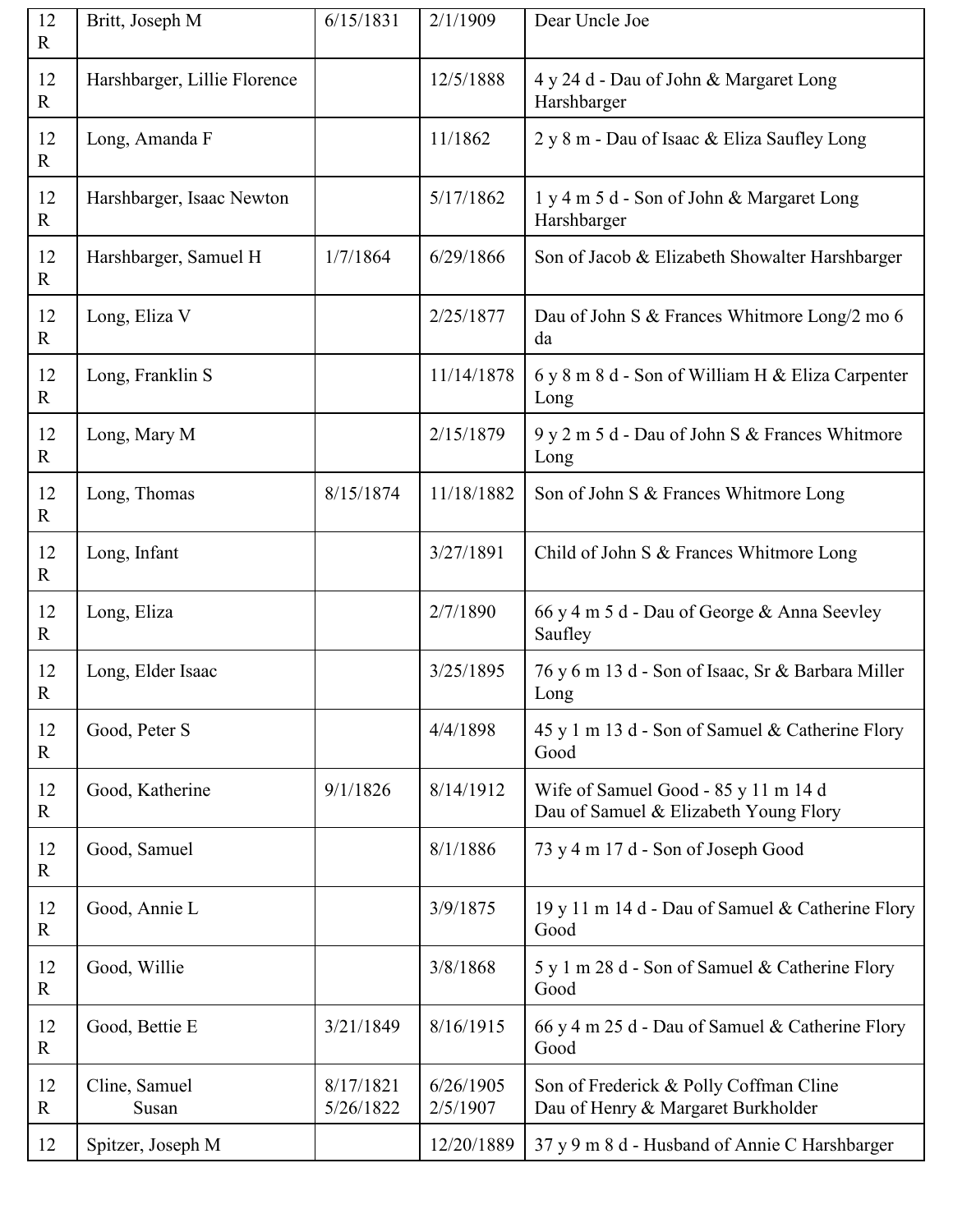| ${\bf R}$            |                                |                        |                        | Son of Noah & Magdalene Wampler Spitzer                                                                    |
|----------------------|--------------------------------|------------------------|------------------------|------------------------------------------------------------------------------------------------------------|
| 12<br>$\overline{R}$ | Pittman, Elizabeth B<br>Roy T  | 1/9/1875<br>10/29/1868 | 4/23/1936<br>4/16/1924 | Dau of John & Susan Flory Cline<br>Son of James H & Mary Via Pittman                                       |
| 12<br>$\mathbf R$    | Gordon, Howard S<br>Barbara P  | 2/7/1895<br>1/12/1902  | 1/1/1951<br>3/12/1993  | Son of Samuel J & Fannie B Burner Gordon<br>Dau of Roy T & Elizabeth Cline Pittman                         |
| 12<br>$\mathbf R$    | Phillips, Ruth A               | 12/6/1904              | 6/23/1905              | Dau of Franklin S & Mary Rodeffer Phillips                                                                 |
| 12<br>$\overline{R}$ | Phillips, Frank S<br>Mary M    | 1871<br>1874           | 1937<br>1946           | Son of Franklin & Sarah Zirkle Phillips<br>Dau of Conrad & Malinda Diehl Rodeffer                          |
| 12<br>$\mathbf R$    | Phillips, Sarah A              | 12/20/1840             | 3/26/1922              | Wife of Frank Phillips - Maiden Name Zirkle                                                                |
| 12<br>$\mathbf R$    | Cline, Michael<br>Sarah J      | 1845<br>1846           | 1907<br>1940           | Son of Samuel & Elizabeth Showalter Cline<br>Dau of Thomas & Lucy Fisher Good                              |
| 12<br>$\overline{R}$ | Johnson, Charles S<br>Mollie N | 9/7/1873<br>2/9/1871   | 7/14/1948<br>4/28/1949 | Son of Margaret M Johnson<br>Dau of John L & Martha E Good Nichter                                         |
| 12L                  | Keister, Virginia E            | 1915                   | 1999                   | Dau of Henry M & Chloe Miller Keister                                                                      |
| 12L                  | Keister, Mary M                | 11/17/1917             | 1/29/1980              | Dau of Henry M & Chloe Miller Keister                                                                      |
| 12L                  | Miller, Eulalia L              | 1893                   | 1978                   | Dau of Andrew B & Sarah Long Miller                                                                        |
| 12L                  | Miller, Mareta O               | 1895                   | 1964                   | Dau of Andrew B & Sarah Long Miller                                                                        |
| 12L                  | Miller, Victor W               | 1886                   | 1942                   | Son of Andrew B & Sarah Long Miller                                                                        |
| 12L                  | Shifflett, John H              | 1896                   | 1941                   | Son of John Shifflett                                                                                      |
| 12L                  | Shifflett, Willie L Raines     | 3/3/1907               | 12/30/2002             | Wife of John H Shifflett, Alvin McFarland, George<br><b>Best</b><br>Dau of William & Polly Florence Raines |
| 12L                  | Diehl, Boyd C                  | 7/8/1917               | 5/25/1942              | Son of John W E & Maude C Wampler Diehl                                                                    |
| 12L                  | Diehl, Mrs Maude C             | 11/28/1884             | 3/12/1967              | Wife of John William Enoch Diehl<br>Dau of John F & Susan Cline Wampler                                    |
| 12L                  | Wampler, Alfred R              | 9/3/1903               |                        | Son of John F & Susan Cline Wampler                                                                        |
| 12L                  | Martz, Ernest H                | 1888                   | 1940                   | Son of Jacob & Lydia Wright Martz                                                                          |
| 12L                  | Martz, Nina E                  | 1895                   | 1969                   | Dau of John F & Susan Cline Wampler                                                                        |
| 12L                  | May, Eliza A                   | 2/12/1841              | 1/16/1923              | Mother - $81y4m4d$<br>Dau of John & Elizabeth E Haffner Teter                                              |
| 12L                  | May, William S                 | 1870                   | 1933                   | Son of George Wesley & Eliza Teter May                                                                     |
| 12L                  | Bowman, Jesse J<br>Hazel S     | 12/4/1921<br>8/2/1920  | 3/26/2001              | Son of Otis H & Edna Showalter Bowman<br>Dau of Charles L & Evie Garber Snyder                             |
| 12L                  | Bowman, Otis H<br>Edna H       | 11/1/1884<br>8/2/1884  | 3/24/1958<br>5/19/1958 | Son of Jacob W & Susan Long Bowman<br>Dau of Peter H & Magdalene Heatwole Showalter                        |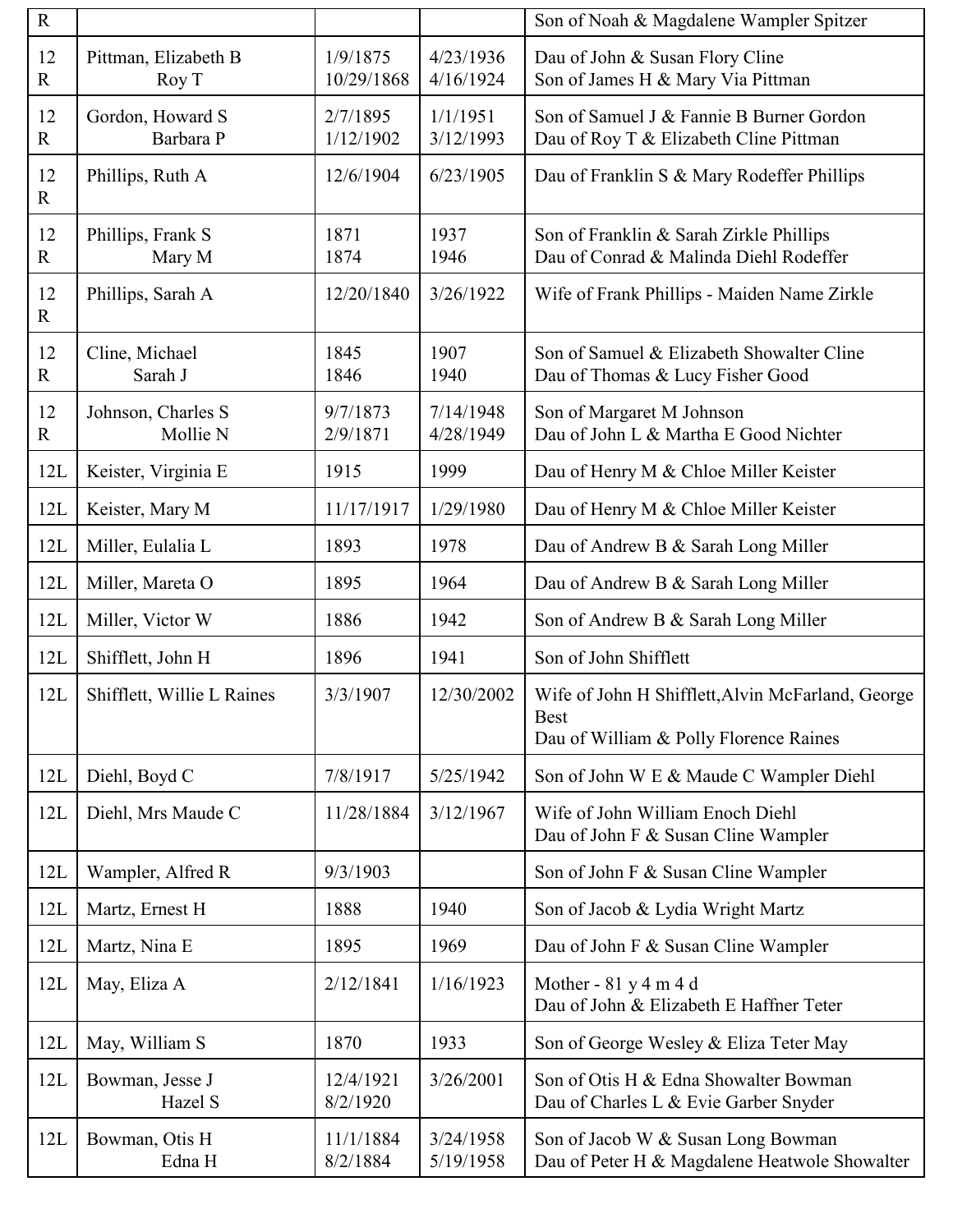|                   |                                            |                         |                         | Married 12/25/1906                                                                           |
|-------------------|--------------------------------------------|-------------------------|-------------------------|----------------------------------------------------------------------------------------------|
| 12L               | Long, Benjamin F<br>Annie S                | 8/3/1849<br>4/12/1872   | 12/31/1943<br>4/24/1946 | Son of Isaac, II & Eliza Saufley Long<br>Dau of Peter H & Magdalene Heatwole Showalter       |
| 12L               | Smith, Lesta Long                          | 12/2/1896               | 7/16/1994               | Dau of Benjamin F & Anna Showalter Long                                                      |
| 13<br>$\mathbf R$ | Rexrode, Benjamin C<br>Margaret            | 12/15/1850<br>1/21/1852 | 9/1/1919                | Date Missing                                                                                 |
| 13<br>$\mathbf R$ | Long, Barbara Ann                          |                         | 9/9/1861                | 76 y - Wife of Isaac Long, Sr<br>Dau of Daniel & Anna Garber Miller                          |
| 13<br>$\mathbf R$ | Long, Fannie J                             | 11/27/1846              | 4/23/1877               | Wife of John S Long - Dau of Ephraim & Eva R<br>Whitmore                                     |
| 13<br>$\mathbf R$ | Long, John S                               |                         | 6/31/1904               | 59 y 3 m 21 d - Son of Isaac, II & Eliza Saufley<br>Long                                     |
| 13<br>$\mathbf R$ | Weast, Mollie J                            | 1/7/1851                | 4/3/1878                | Wife of W P Weast - Dau of Ephraim & Eva R<br>Whitmore                                       |
| 13<br>$\mathbf R$ | Harshbarger, Rev J J                       |                         | 5/24/1867               | 64 y 7 m 18 d                                                                                |
| 13<br>$\mathbf R$ | Harshbarger, Elizabeth                     | 7/21/1808               | 8/12/1890               | Dau of Jacob & Magdalene Wenger Early                                                        |
| 13<br>$\mathbf R$ | Good, Danuel (s/b Daniel) M<br>Elizabeth S | 1849<br>1855            | 1940<br>1935            | Son of Thomas & Lucy Fisher Good<br>Dau of Isaac, II & Eliza Saufley Long - 80 y 3 m<br>24 d |
| 13<br>$\mathbf R$ | Good, Grabill Vermont                      | 3/19/1906               | 1/4/1907                |                                                                                              |
| 13<br>$\mathbf R$ | Good, Hattie S                             |                         | 8/31/1894               | 15 y 10 m 1 d - Dau of Daniel M & Elizabeth<br>Long Good                                     |
| 13<br>$\mathbf R$ | Good, Thomas                               | 2/15/1819               | 9/29/1908               | 89 y 7 m 14 d - Son of Joseph Good                                                           |
| 13<br>$\mathbf R$ | Good, Lucy                                 | 10/15/1815              | 3/27/1886               | Wife of Thomas Good - Maiden Name Fisher                                                     |
| 13<br>$\mathbf R$ | Eaton, Lucy A                              | 6/14/1883               | 10/10/1883              | Dau of William E & Elizabeth Good Eaton                                                      |
| 13<br>$\mathbf R$ | Smith, Mary E                              | 1/3/1874                | 7/16/1879               | Dau of Jacob A & Annie Cline Smith                                                           |
| 13<br>$\mathbf R$ | Beckon, John                               |                         | 9/24/1867               | 76 y 11 m 26 d                                                                               |
| 13<br>$\mathbf R$ | Beckon, Jane                               | 6/6/1801                | 6/27/1884               | 83 y 21 d - Wife of John Beckon<br>Dau of John & Deborah Craig                               |
| 13<br>$\mathbf R$ | Beckon, John A                             |                         | 6/14/1895               | 63 y 9 d - Son of John & Jane Craig Beckon                                                   |
|                   |                                            |                         |                         |                                                                                              |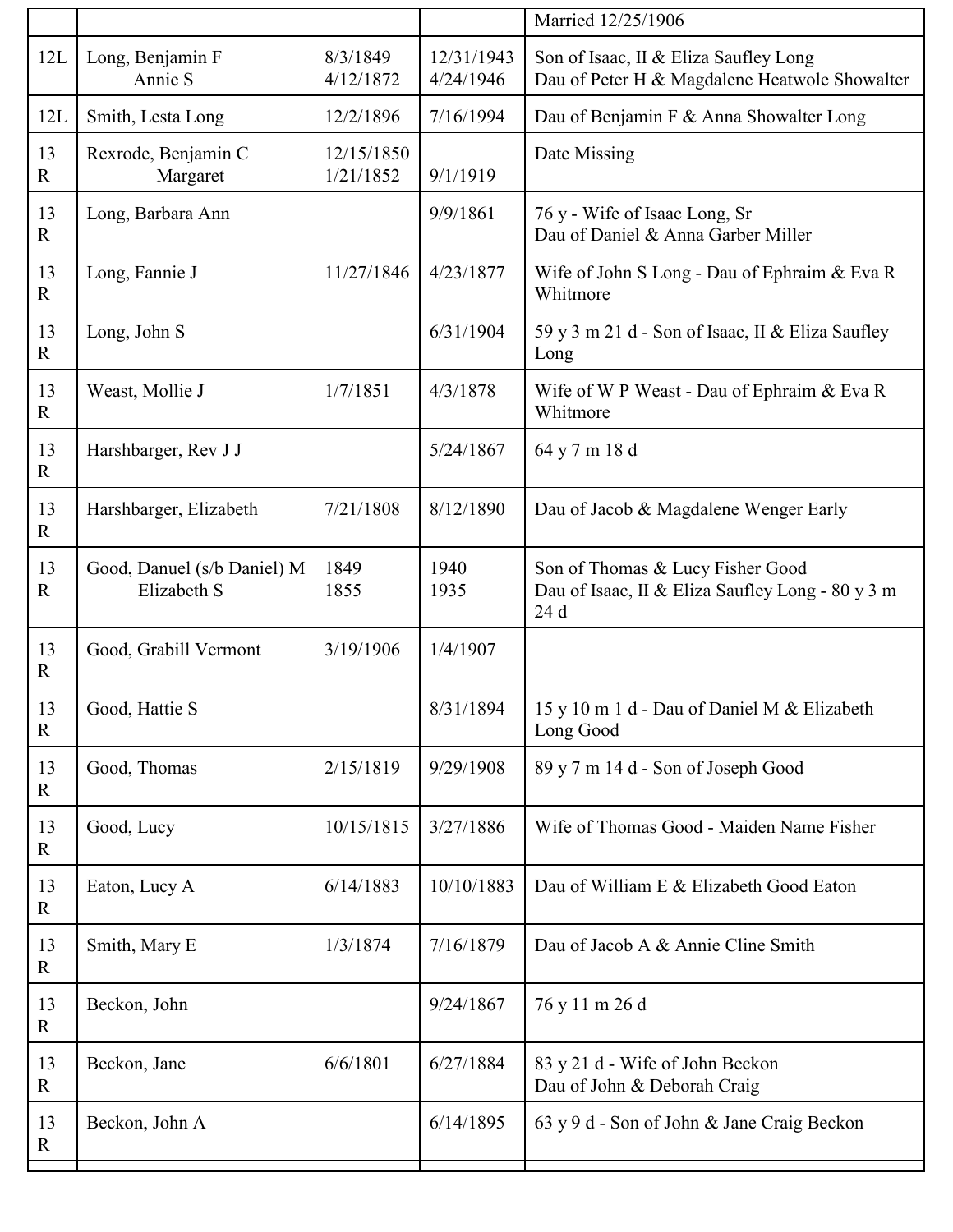| 13<br>$\mathbf R$  | Beckon, Barbara A                      |                                      | 10/8/1899                            | 70 y 7 m 17 d- Dau of Joseph H & Elizabeth<br>Garber Miller                                                      |
|--------------------|----------------------------------------|--------------------------------------|--------------------------------------|------------------------------------------------------------------------------------------------------------------|
| 13<br>$\mathbf R$  | Liskey, Laura Ethel                    |                                      | 7/13/1895                            | 1 y 7 m 24 d - Dau of Charles E & Lethe Beckon<br>Liskey                                                         |
| 13<br>$\mathbf{R}$ | Early, Henrietta                       |                                      | 10/5/1891                            | 1 m 5 d - Dau of Henry C & Mary A Showalter<br>Early                                                             |
| 13<br>$\mathbf R$  | Liskey, John Wilson                    |                                      | 7/28/1899                            | 1 y 9 m 12 d - Son of Charles E & Lethe Beckon<br>Liskey                                                         |
| 13<br>$\mathbf R$  | Johnson, Richard J                     |                                      | 4/8/1895                             | 63 y 3 m 5 d - Son James & Lucy J Johnson                                                                        |
| 13<br>$\mathbf{R}$ | Johnson, Fannie E                      | 2/16/1840                            | 9/19/1924                            | Dau of John & Elizabeth Manning                                                                                  |
| 13<br>$\mathbf R$  | Minnick, Robert F                      | 12/25/1833                           | 2/22/1885                            | 51 y 1 m 27 d                                                                                                    |
| 13<br>$\mathbf R$  | Minnick, Mary M                        |                                      | 1/15/1916                            | 86 y 3 m 29 d - Wife of R F Minnick                                                                              |
| 13<br>$\mathbf R$  | Johnson, Samuel E                      | 6/10/1899                            | 9/11/1899                            | 4 m 1 d - Son of Walter & Emma Ford Johnson                                                                      |
| 13<br>$\mathbf{R}$ | Johnson, Albert W                      |                                      | 3/9/1901                             | 2 y 8 m 9 d - Son of William B & Lucy Bateman<br>Johnson                                                         |
| 13<br>$\mathbf R$  | Johnson, Fred C                        | 11/19/1908                           | 2/15/1909                            | Son of Walter & Emma Ford Johnson                                                                                |
| 13<br>$\mathbf R$  | <b>Stone Not Readable</b>              |                                      |                                      |                                                                                                                  |
| 13<br>$\mathbf R$  | Johnson, Walter<br>Emma                | 3/18/1874<br>1/27/1867               | 6/8/1953<br>4/28/1935                | Son of Richard J & Frances Manning Johnson<br>Dau of Tipton E & Mary Reedy Ford                                  |
| 13L                | Meyerhoeffer, H Bonnie<br>Harry Lee    | 12/4/1929<br>6/5/1928                | 8/8/1995                             | Dau of Oscar & Hazel Dean Michael<br>Son of T Elmer & Trilby Crowe Meyerhoeffer                                  |
| 13L                | Meyerhoeffer, T Elmer<br>Trilby        | 8/16/1886<br>8/15/1895               | 4/13/1962<br>1/15/1984               | Son of Lewis B & Rachel Jordan Meyerhoeffer<br>Dau of Robert & Laura Trobaugh Crowe                              |
| 13L                | Layman, Zenith L<br>David J<br>Laura C | 2/12/1899<br>5/27/1872<br>11/28/1874 | 3/20/1979<br>12/23/1947<br>3/30/1954 | Dau of David J & Laura Cline Layman<br>Son of James & Mary E Wampler Layman<br>Dau of Michael & Sarah Good Cline |
| 13L                | Stroop, Robert B                       | 5/24/1895                            | 1/18/1962                            | Pfc Medc Dept WWI WV                                                                                             |
| 13L                | Crowe, Olin F                          | 9/13/1910                            | 1/11/1946                            | Son of Robert & Laura Trobaugh Crowe                                                                             |
| 13L                | Crowe, Robert<br>Laura F               | 7/1/1864<br>6/5/1874                 | 5/2/1944<br>4/16/1949                | Son of James & Polly Ann Crowe<br>Dau of Alexander & Betty Trobaugh                                              |
| 13L                | Stroop, Della C                        | 11/7/1898                            | 2/28/1963                            | Wife of Robert B Stroop<br>Dau of Robert & Laura Trobaugh Crowe                                                  |
|                    |                                        |                                      |                                      |                                                                                                                  |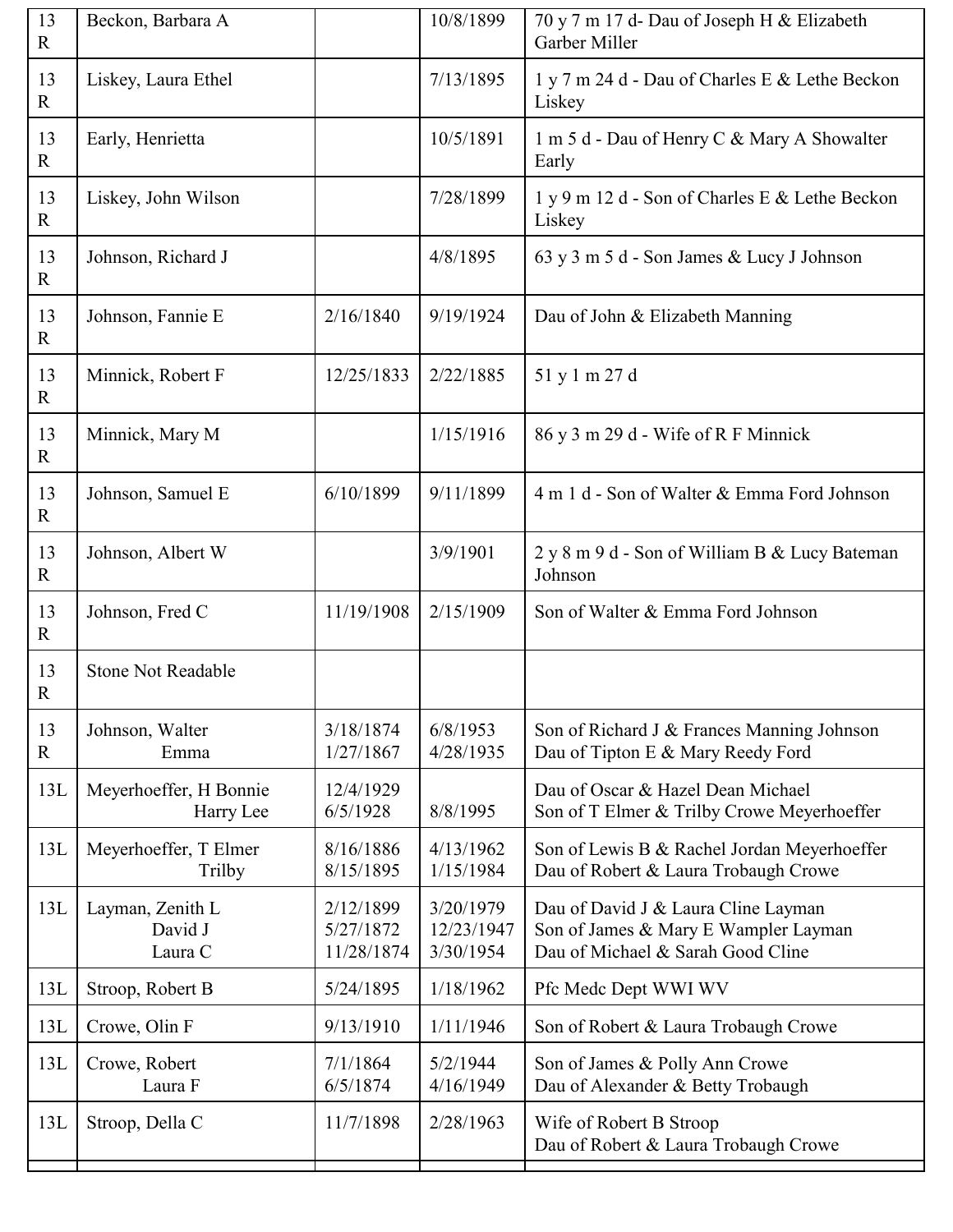| 13L               | Elyard, Samuel E                | 9/22/1898              | 8/14/1968               | VA Pvt 311 Ord Depot Co World War II<br>Son of James M & Martha Lamb Elyard                                                     |
|-------------------|---------------------------------|------------------------|-------------------------|---------------------------------------------------------------------------------------------------------------------------------|
| 13L               | Cunningham, Paul O              | 5/1/1920               | 6/18/2003               | Son of Wm Roscoe & Dora Payne Cunningham                                                                                        |
| 13L               | Kennedy, Maude H<br>William D   | 1890<br>1913           | 1937<br>1935            | Dau of James M & Mahala Bolton Elyard<br>Son of David F & Maude Elyard Kennedy                                                  |
| 13L               | Shirey, Infant                  | 1/10/1930              | 1/10/1930               | Dau of Willie L & Alma Simmers Shirey                                                                                           |
| 13L               | Shirey, Willie L<br>Alma L      | 4/2/1909<br>12/30/1909 | 12/21/1999              | Son of James M & Martha Lamb Elyard<br>Adopted Son of Charles & Mattie Long Shirey<br>Dau of J Homer & Sibyl Cunningham Simmers |
| 13L               | Bowman, Carl S<br>Vera G        | 7/20/1911<br>5/25/1913 | 9/9/1994<br>9/11/1999   | Son of Otis H & Edna Showalter Bowman<br>Dau of Ernest M & Vada Rodeffer Good                                                   |
| 13L               | Calhoun, Robert L<br>Ethel P    | 4/8/1910<br>8/8/1908   | 10/21/1989<br>5/4/1985  | Son of Joseph & Nellie Chapin Calhoun<br>Dau of Franklin S & Mary Rodeffer Phillips                                             |
| 13L               | Bontz, William F<br>Elizabeth M | 4/9/1842<br>3/6/1848   | 5/27/1916<br>11/20/1915 | 74 y 1 m 18 d/Son of Jacob & Elizabeth Chandler<br><b>Bontz</b><br>67 y 8 m 4 d - Dau of Lewis & Catharine Root<br>Bailey       |
| 14<br>$\mathbf R$ | Pence, Elizabeth<br>David       | 2/1/1826<br>10/16/1828 | 9/2/1905<br>7/16/1905   | Dau of Joseph H & Elizabeth Garber Miller<br>Son of Samuel & Sarah Kiblinger Pence                                              |
| 14<br>$\mathbf R$ | Pence, Edward W                 | 9/1/1840               | 9/9/1861                | 21 y 8 d - Son of Samuel & Sarah Kiblinger Pence                                                                                |
| 14<br>$\mathbf R$ | Pence, Ellen                    | 10/20/1800             | 8/20/1883               |                                                                                                                                 |
| 14<br>$\mathbf R$ | Pence, Peter K                  | 10/15/1833             | 12/3/1884               | Son of Samuel & Sarah Kiblinger Pence                                                                                           |
| 14<br>$\mathbf R$ | Pence, Margaret                 | 4/4/1829               | 8/13/1906               | Dau of Daniel & Margaret Saufley Miller                                                                                         |
| 14<br>$\mathbf R$ | Pence, Sarah                    | 2/2/1803               | 3/30/1885               | Dau of Peter & Salome Carpenter Kiblinger                                                                                       |
| 14<br>$\mathbf R$ | Bowman, Sallie F                |                        | 10/19/1896              | 7 y 5 m 21 d - Dau of Daniel & Sallie Miller<br>Bowman                                                                          |
| 14<br>$\mathbf R$ | Bontz, Elizabeth                |                        | 1/6/1898                | 74 y 6 m 4 d - Dau of Henry & Anna Maria Kyger<br>Kisling<br>Wife of Harvey Bontz                                               |
| 14<br>$\mathbf R$ | Bontz, Lula Lee                 |                        | 11/18/1888              | 5 y 15 d - Dau of Charles J & Eliza Jane Boyers<br><b>Bontz</b>                                                                 |
| 14<br>$\mathbf R$ | Bontz, Elizabeth A              | 4/5/1817               | 12/1/1892               | Wife of Jacob Bontz/Maiden name Chandler                                                                                        |
| 14<br>$\mathbf R$ | Bontz, Jacob                    | 4/10/1815              | 10/10/1884              | 69 y 6 m                                                                                                                        |
|                   |                                 |                        |                         |                                                                                                                                 |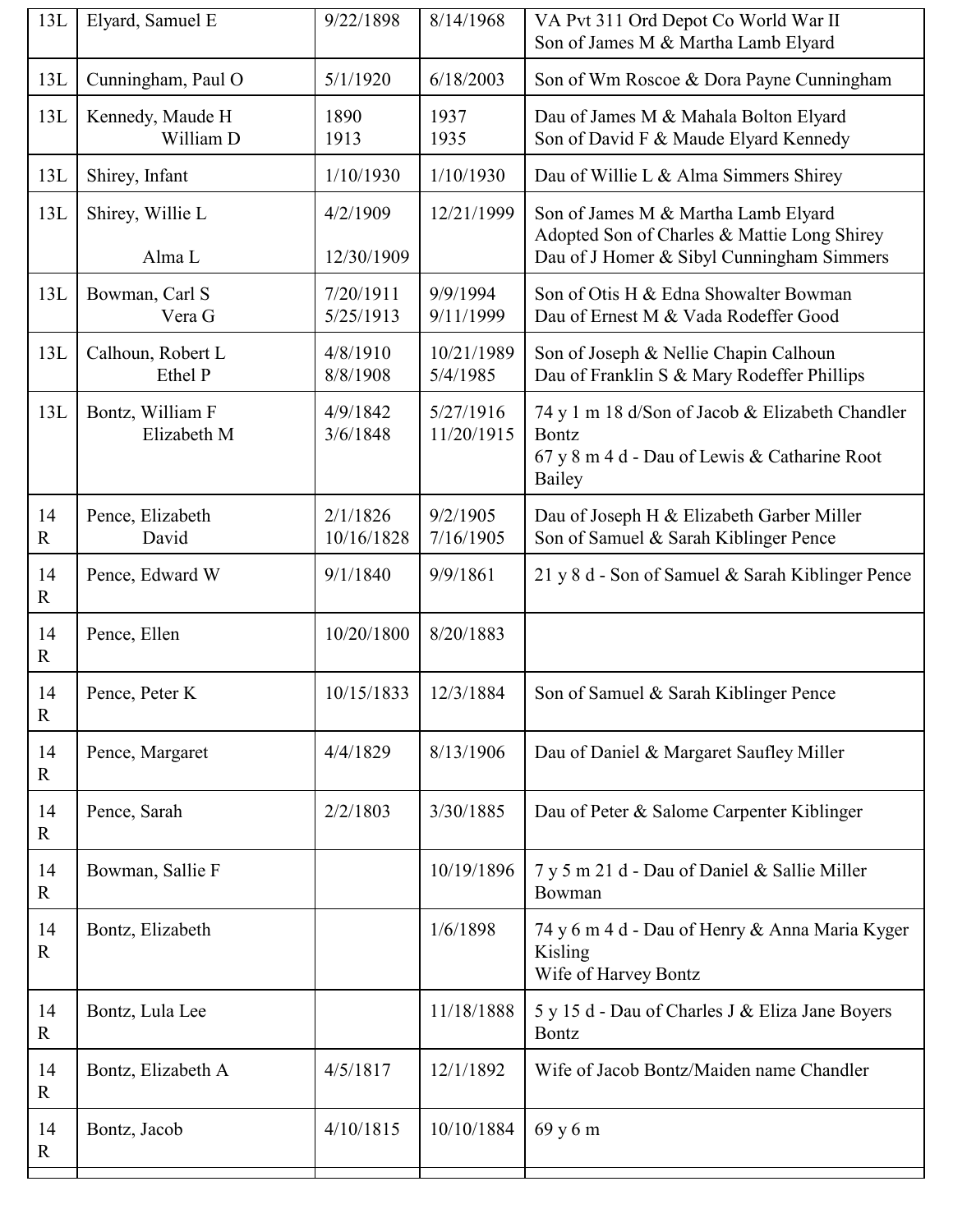| 14<br>R           | Bontz, Harvey                   |                        | 8/10/1875                | 57 y 4 m 12 d                                                                            |
|-------------------|---------------------------------|------------------------|--------------------------|------------------------------------------------------------------------------------------|
| 14<br>$\mathbf R$ | Greyer, Elizabeth B             |                        | 6/16/1870                | 9 m 1 d - Dau of Joseph H & Eliza Bontz Greyer                                           |
| 14<br>$\mathbf R$ | Greyer, Elizabeth               |                        | 12/2/1891                | 87 y 6 m 8 d - Dau of Thomas Alford                                                      |
| 14<br>$\mathbf R$ | Greyer, Sarah F                 | 2/19/1845              | 3/22/1897                | Dau of John (Greer) & Elizabeth Alford Greyer                                            |
| 14<br>$\mathbf R$ | Winegard, John                  | 11/13/1838             | 4/29/1896                | Son of Joseph & Betsy Winegard                                                           |
| 14<br>$\mathbf R$ | Winegard, Margaret J            | 8/30/1842              | 1/23/1912                | Dau of John (Greer) & Elizabeth Alford Greyer                                            |
| 14<br>$\mathbf R$ | Pirkey, Marguerite C            | 6/21/1832              | 1/27/1902                | Dau of George & Anna Elizabeth Kyger Pirkey                                              |
| 14<br>$\mathbf R$ | Pirkey, Abraham                 | 9/24/1825              | 5/21/1895                | Son of Nicholas & Roda Allen Pirkey                                                      |
| 14<br>$\mathbf R$ | Pirkey, Mary B                  | 4/16/1868              | 10/13/1888               | Dau of Abraham & Marguerite Catherine Pirkey<br>Pirkey                                   |
| 14<br>$\mathbf R$ | Pirkey, William T               | 1/28/1856              | 1/19/1886                | 29 y 11 m 22 d/Son Abraham & Catharine Pirkey<br>Pirkey                                  |
| 14<br>$\mathbf R$ | McDonaldson, Charles<br>Earnest | 6/20/1903              | 5/29/1973                |                                                                                          |
| 14<br>$\mathbf R$ | McDolson, Edna B                | 4/30/1906              | 11/30/1906               | 7 m - Dau of John & Julia McDolson                                                       |
| 14<br>R           | McDolson, Julia A               | 12/20/1864             | 1/6/1909                 | 44 y 16 da - Wife of John McDolson<br>Dau of John William & Caroline Wharton<br>Marshall |
| 14<br>$\mathbf R$ | McDonaldson, John E             | 1862                   | 1935                     | Son of Gerard & Mary J Panel McDonaldson                                                 |
| 14<br>$\mathbf R$ | McDolson, J A                   |                        |                          | No Dates                                                                                 |
| 15<br>$\mathbf R$ | Rodeffer, Mary A<br>Noah        | 9/10/1863<br>2/20/1856 | 10/13/1939<br>12/28/1913 | Dau of Henry & Sarah C Miller<br>Son of William & Nancy Flory Rodehafer                  |
| 15<br>$\mathbf R$ | Rodeffer, Samuel                |                        | 8/19/1903                | 59 y 2 m 11 d - Son of William & Nancy Flory<br>Rodehafer                                |
| 15<br>$\mathbf R$ | Rodeffer, Abraham               |                        | 1861                     | 12 y 24 d - Son of William & Nancy Flory<br>Rodehafer                                    |
| 15                |                                 |                        | 5/25/1877                | Wife of Samuel Rodeffer                                                                  |
| $\mathbf R$       | Rodeffer, Susan                 | 6/17/1850              |                          |                                                                                          |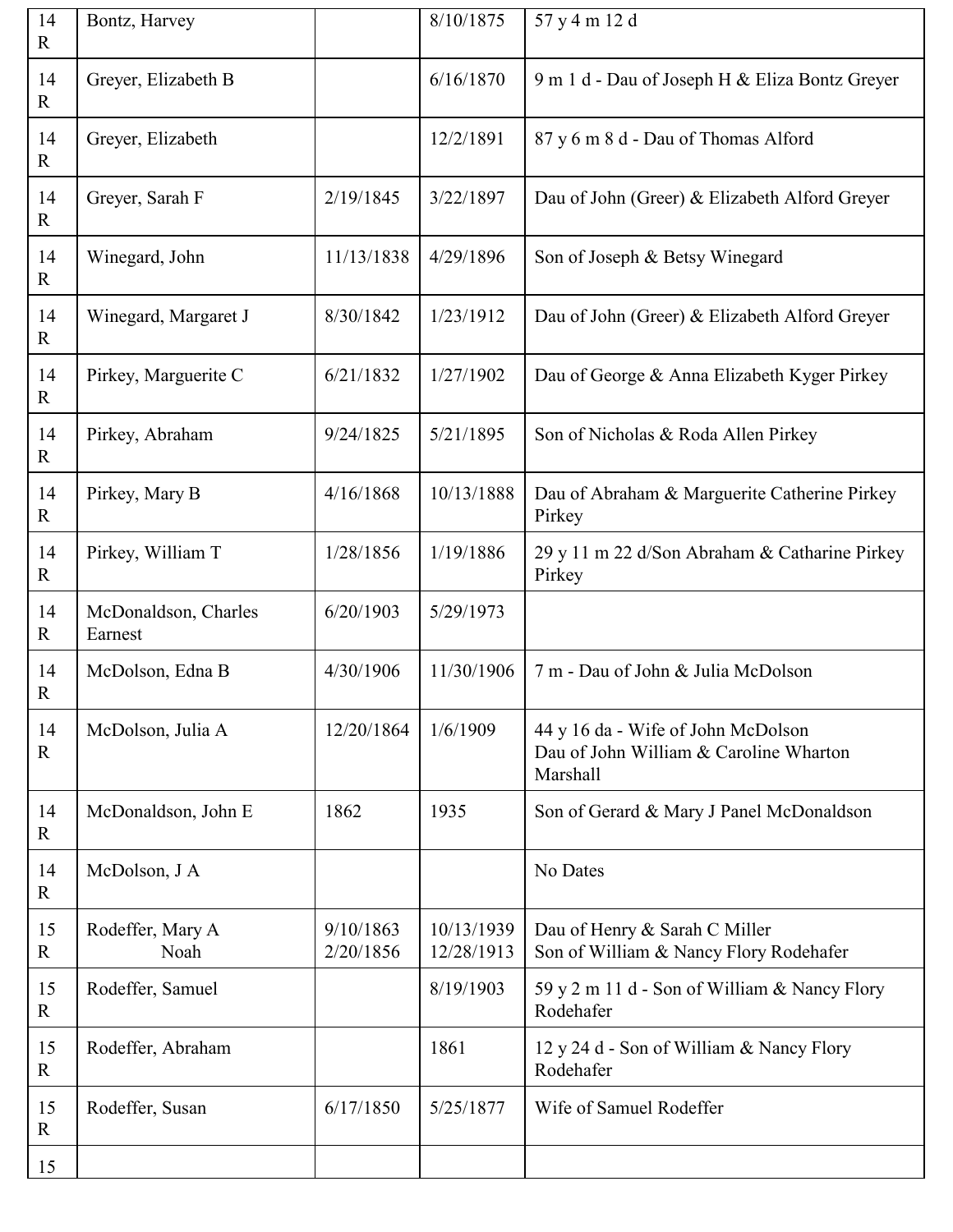| $\mathbf R$        | Rodeffer, Charley Richard | 12/19/1880 | 10/26/1882          | Son of Noah & Mary Miller Rodeffer                                                  |
|--------------------|---------------------------|------------|---------------------|-------------------------------------------------------------------------------------|
| 15<br>$\mathbf R$  | Rodeffer, Bertha A        | 2/12/1884  | 7/10/1884           | Dau of Isaac & Susan Sanger Rodeffer                                                |
| 15<br>$\mathbb{R}$ | Rodeffer, Conrad<br>Nancy |            | 3/1857<br>6/20/1827 | Son of Conrad Rodeheiffer<br>Dau of Daniel & Margaret Saunders Showalter            |
| 15<br>$\mathbf R$  | Rodehafer, Elizabeth      |            | 12/12/1891          | 38 y 4 m 13 d - Wife of Daniel Rodehafer<br>Dau of Henry A & Hannah Brock Showalter |
| 15<br>$\mathbf R$  | Rodeffer, Daniel          | 8/31/1844  | 12/7/1918           | 71 y 3 m 7 d - Son of William & Nancy Flory<br>Rodeffer                             |
| 15<br>$\mathbb{R}$ | Rodeffer, William         | 4/9/1809   | 10/12/1893          | 84 y 5 m 3 d<br>Son of Conrad & Nancy Showalter Rodehafer                           |
| 15<br>$\mathbf R$  | Rodeffer, Nancy           | 3/18/1825  | 5/27/1902           | 77 y 2 m 9 d - Dau of Samuel & Elizabeth Young<br>Flory                             |
| 15<br>$\mathbf R$  | Rodeffer, Harold          |            | 1/19/1899           | 1 y 4 m 15 d - Son of Noah & Mary Miller<br>Rodeffer                                |
| 15<br>$\mathbf R$  | Rodeffer, Maggie N E      | 6/3/1878   | 11/8/1913           | Dau of Daniel & Elizabeth Showalter Rodeffer                                        |
| 15<br>$\mathbf R$  | Keyton, Mary M            | 6/5/1847   | 4/30/1884           | Wife J W Keyton/Dau John & Margaret Pirkey<br>Trobaugh                              |
| 15<br>$\mathbf{R}$ | Trobaugh, Margareth       | 9/24/1807  | 6/23/1876           | Dau of John & Anna Miltenberger Pirkey                                              |
| 15<br>$\mathbf R$  | <b>Stone Not Readable</b> |            |                     |                                                                                     |
| 15<br>$\mathbf R$  | <b>Stone Not Readable</b> |            |                     |                                                                                     |
| 15<br>$\mathbf{R}$ | Cupp, Mary E              | 1/15/1904  | 9/14/1904           | Dau of William R & Sarah Diehl Cupp                                                 |
| 15<br>$\mathbf R$  | Trobaugh, John W          | 12/12/1831 | 12/3/1913           | Son of John & Margaret Pirkey Trobaugh                                              |
| 15<br>$\mathbf R$  | Yates, Charles W          |            | 6/4/1893            | 61 y 11 m                                                                           |
| 15<br>$\mathbf R$  | Yates, James O            |            | 2/15/1887           | 3y25d                                                                               |
| 15<br>$\mathbf R$  | Yates, Maggie E M         |            | 4/30/1886           | 39 y 1 m 18 d - Wife of C W Yates/Maiden Name<br>Pierce??                           |
| 15<br>$\mathbf{R}$ | Michael, Madison          |            | 7/28/1898           | 58 y                                                                                |
| 15<br>$\mathbf R$  | Michael, Eliza Jane       | 6/30/1840  | 8/16/1925           | Maiden Name Becks                                                                   |
|                    |                           |            |                     |                                                                                     |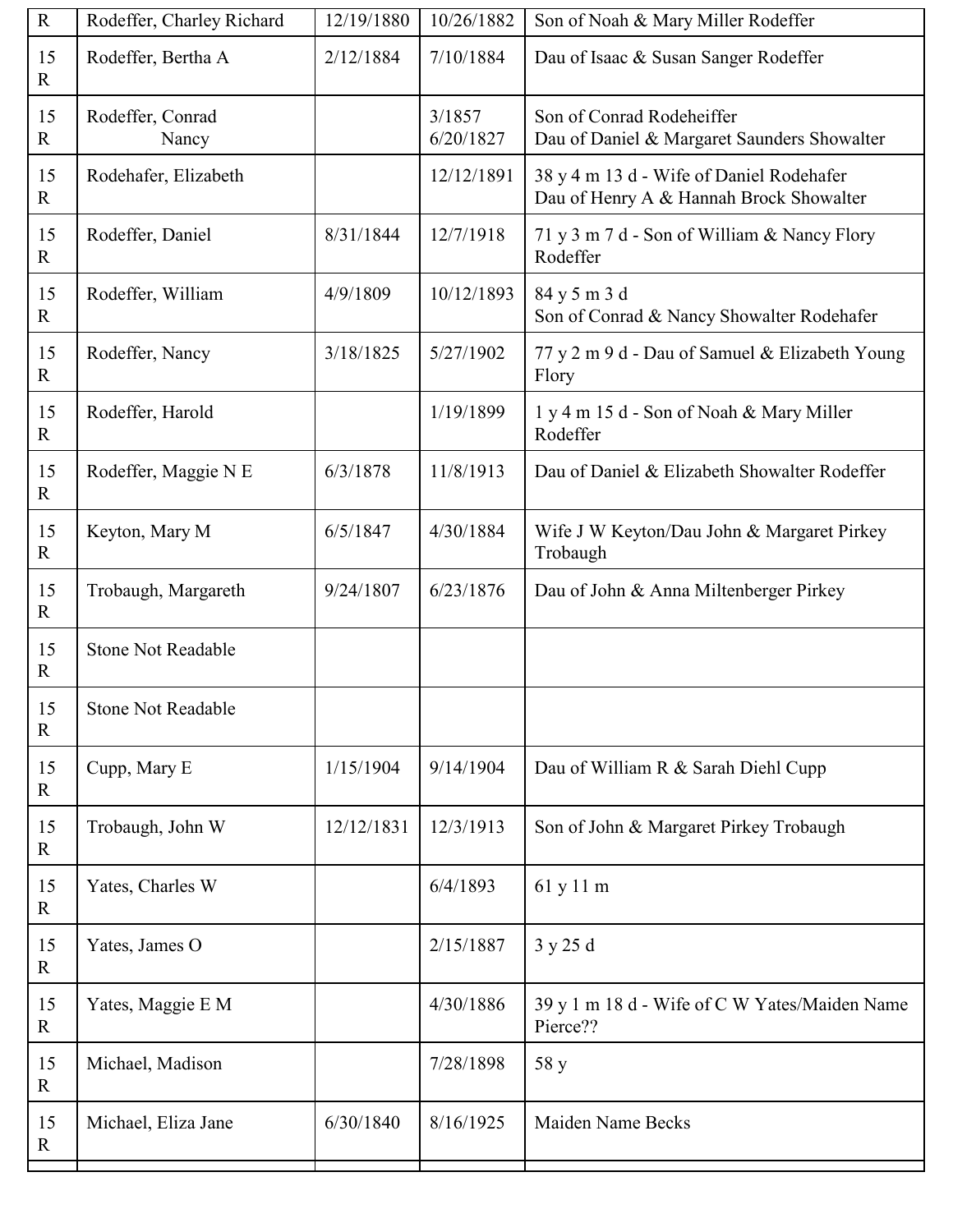| 15<br>$\mathbf R$ | Rodeffer, Primrose                                |                         | 9/18/1904               | 4 y 6 m 25 d - Dau of Jacob & Fannie Michael<br>Rodeffer                                                                             |
|-------------------|---------------------------------------------------|-------------------------|-------------------------|--------------------------------------------------------------------------------------------------------------------------------------|
| 15<br>$\mathbf R$ | Rodeffer, Grover                                  |                         | 3/3/1902                | 8 m 22 d - Son of Jacob & Fannie Michael<br>Rodeffer                                                                                 |
| 15<br>$\mathbf R$ | Rodeffer, Jacob<br>Fannie E                       | 1854<br>1863            | 1928<br>1941            | Son of William & Nancy Flory Rodehafer<br>Dau of Phillip Madison & Eliza Jane Becks<br>Michael<br>Erected by: Bill & Goldie Rodeffer |
| 14L               | Redifer, Mary L                                   |                         | 1/12/1950               | Infant Dau of Rodney R & Alda McCary Redifer                                                                                         |
| 14L               | Showalter, Otho W<br>Rebecca Earman               | 3/18/1894<br>10/11/1884 | 1/31/1965<br>9/14/1954  | Son of David H & Hannah Rodeffer Showalter<br>Dau of Jacob A & Sarah C M Petrie Showalter                                            |
| 14L               | Cline, Charles D<br>Myrtie O                      | 11/7/1877<br>3/14/1881  | 12/21/1954<br>7/17/1966 | Son of Michael & Sarah Good Cline<br>Dau of Robert L & Eliza Koontz Cox                                                              |
| 14L               | Cline, Wendell I<br>Mary Jane                     | 11/14/1917<br>6/29/1922 | 3/3/2003                | Son of Charles D & Myrtie Cox Cline<br>Dau of J Saylor & Myrtle Byrd Hinkle                                                          |
| 14L               | Bauserman, Bernard Lionel<br><b>Ethel Frankie</b> | 7/14/1890<br>2/7/1906   | 10/28/1966<br>9/17/1996 | Son of Herbert & Ada S Bauserman<br>Dau of J Harvey & Laura Kyger Diehl<br>Children: Carolyn, John, & Jason                          |
| 14L               | Armentrout, Edna<br>Meyerhoeffer                  | 1905                    | 1932                    | Dau of George S & Addie Shirey Meyerhoeffer                                                                                          |
| 14L               | Sandridge, Charles L<br>Frances M                 | 1910<br>1909            | 1969<br>1990            | Son of Elmer & Angie Phillips Sandridge<br>Dau of L S & Annie Shifflett Shifflett                                                    |
| 14L               | Sandridge, Jean A                                 | 5/2/1932                | 10/16/1982              | Dau of Charles L & Frances Shifflett Sandridge                                                                                       |
| 14L               | Sandridge, Mildred Lois                           |                         | 1933                    | Infant Dau of Charles L & Frances Shifflett<br>Sandridge                                                                             |
| 14L               | Morris, Harold L                                  | 12/18/1921              | 11/16/1929              | Son of James E Morris                                                                                                                |
| 16<br>$\mathbf R$ | Rodeffer, Nannie E                                | 2/2/1879                | 6/23/1958               | Dau of Noah & Mary Miller Rodeffer                                                                                                   |
| 16<br>$\mathbf R$ | Nichter, Martha E                                 | 5/31/1837               | 1/28/1916               | Wife of John L Nichter<br>Dau of Samuel & Lydia Kisling Good                                                                         |
| 16<br>$\mathbf R$ | Nichter, John L                                   | 4/15/1835               | 2/9/1908                | Son of J Adam & Christena Nichter (Born in<br>Germany)                                                                               |
| 16<br>$\mathbf R$ | Nichter, J A                                      |                         | 1/3/1862                | 58 y                                                                                                                                 |
| 16<br>$\mathbf R$ | Nichter, Christina                                |                         | 1/30/1877               | 75 y - Wife of J Adam Nichter                                                                                                        |
| 16<br>$\mathbf R$ | Werner, Adam H                                    | 3/27/1871               | 9/17/1872               | Son of J A & P A Werner                                                                                                              |
| 16                | Long, Elizabeth A                                 | 3/3/1843                | 7/8/1925                | Dau of Daniel & Margaret Rodehafer Long                                                                                              |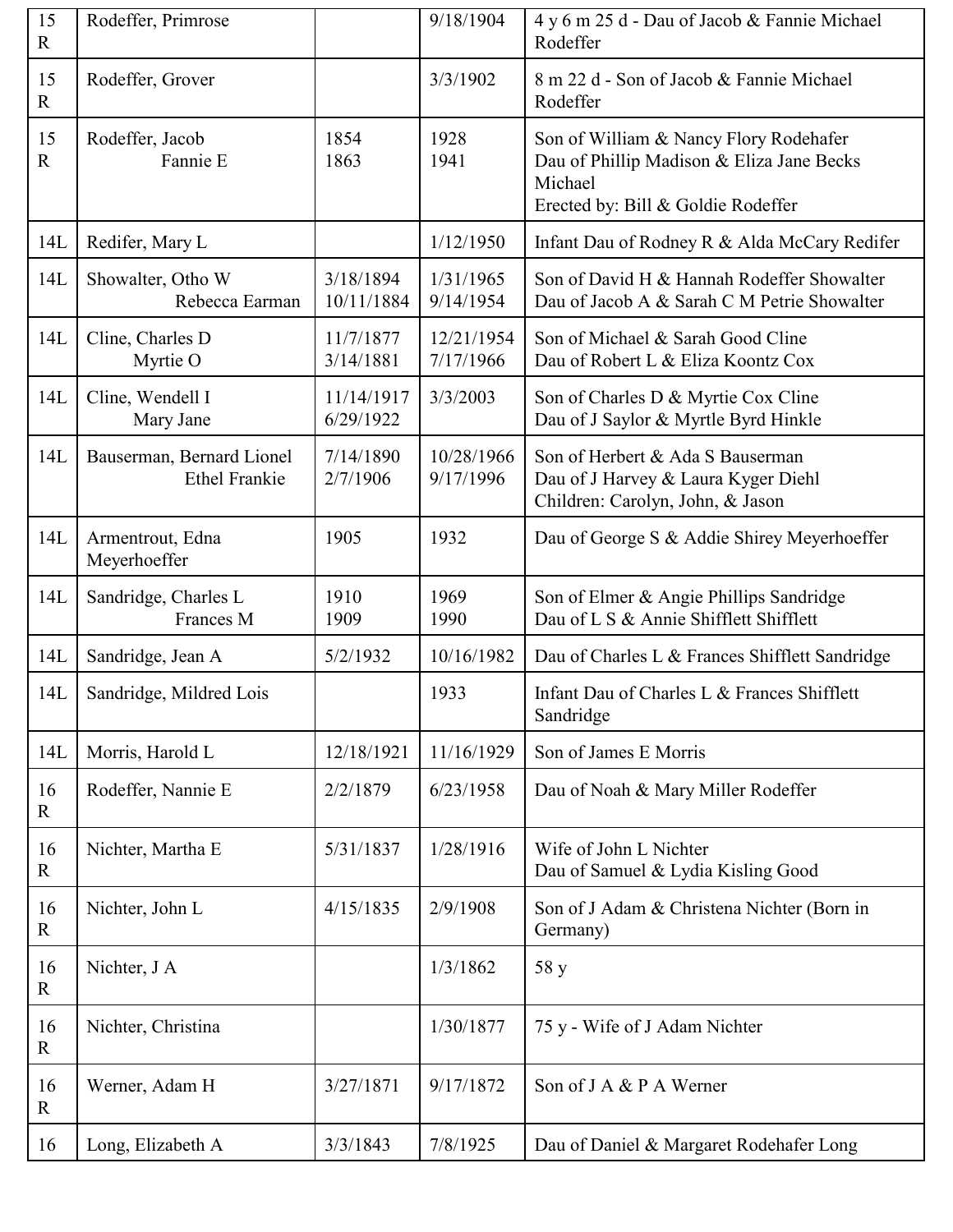| ${\bf R}$         |                                |                         |                          |                                                                                              |
|-------------------|--------------------------------|-------------------------|--------------------------|----------------------------------------------------------------------------------------------|
| 16<br>$\mathbf R$ | Long, Hannah M                 | 2/6/1847                | 3/6/1887                 | Dau of Daniel & Margaret Rodehafer Long                                                      |
| 16<br>$\mathbf R$ | Long, Margaret                 |                         | 6/25/1893                | 85 y 10 m - Wife of Daniel Long<br>Dau of Conrad & Nancy Showalter Rodehafer                 |
| 16<br>$\mathbf R$ | Long, Daniel                   |                         | 5/5/1898                 | 88 y 8 m 29 d - Son of Isaac, Sr & Barbara Miller<br>Long                                    |
| 16<br>$\mathbf R$ | Haugh, Peter W                 | 6/22/1829               | 5/30/1888                | Son of John & Mary Kiblinger Haugh                                                           |
| 16<br>$\mathbf R$ | Haugh, Hannah                  | 7/8/1835                | 5/8/1904                 | Wife of Peter W Haugh<br>Dau of Samuel & Elizabeth Young Flory                               |
| 16<br>$\mathbf R$ | Gardner, Liza Ann              | 1825                    | 1900                     | Wife of Abraham C Coffman/Brown Brightberry<br>Gardner<br>Dau of John & Mary Kiblinger Haugh |
| 16<br>$\mathbf R$ | Miller, Mary                   | 1/23/1835               | 10/5/1881                | Dau of Daniel & Margaret Saufley Miller                                                      |
| 16<br>$\mathbf R$ | Fairburn, Robert               | 4/25/1802               | 1/26/1884                | Son of Robert, Sr & Mary Jackson Fairburn                                                    |
| 16<br>$\mathbf R$ | Fairburn, Mary                 | 5/1/1802                | 12/16/1886               |                                                                                              |
| 16<br>$\mathbf R$ | Baker, Infant                  |                         | 2/9/1908                 | 1 d - Son of Hershel W & Alda S Lam Baker                                                    |
| 16<br>$\mathbf R$ | Lamb, Worthington D            |                         | 12/25/1890               | 4 y 10 m 25 d - Son of Reuben T & Nancy Cline<br>Lamb                                        |
| 16<br>R           | Lam, RT<br>Nancy C             | 12/23/1841<br>9/26/1848 | 10/16/1903<br>4/23/1924  | Son of William J and Annie Lam<br>Dau of Samuel & Elizabeth Showalter Cline                  |
| 16<br>$\mathbf R$ | <b>Stone Not Readable</b>      |                         |                          |                                                                                              |
| 16<br>$\mathbf R$ | Kyger, Bessie                  |                         | 11/4/1891                | 5 y 28 d - Dau of William F & Susanna Showalter<br>Kyger                                     |
| 16<br>$\mathbf R$ | Roudabush, Mary M              |                         | 2/8/1900                 | 52 y 8 m - Wife of James F Roudabush<br>Dau of Samuel & Barbara Miller Sanger                |
| 16<br>$\mathbf R$ | Fisher, Charles F              | 4/1/1894                | 9/26/1918                | Died Camp Lee, VA WWI                                                                        |
| 15L               | Rogers, Claude E<br>Ruth M     | 7/20/1908<br>7/5/1918   | 4/24/1978<br>12/15/1992  | Son of John Wesley & Alice Taylor Rogers<br>Dau of Howard D & Laura Rodeffer McCary          |
| 15L               | Redifer, "Roy" T F L<br>Leah M | 1/22/1906<br>10/22/1914 | 12/10/1996<br>10/31/1984 | Son of Charles C & Mary Cox Redifer<br>Dau of Howard D & Laura Rodeffer McCary               |
| 15L               | McCary, Howard D               | 1883                    | 1970                     | Son of John W & Leah Peters McCary                                                           |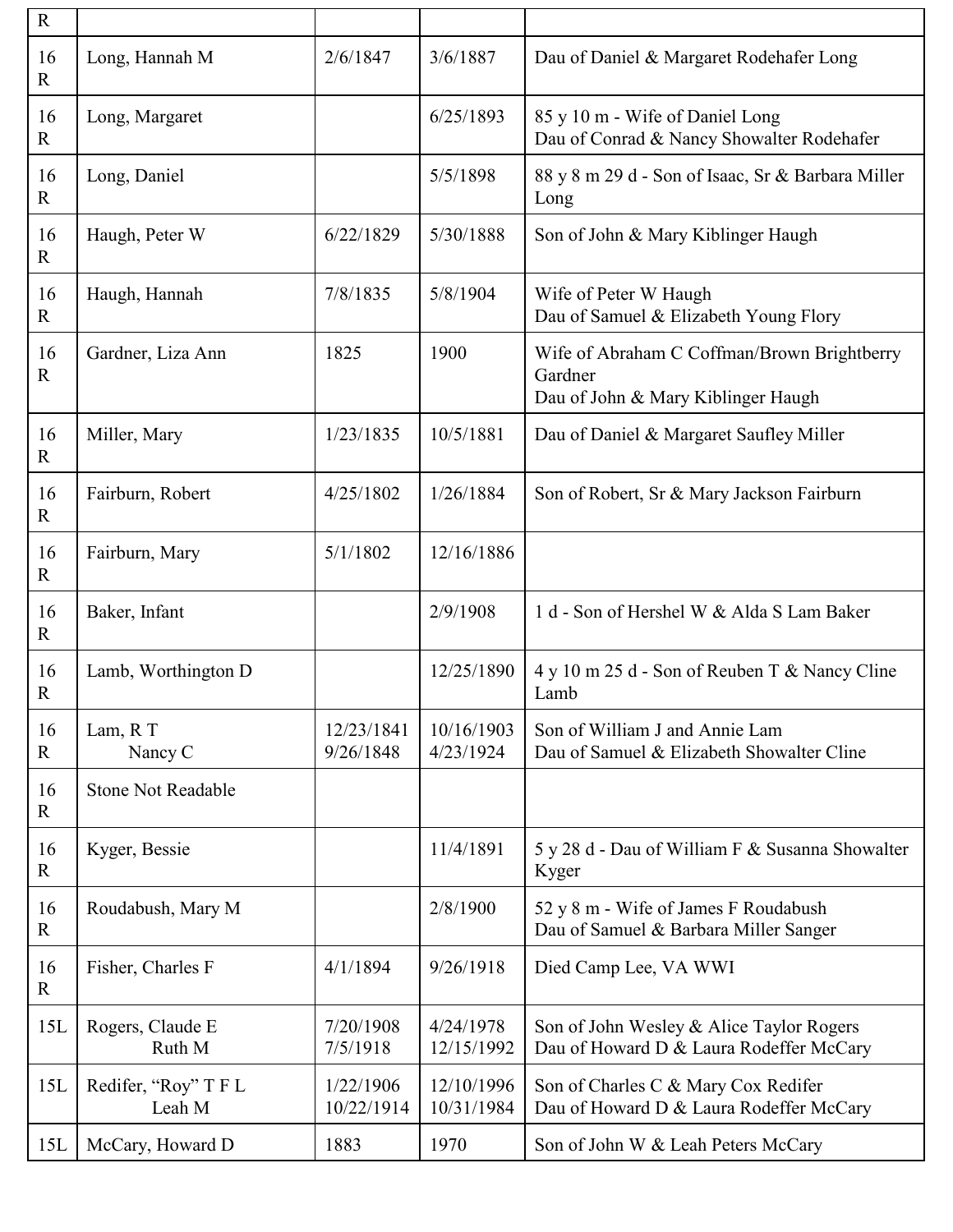|                   | Laura B                             | 1886                   | 1963                   | Dau of Daniel & Elizabeth Showalter Rodeffer                                                                           |
|-------------------|-------------------------------------|------------------------|------------------------|------------------------------------------------------------------------------------------------------------------------|
| 15L               | Liskey, Robert T                    | 4/16/1914<br>3/20/1916 | 7/27/1950              | Pfc 334 Inf 84 Inf Div WWII, VA<br>Son of Claude E & Carrie Mundy Liskey                                               |
|                   | Margaret                            |                        |                        | Married 5/6/1934/Maiden Name Puffenbarger                                                                              |
| 15L               | Sandridge, Emmet R<br>Nancy A       | 2/28/1863<br>11/4/1863 | 10/6/1940<br>7/24/1938 | Maiden name Gibson                                                                                                     |
| 15L               | Sandrige, Elmer S<br>Angie F        | 2/15/1884<br>9/8/1882  | 5/1/1944<br>11/1/1963  | Son of Emmet R & Nancy A Sandridge<br>Dau of Franklin & Sarah Zirkle Phillips                                          |
| 15L               | Phillips, Lucy                      | 7/19/1880              | 9/23/1939              | Dau of Franklin & Sarah Zirkle Phillips                                                                                |
| 15L               | Sandridge, Emmett F                 | 1907                   | 1955                   | Son of Elmer & Angie Phillips Sandridge                                                                                |
| 15L               | Sandridge, Dennis F<br>Odessa S     | 3/18/1931<br>9/7/1934  | 4/2/1998               | Son of Emmet F & Meda Bowman Sandridge<br>Dau of Samuel L & Sarah Morris Shifflett                                     |
| 15L               | Sandridge, Doyle B                  |                        | 11/28/1929             | Infant Son of Emmet F & Meda Bowman<br>Sandridge                                                                       |
| 15L               | Kennedy, Eddie Wilson<br>Lottie Mae | 5/20/1916<br>5/14/1915 | 6/10/1980<br>1/1/1976  | Son of Edward H & Katherine N Eavey Kennedy<br>Dau of George T & Eleanor Gibson Miller                                 |
| 15L               | Kennedy, Edward H<br>Nina K         | 1876<br>1881           | 1956<br>1932           | Maiden Name Eavey                                                                                                      |
| 17<br>$\mathbf R$ | Miller, Catherine                   | 2/12/1824              | 1/19/1892              | Wife of Jonathan Miller                                                                                                |
| 17<br>$\mathbf R$ | Miller, Jonathan                    | 12/28/1820             | 6/29/1880              | Son of Joseph H & Elizabeth Garber Miller                                                                              |
| 17<br>$\mathbf R$ | Flory, Adam A                       |                        | 3/26/1893              | 23 y 5 m 9 d - Son of Noah & Sophia Showalter<br>Flory                                                                 |
| 17<br>$\mathbf R$ | Flory, Noah                         |                        | 2/27/1882              | 46 y 2 m 15 d - Son of Samuel & Elizabeth Young<br>Flory                                                               |
| 17<br>$\mathbf R$ | Flory, Sophia E                     | 1/16/1841              | 2/20/1921              | Wife of Noah Flory<br>Dau of Adam & Sarah Beard Showalter                                                              |
| 17<br>$\mathbf R$ | Flory, Mary                         | 9/19/1799              | 9/2/1887               | Wife of Samuel Flory                                                                                                   |
| 17<br>$\mathbf R$ | Kline, Anna                         |                        | 6/16/1858              | 16 y 8 m 18 d                                                                                                          |
| 17<br>$\mathbf R$ | Coffman, Eric                       |                        | 5/1/1891               | 5 d - Son of John M & Katie Flory Coffman                                                                              |
| 17<br>$\mathbf R$ | Flory, Daniel P                     |                        | 9/27/1903              | 24 y 4 m 19 d - Mail Clerk, killed by train,<br>Danville, VA<br>while on duty. Son of Noah & Sophia Showalter<br>Flory |
| 17                | Flory, Noah Franklin                | 12/13/1873             | 9/16/1915              | 41 y 9 m 3 d - Son of Noah & Sophia Showalter                                                                          |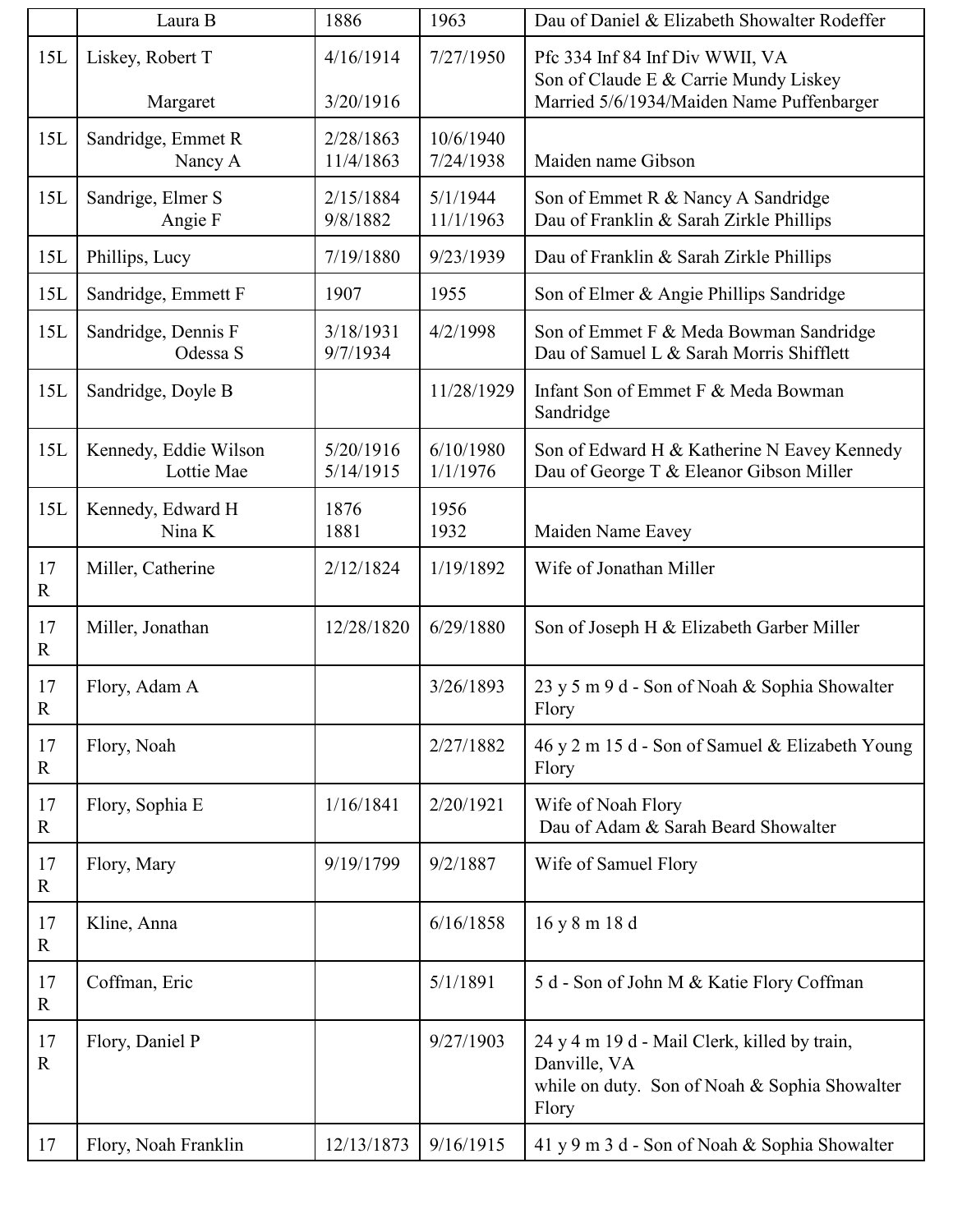| ${\bf R}$           |                                                     |                                                              |                                                                | Flory                                                                                                                       |
|---------------------|-----------------------------------------------------|--------------------------------------------------------------|----------------------------------------------------------------|-----------------------------------------------------------------------------------------------------------------------------|
| 17<br>$\mathbf R$   | Hartman, Alice C L                                  | 7/25/1873                                                    | 10/25/1888                                                     |                                                                                                                             |
| 17<br>$\mathbf R$   | Showalter, Maggie A                                 | 8/18/1860                                                    | 10/4/1882                                                      |                                                                                                                             |
| 17<br>$\mathbf R$   | Morris, Levi<br>Sherman, Lydia<br>Morris, Lucy A E  | 9/3/1810<br>3/10/1820<br>5/20/1857                           | 3/26/1866<br>7/8/1909<br>9/6/1923                              |                                                                                                                             |
| 17<br>$\mathbf R$   | Miller, Infant                                      |                                                              | 10/3/1890                                                      | Son of L N & M M Miller                                                                                                     |
| 17<br>$\mathbf R$   | Kyger, Alexander                                    | 3/8/1809                                                     | 1/29/1872                                                      | Son of John M & Elizabeth Harshman Kyger                                                                                    |
| 17<br>$\mathbf R$   | Kyger, Jennetta                                     | 2/1810                                                       | 2/26/1857                                                      | Wife of Alexander Pirkey<br>Dau of Jacob & Margaret Pirkey Pirkey                                                           |
| $17$<br>$\mathbf R$ | Pirkey, Mary Ann                                    | 1/1814                                                       | 5/30/1849                                                      | Dau of Jacob & Margaret Pirkey Pirkey                                                                                       |
| 17<br>$\mathbf R$   | Kyger, George A                                     | 12/8/1886                                                    | 5/18/1887                                                      | 5 m 10 d - son of Jacob & Virginia Saufley Kyger                                                                            |
| 17<br>$\mathbf R$   | Kyger, John S                                       | 11/21/1840                                                   | 1/28/1865                                                      | Died a prisoner of war in Ind.<br>Son of Alexander & Jennetta Pirkey Kyger                                                  |
| 17<br>$\mathbf R$   | Mercer, Mamie Hope                                  | 2/2/1902                                                     | 11/11/1908                                                     | Dau of John A & Laura B Pirkey Mercer                                                                                       |
| 17<br>$\mathbf R$   | Mercer, John Joseph<br>John Abner<br>Laura Bell     | 3/24/1900<br>8/10/1865<br>4/16/1864                          | 1/15/1923<br>5/10/1924<br>8/23/1930                            | Son of John A & Laura Pirkey Mercer<br>Son of Green & Elizabeth Smith Mercer<br>Dau of Alexander & Elizabeth Eutsler Pirkey |
| 18<br>$\mathbf R$   | Hartman, John<br>Samuel<br>Isaac<br>Peter<br>Mary A | 3/4/1849<br>10/1/1850<br>4/12/1852<br>1/18/1854<br>11/2/1858 | 9/14/1862<br>9/24/1862<br>9/25/1862<br>9/28/1862<br>10/10/1862 | Children of Christian & Elizabeth Diehl Hartman                                                                             |
| 18<br>$\mathbf R$   | Hartman, Elizabeth                                  | 9/27/1816                                                    | 2/13/1887                                                      | Wife of Christian Hartman<br>Dau of Abraham, Jr & Mary Whetzel Diehl                                                        |
| 18<br>$\mathbf R$   | Hartman, Christian                                  |                                                              | 8/19/1893                                                      | 69 y 6 m 16 d<br>Son of Abraham & Susannah Long Hartman                                                                     |
| 18<br>$\mathbf R$   | Hartman, Martha                                     | 9/29/1835                                                    | 12/9/1915                                                      |                                                                                                                             |
| 18<br>$\mathbf R$   | Null, Melsena Pirkey                                | 12/6/1856                                                    | 7/4/1934                                                       | Dau of Alexander & Elizabeth Eutsler Pirkey                                                                                 |
| 18<br>$\mathbf R$   | Pirkey, John I N                                    | 2/9/1846                                                     | 10/9/1902                                                      | Son of Alexander & Elizabeth Eutsler Pirkey                                                                                 |
|                     |                                                     |                                                              |                                                                |                                                                                                                             |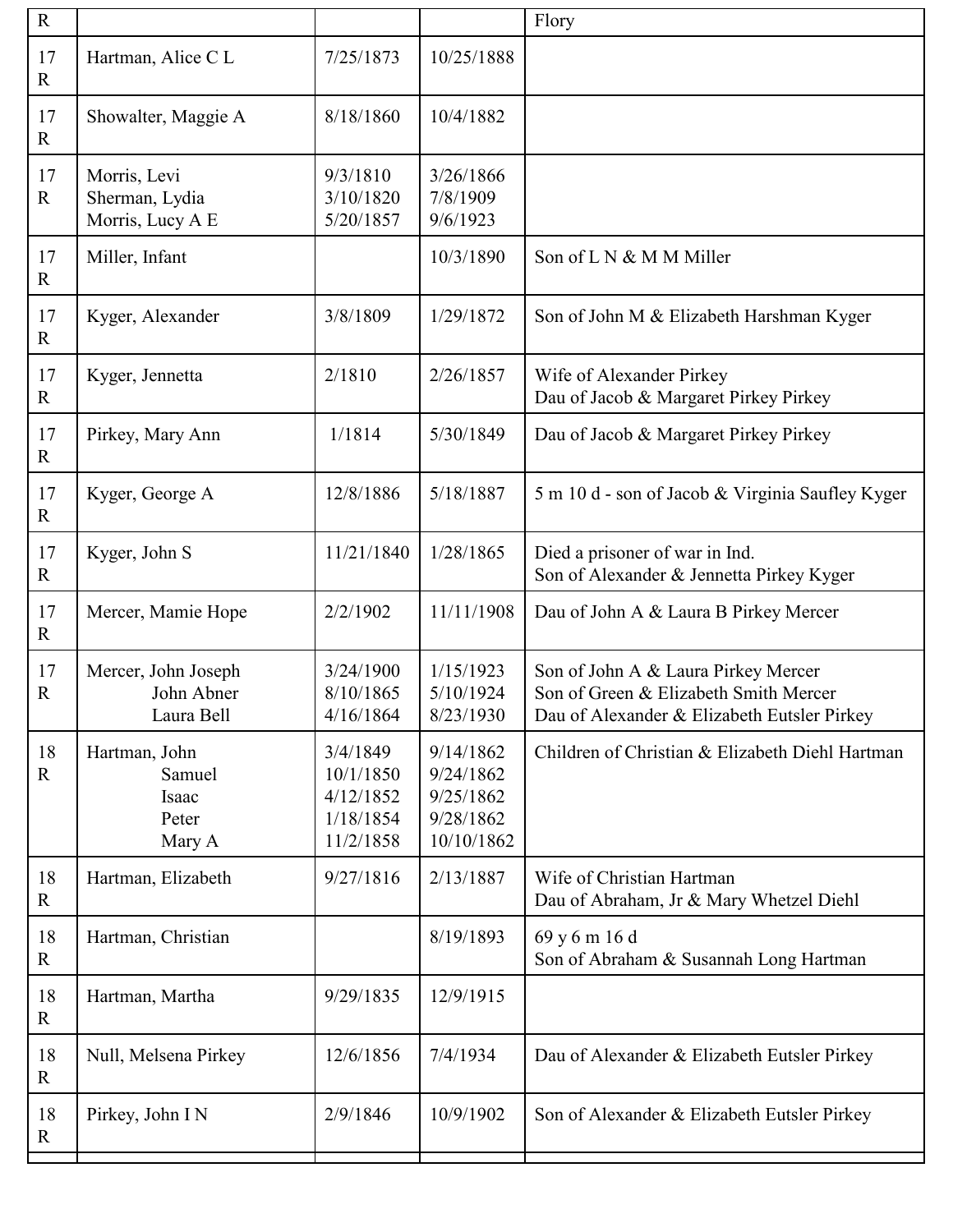| 18<br>$\mathbf R$     | Pirkey, Joseph R                   | 11/25/1861             | 3/24/1937              | Son of Alexander & Elizabeth Eutsler Pirkey                                               |
|-----------------------|------------------------------------|------------------------|------------------------|-------------------------------------------------------------------------------------------|
| 18<br>$\mathbf R$     | Good, Benjamin F                   |                        | 6/26/1885              | 2 y 2 m 27 d - Son of John M & Mary Cline Good                                            |
| 18<br>$\mathbf R$     | Good, Myrtle E                     |                        | 6/2/1882               | 6 m 5 d - Dau of John M & Mary Cline Good                                                 |
| $18\,$<br>$\mathbf R$ | Cline, Susan E                     |                        | 1/20/1875              | 19 y 8 m 1 d - Wife of John F Cline<br>Dau of Abraham & Barbara Snell Flory               |
| $18\,$<br>$\mathbf R$ | Cline, Elizabeth                   |                        | 10/6/1866              | 40 y 8 m 29 d - Wife of Samuel Cline<br>Dau of Daniel & Nancy Miller Showalter            |
| $18\,$<br>$\mathbf R$ | Cline, Samuel M                    |                        | 4/6/1881               | 3 y 2 m 5 d - Son of Frederick & Susannah Miller<br>Cline                                 |
| $18\,$<br>$\mathbf R$ | Cline, Elizabeth E                 | 2/6/1862               | 10/16/1887             | Wife of Jacob C Cline<br>Dau of Reuben & Elizabeth Bonts Kisling                          |
| $18\,$<br>$\mathbf R$ | Cline, Hettie Bernice              | 7/1/1885               | 11/1/1885              | Dau of Jacob C & Elizabeth Kisling Cline                                                  |
| 18<br>$\mathbf R$     | Shifflett, Lillian                 | 3/12/1894              | 1/28/1900              | Dau of Daniel W & Margaret Greyer Shifflett                                               |
| $18\,$<br>$\mathbf R$ | Bonts, Rebecca                     |                        | 12/14/1899             | 79 y 6 m 21 d - Dau of Joseph Good                                                        |
| $18\,$<br>$\mathbf R$ | Bonts, John                        |                        | 7/4/1902               | 90 y 16 d - Son of George W & Catherine Pirkey<br><b>Bonts</b>                            |
| $18\,$<br>$\mathbf R$ | Bonts, Frances J                   | 9/11/1807              | 9/26/1897              | Wife of John J Bonts                                                                      |
| 18<br>$\mathbf R$     | Bonts, Fannie                      | 9/20/1864              | 3/5/1894               |                                                                                           |
| 18<br>$\mathbf R$     | Young, Sarah E                     | 10/24/1868             |                        |                                                                                           |
|                       |                                    |                        | 8/23/1887              | Dau of J A & D F Young                                                                    |
| 18<br>$\mathbf R$     | Young, James A                     | 1/13/1831              | 1/17/1904              |                                                                                           |
| 18<br>$\mathbf R$     | Hinkle, William H<br>Mary E        | 5/31/1844<br>5/18/1868 | 4/8/1905<br>8/18/1945  | Son of Samuel & Maria Hudlow Hinkle<br>Dau of Madison & Eliza Jane Becks Michael          |
| 16L                   | Gordon, Luther C                   | 11/8/1890              | 11/1/1950              | Son of Samuel J & Fannie B Burner Gordon                                                  |
| 16L                   | Gordon, Rosa M                     | 5/11/1895              | 10/29/1990             | Maiden Name Rosser<br>Reared as an infant by Rev & Mrs C E Long                           |
| 16L                   | Vest, Freda Yvonne                 |                        | 5/30/1967              | Dau of Fred & Nancy Gordon Vest                                                           |
| 16L                   | Showalter, Rev Cecil O<br>Glenna M | 1/22/1901<br>8/16/1896 | 6/26/1976<br>12/5/1975 | Son of David H & Hannah Rodeffer Showalter<br>Dau of William P & Pernie Kinzie Crumpacker |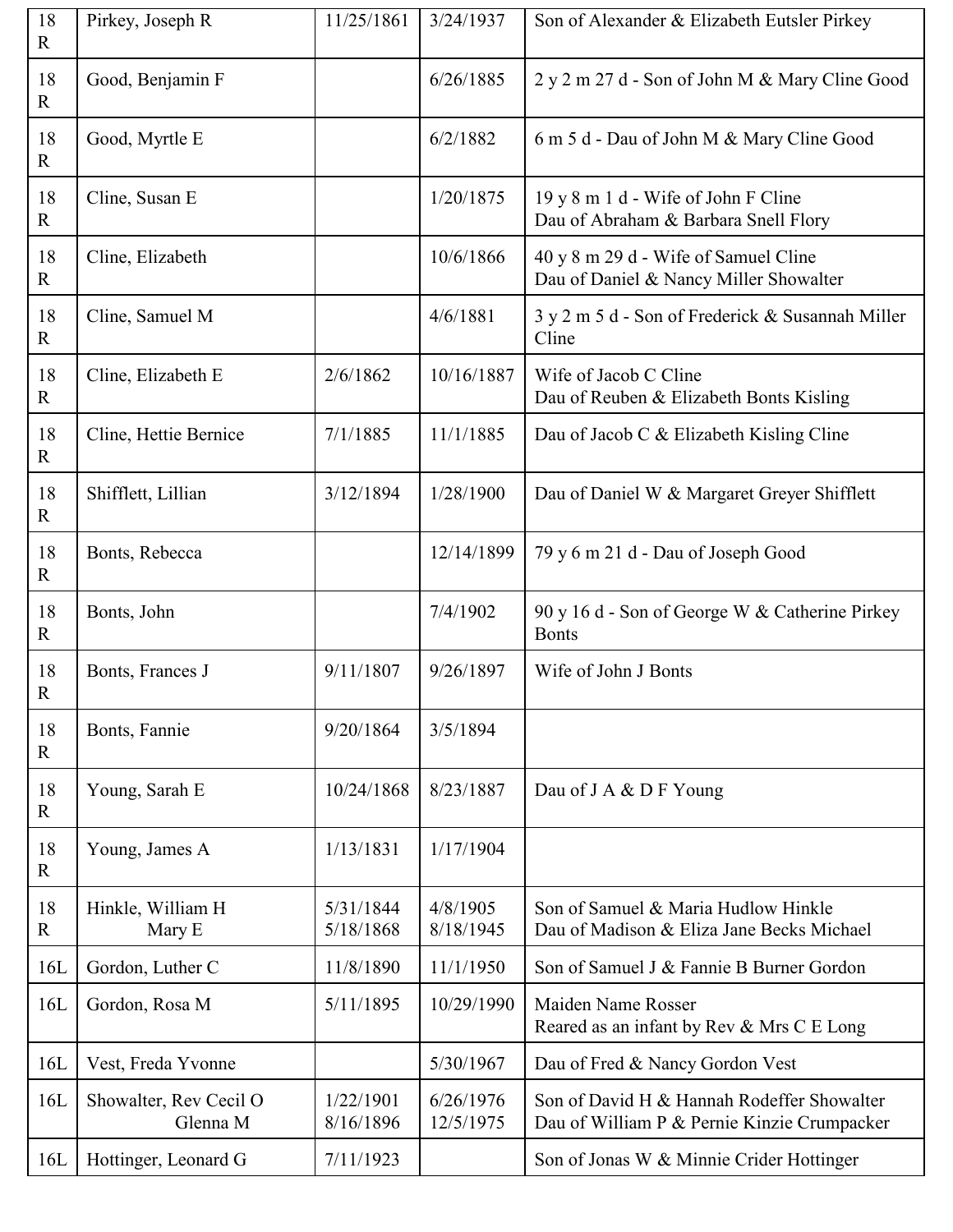|                    | Phyllis Null                                   | 4/13/1928               | 12/8/1951                | Dau of Samuel F & Elsie Smith Null                                                                   |
|--------------------|------------------------------------------------|-------------------------|--------------------------|------------------------------------------------------------------------------------------------------|
| 16L                | Coffman, H Clinton<br>S Grace                  | 12/25/1894<br>1/28/1896 | 6/20/1979<br>8/1/1949    | Son of David Franklin & Mary Frances Davis<br>Coffman<br>Dau of George F & Fannie Madison Gibson     |
| 16L                | Coffman, Mary Virginia                         | 1/30/1935               | 4/2/1978                 | Second Wife of H Clinton Coffman - Maiden<br>Name Allison                                            |
| 16L                | Coffman, Grover F<br>Viola E                   | 1/6/1921<br>4/3/1926    | 12/27/1965               | Son of H Clinton & Grace Gibson Coffman<br>Dau of Floyd Franklin & Effie Lee Shoemaker<br>Nieswander |
| 16L                | Showalter, Mary V                              | 2/27/1901               | 9/8/1984                 | A Beloved Aunt<br>Dau of Peter W & Hettie Rodeffer Showalter                                         |
| 16L                | Showalter, Peter W<br>Hettie M                 | 12/30/1863<br>10/3/1867 | 6/16/1941<br>1/23/1953   | Son of Jacob & Eliza Gutshall Showalter<br>Dau of John C & Columbia Slater Rodeffer                  |
| 16L                | Finks, Margaret S<br>Virgil H                  | 6/3/1903<br>11/17/1904  | 11/30/1975<br>12/31/1976 | Dau of Peter W & Hettie Rodeffer Showalter<br>Son of William Thornton & Georgia Chapman<br>Finks     |
| 16L                | Allender, David Long, MD<br><b>Esther Long</b> | 7/6/1947<br>10/20/1908  | 2/10/1997<br>10/23/2001  | Son of Carlton & Esther Long Allender<br>Dau of Isaac S & Effie Showalter Long                       |
| 16L                | Long, Isaac S<br>Effie V                       | 1875<br>1875            | 1963<br>1963             | Son of William H & Eliza Carpenter Long<br>Dau of Peter H & Magdalene Heatwole Showalter             |
| 19<br>$\mathbb{R}$ | Perkey, George W A                             | 8/31/1850               | 11/8/1875                | 25 y 2 m 8 d - Son Alexander & Elizabeth Eutsler<br>Pirkey                                           |
| 19<br>$\mathbb{R}$ | Perkey, Elizabeth                              |                         | 4/13/1891                | 63 y 5 m 27 d - Wife of Alex Pirkey/Maiden<br>Name Eutsler                                           |
| 19<br>$\mathbf R$  | Hudlow, Anna E                                 |                         | 9/14/1891                | 39 y - Wife of W A Hudlow<br>Dau of Alexander & Elizabeth Eutsler Pirkey                             |
| 19<br>$\mathbf R$  | Mercer, Arlena Iola                            | 4/28/1892               | 6/10/1893                | Dau of John A & Laura Bell Pirkey Mercer                                                             |
| 19<br>R            | Pirkey, Alexander                              | 12/15/1815              | 2/14/1899                | 83 y 1 m 29 d - Son of John & Anna Miltenbarger<br>Pirkey                                            |
| 19<br>$\mathbf R$  | Hudlow, Charles                                | 4/25/1889               | 11/15/1900               | Son of W A & Anna Pirkey Hudlow                                                                      |
| 19<br>$\mathbf R$  | Miller, Jennie S                               |                         | 1/10/1929                | 69 y 4 d - Wife of Andrew B Miller<br>Dau of John F & Rebecca Long Long                              |
| 19<br>R            | Miller, Andrew B                               |                         | 1/6/1898                 | 41 y 2 m 19 d - Son of Abraham & Harriet Henton<br>Miller                                            |
| 19<br>R            | Miller, Abraham                                |                         | 11/12/1891               | 68 y 3 m 28 d/Son of Joseph H & Elizabeth<br>Garber Miller                                           |
| 19<br>$\mathbf R$  | Miller, Harriet                                |                         | 8/19/1892                | 70 y 8 m 11 d - Wife of Abraham Miller<br>Dau of Evan & Margaret Burnsides Henton                    |
|                    |                                                |                         |                          |                                                                                                      |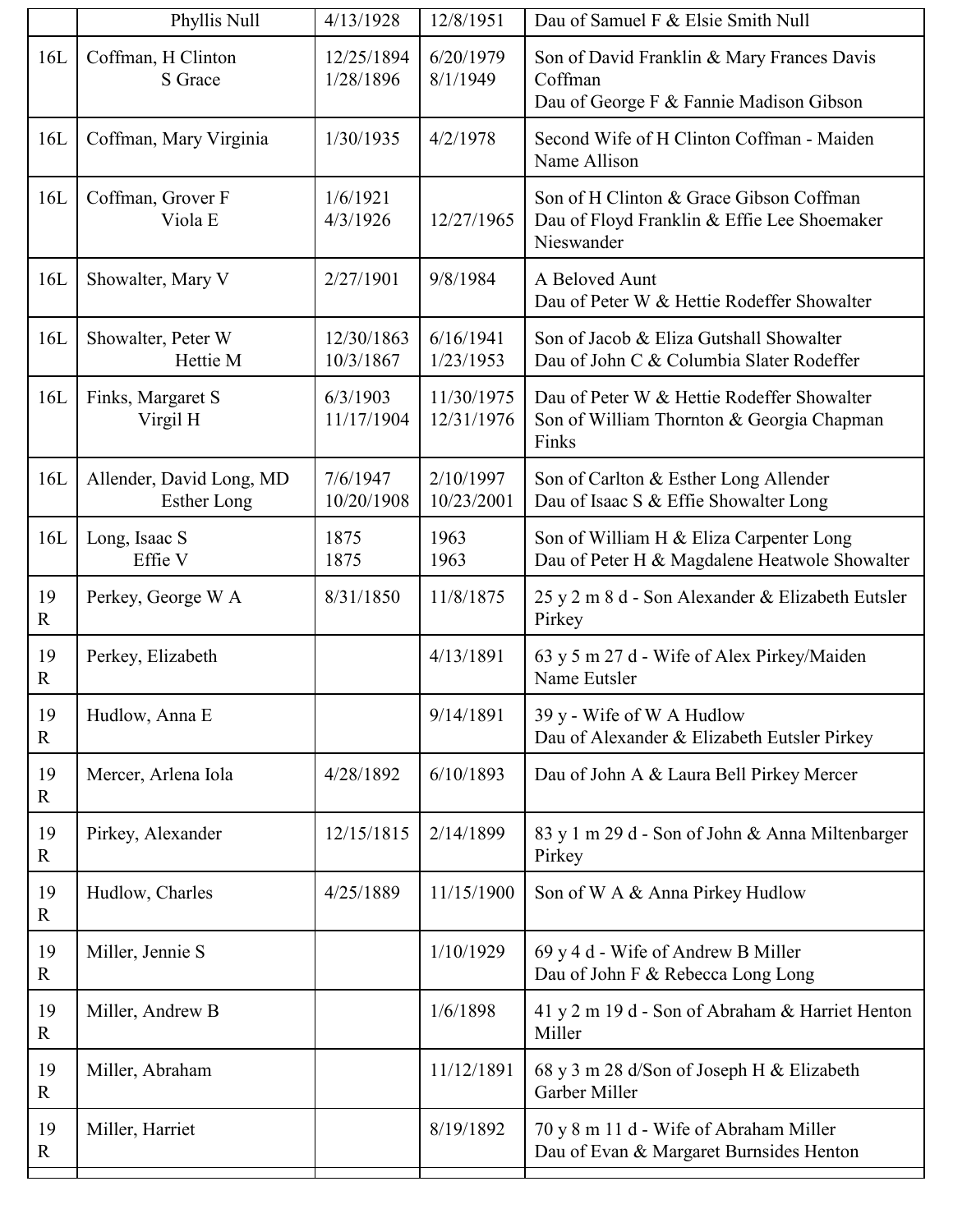| 19<br>$\mathbf{R}$ | Miller, Virden                                             |                          | 12/6/1898              | 5 m 4 d - Son of Andrew B & Jennie S Miller                                                            |
|--------------------|------------------------------------------------------------|--------------------------|------------------------|--------------------------------------------------------------------------------------------------------|
| 19<br>$\mathbf R$  | May, Gertrude                                              | 7/1812                   | 7/1889                 | Mother of E H May/Dau of Adam & Elizabeth<br><b>Bott May</b>                                           |
| 19<br>$\mathbf R$  | Miller, John<br>Abram<br>James<br>Mary<br>Susan<br>Rebecca |                          |                        | No Dates<br>Children of Jonathan & Nancy Whitmore Miller                                               |
| 17L                | Good, Charles C<br>Annabell L                              | 1/12/1915<br>8/17/1917   | 11/8/1991<br>8/13/1984 | Son of John M & Jennie Long Good<br>Dau of Ripley W & Eva P Morris Miller<br>Married 7/7/1934          |
| 17L                | Baker, Robert S<br>Virginia G                              | 1906<br>1906             | 1977<br>1974           | Son of Abner G & Ella Smith Baker<br>Dau of John M & Jennie Long Good                                  |
| 17L                | Randolph, Zola Baugher                                     | 11/19/1887               | 9/6/1952               | Dau of Daniel & Alice Shirey Pirkey                                                                    |
| 17L                | Diehl, Wilmer J<br>Mary Kessler "Mitzie"                   | 2/1/1904<br>11/24/1914   | 9/18/1998              | Son of J Harvey & Laura Kyger Diehl<br>Maiden Name Kessler - Born in Germany                           |
| 17L                | Diehl, Wendell V                                           | 6/24/1946                | 4/19/1949              | Son of Vernon M & Pauline Bateman Diehl                                                                |
| 17L                | Diehl, Vernon M<br>Pauline B                               | 11/24/1911<br>11/10/1914 |                        | Son of J Harvey & Laura Kyger Diehl<br>Maiden Name Bateman<br>Children: Kathleen E, Wendell V & Leon F |
| 17L                | Garland, John A                                            | 11/4/1880                | 12/14/1961             | Brother - Son of James H & Columbia Root<br>Garland                                                    |
|                    | 17L   Miller, Sallie A                                     | 9/17/1860                | 2/21/1934              | Wife of Andrew W Miller<br>Dau of John & Sally Diehl Root                                              |
| 20<br>$\mathbf R$  | Nichter, Philip                                            | 5/1/1834                 | 12/22/1913             | Son of J Adam & Christena Hile Nichter<br>Born in Germany                                              |
|                    | Mary                                                       | 5/12/1824                | 3/6/1906               | Dau of George & Susan Armentrout McNett                                                                |
| 20<br>$\mathbf R$  | McNett, George                                             |                          | 12/16/1864             | 74 y, 7m, 12d                                                                                          |
| 20<br>$\mathbb{R}$ | McNett, Susan                                              |                          | 1/22/1866              | 78y, 4m, 5d - Wife of George McNett<br>Dau of Peter & Catherine Ergenbrecht Armentrout                 |
| 20<br>$\mathbf R$  | McNett, Sarah                                              |                          | 8/27/1871              | 59y, 8m, 8d<br>Dau of George & Susan Armentrout McNett                                                 |
| 20<br>$\mathbf R$  | McNett, John                                               |                          | 6/17/1893              | 81y, 9m, 8d<br>Son of George & Susan Armentrout McNett                                                 |
| 20<br>$\mathbf R$  | McNett, Catherine                                          |                          | 5/15/1894              | 73y, 3m, 24d<br>Dau of George & Susan Armentrout McNett                                                |
| 21<br>$\mathbf R$  | Pirkey, Mary E                                             | 1/5/1857                 |                        | No date of death on stone<br>Dau of Levi & Anna Catherine Trobaugh Pirkey                              |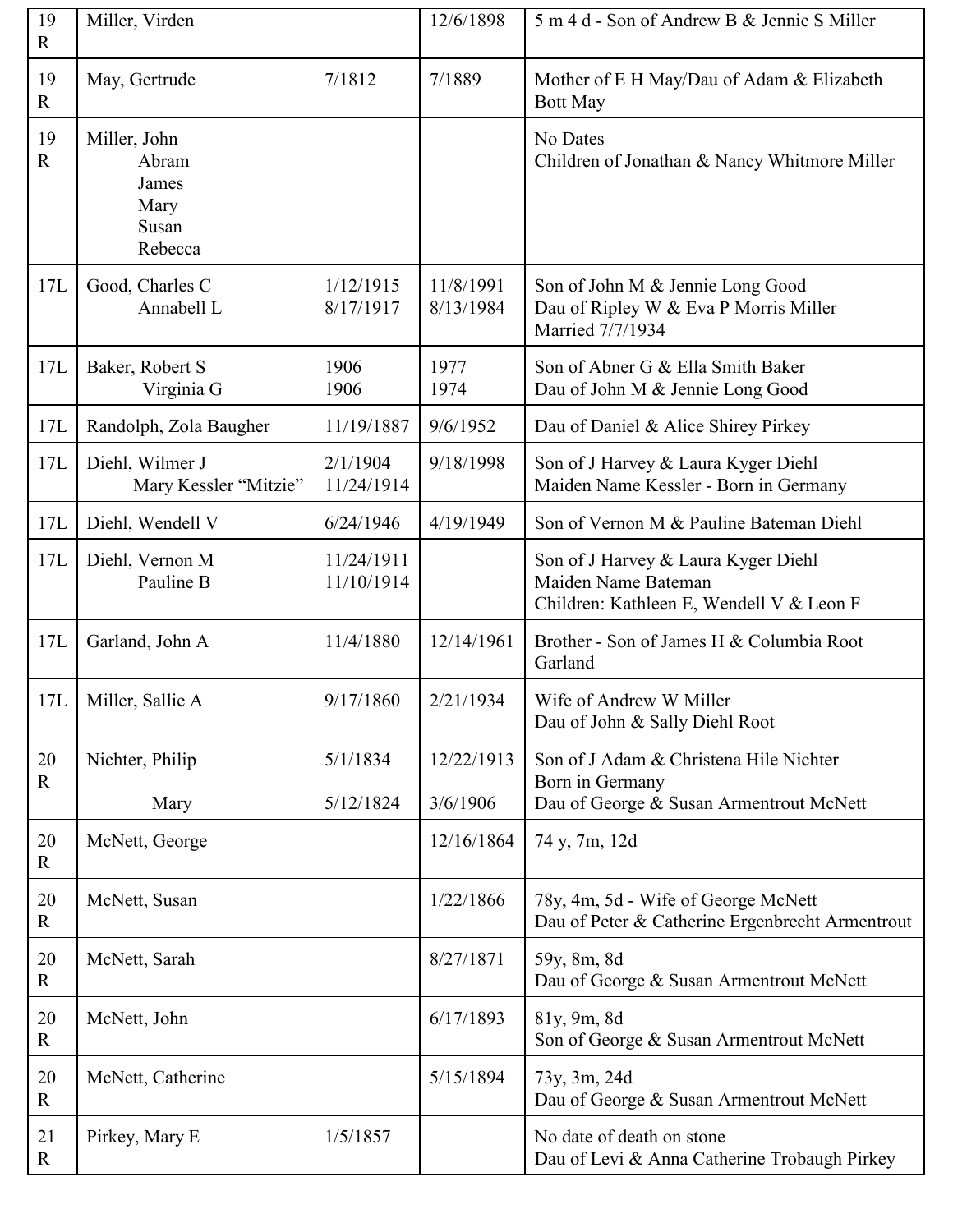| 21<br>$\mathbf R$ | Pirkey, Margaret Jane                            | 8/16/1855               |                                     | No date of death on stone<br>Dau of Levi & Anna Catherine Trobaugh Pirkey                                                        |
|-------------------|--------------------------------------------------|-------------------------|-------------------------------------|----------------------------------------------------------------------------------------------------------------------------------|
| 21<br>$\mathbf R$ | Bailey, David Preston<br>Frances                 | 3/5/1851<br>1861        | 6/29/1913<br>1948                   | 62 y 3 m 24 d - Son of Lewis & Catharine Root<br>Bailey<br>Dau of William A & Barbara A Snyder<br>Drummond                       |
| 21<br>$\mathbf R$ | Shaver, Levi                                     | 5/7/1808                | 11/26/1880                          | Son of George & Hannah Sites Shaver                                                                                              |
| 21<br>$\mathbf R$ | Shaver, Mary                                     | 5/1/1811                | 12/19/1885                          | Wife of Levi Shaver<br>Dau of William & Margaret Wheelbarger<br>Carpenter                                                        |
| 21<br>$\mathbf R$ | Sanger, Catherine                                |                         | 4/15/1891                           | 74 y 6 m 22 d - Wife of Samuel Sanger<br>Maiden Name Garber                                                                      |
| 21<br>$\mathbf R$ | Sanger, Samuel                                   | 6/20/1814               | 1/12/1879                           | 64 y 6 m 22 d                                                                                                                    |
| 21<br>$\mathbf R$ | Sanger, Frances                                  |                         | 2/13/1866                           | 13 y 8 m 19 d - Dau of Samuel & Barbara Miller<br>Sanger                                                                         |
| 21<br>$\mathbf R$ | Sanger, Annie C                                  |                         | 10/19/1898                          | 57 y 5 m 19 d - dau of Samuel & Barbara Miller<br>Sanger                                                                         |
| 21<br>$\mathbf R$ | Pritchert, Mary J                                | 6/1839                  | 3/1897                              | Dau of William & Mollie Rogers                                                                                                   |
| 21<br>$\mathbf R$ | Garland, Nettie A                                | 10/14/1878              | 4/17/1945                           | Dau of James H & Columbia Root Garland                                                                                           |
| 21<br>${\bf R}$   | Garland, Columbia Isabelle<br>James H            | 1/24/1853<br>10/14/1853 | 10/13/1917<br>7/29/1928             | Dau of John & Sarah Diehl Root                                                                                                   |
| 21<br>${\bf R}$   | Garland, Ida Bell                                |                         | 7/8/1892                            | 17 y 6 m 28 d -Dau of James H & Columbia Root<br>Garland                                                                         |
| 21<br>$\mathbf R$ | Root, Sarah                                      |                         | 3/28/1900                           | 82 y - Dau of Abraham, Jr & Mary Whetzel Diehl                                                                                   |
| 21<br>$\mathbf R$ | Root, John                                       |                         | 12/5/1899                           | 86y                                                                                                                              |
| 21<br>$\mathbf R$ | Root, Alan Earl                                  |                         | 1/22/1905                           | 11 y 9 m 7 d - Son of David E & A Florence<br>Saufley Root                                                                       |
| 18L               | Winegard, Hensel M<br>RLee                       | 2/27/1923<br>6/6/1931   | 2/13/2001                           | Son of Benjamin & Mary McDonaldson Winegard<br>Dau of Floyd & Katie Morris Raynes                                                |
| 18L               | Winegard, B Owen<br>M Katherine                  | 11/13/1915<br>9/14/1920 | 8/27/1987<br>11/18/1997             | Son of Benjamin & Mary McDonaldson Winegard<br>Dau of Casper & Louella Morris Hall                                               |
| 18L               | Winegard, Infant Son<br>Goldie M<br>Lewis Nelson | 6/23/1921<br>3/26/1920  | 6/15/1956<br>12/4/1996<br>7/11/1999 | Son of Lewis Nelson & Goldie Turner Winegard<br>Mother - Dau of Andrew J & Lona Coffman<br>Turner<br>Father - TEC 5 US Army WWII |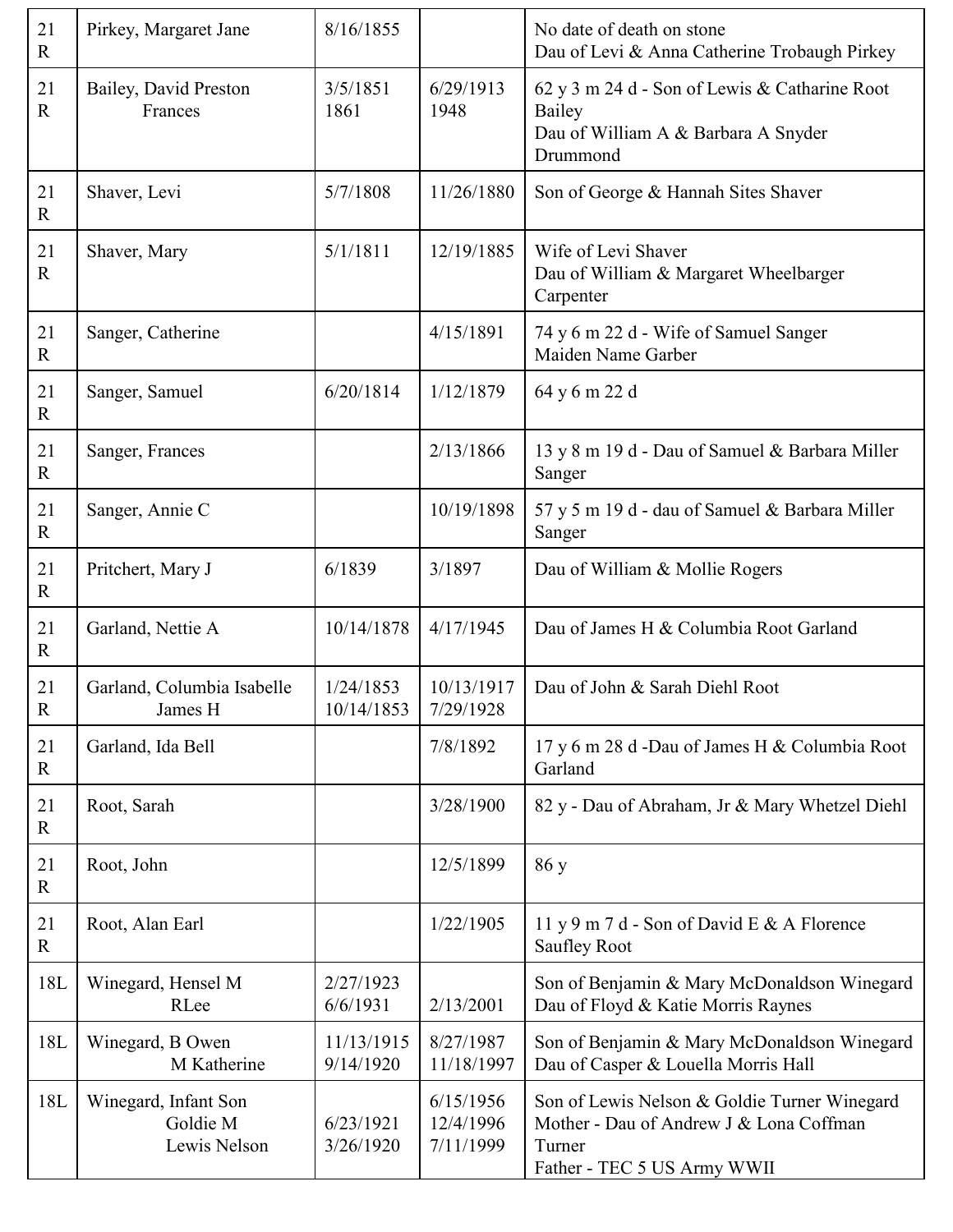|                    | Donald N                                 | 9/13/1949               |                         | Son of Benjamin & Mary McDonaldson Winegard<br>Son of Lewis Nelson & Goldie Turner Winegard       |
|--------------------|------------------------------------------|-------------------------|-------------------------|---------------------------------------------------------------------------------------------------|
| 18L                | Garland, William G<br><b>Bettie L</b>    | 9/16/1876<br>9/13/1878  | 6/30/1959<br>12/30/1971 | Son of James H & Columbia Root Garland<br>Dau of Addison & Malinda Kaylor Royer                   |
| 18L                | Garland, Norvel C<br>Helen V             | 3/28/1912<br>8/29/1914  | 1/8/1967<br>3/26/1997   | Son of William G & Bettie Royer Garland<br>Maiden Name Roper                                      |
| 18L                | Rodeffer, William R<br>Goldie B          | 8/23/1906<br>8/31/1910  | 6/30/1980<br>7/14/1981  | Son of Jacob & Frances Michael Rodeffer<br>Dau of William Elbert & Cassie Bishop                  |
| 18L                | Bishop, Cassie Ellen                     | 9/18/1879               | 6/17/1954               | Mother                                                                                            |
| 18L                | James, Frank A, Sr<br>Margie F           | 8/12/1910<br>10/6/1900  | 11/1/1986<br>2/24/1974  | Son of Eugene & Christine Becks James<br>Dau of Benjamin Eli & Nellie Jane Craun Weaver           |
| 18L                | James, Eugene T<br>Christine L           | 12/20/1872<br>1/20/1874 | 5/10/1959<br>4/17/1953  | Son of John Napoolean & Frances Anna Via<br>James<br>Maiden name Becks                            |
| 18L                | Winegard, William Henry<br>Bertha C Wood | 2/11/1870<br>6/3/1874   | 2/2/1952<br>7/2/1960    | 81 y 11 m 20 d/Son of John & Margaret Greyer<br>Winegard<br>Dau of Joseph N & Fannie Dillard Wood |
| 18L                | Winegard, Isaac N<br>Dora S              | 3/25/1868<br>4/1/1873   | 4/30/1949<br>2/11/1963  | Son of John & Margaret Greyer Winegard<br>Dau of James H & Columbia Root Garland                  |
| 18L                | Ritter, Martha I                         | 11/13/1865              | 12/10/1944              | Wife of Walter Ritter<br>Dau of Abraham III & Nancy J Black Diehl                                 |
| 22<br>$\mathbf R$  | Beahm, John H M                          | 12/10/1861              | 3/5/1865                | Son of Jacob H & Susan Dietrich Beahm                                                             |
| 22<br>${\bf R}$    | Beahm, Infant                            |                         | 11/22/1876              | Child of Jacob H & Susan Dietrich Beahm                                                           |
| 22<br>$\mathbb{R}$ | Beahm, Maggie S                          | 6/18/1867               | 10/12/1898              | 21 y 3 m 24 d/Dau of Jacob H & Susan Dietrich<br>Beahm                                            |
| 22<br>R            | Beahm, Jacob H                           |                         | 3/11/1891               | 66 y 17 d - Son of Martin & Christina Bareghman<br>Beahm                                          |
| 22<br>$\mathbf R$  | Beahm, Susan                             |                         | 4/11/1898               | 64 y 1 m 2 d - Wife Jacob H Beahm<br>Maiden name Dietrich                                         |
| 22<br>$\mathbf R$  | Bailey, Hiley E C                        | 10/13/1887              | 3/21/1888               | Son of David Preston & J Frances Bailey                                                           |
| 22<br>$\mathbf R$  | Haugh, Nancy Diehl                       |                         | 5/1879                  | 63 y - Wife of George Haugh<br>Dau of Abraham, Jr & Mary Whetzel Diehl                            |
| 22<br>$\mathbf R$  | Diehl, Christena                         |                         |                         | Dates unknown                                                                                     |
| 22<br>$\mathbb{R}$ | Diehl, Abraham I                         | 1741                    | 1825                    | Son of Jacob & Elizabeth Knies Diehl                                                              |
| 22                 |                                          |                         |                         | Aged About 85 yr - Wife of Abraham Diehl, Jr                                                      |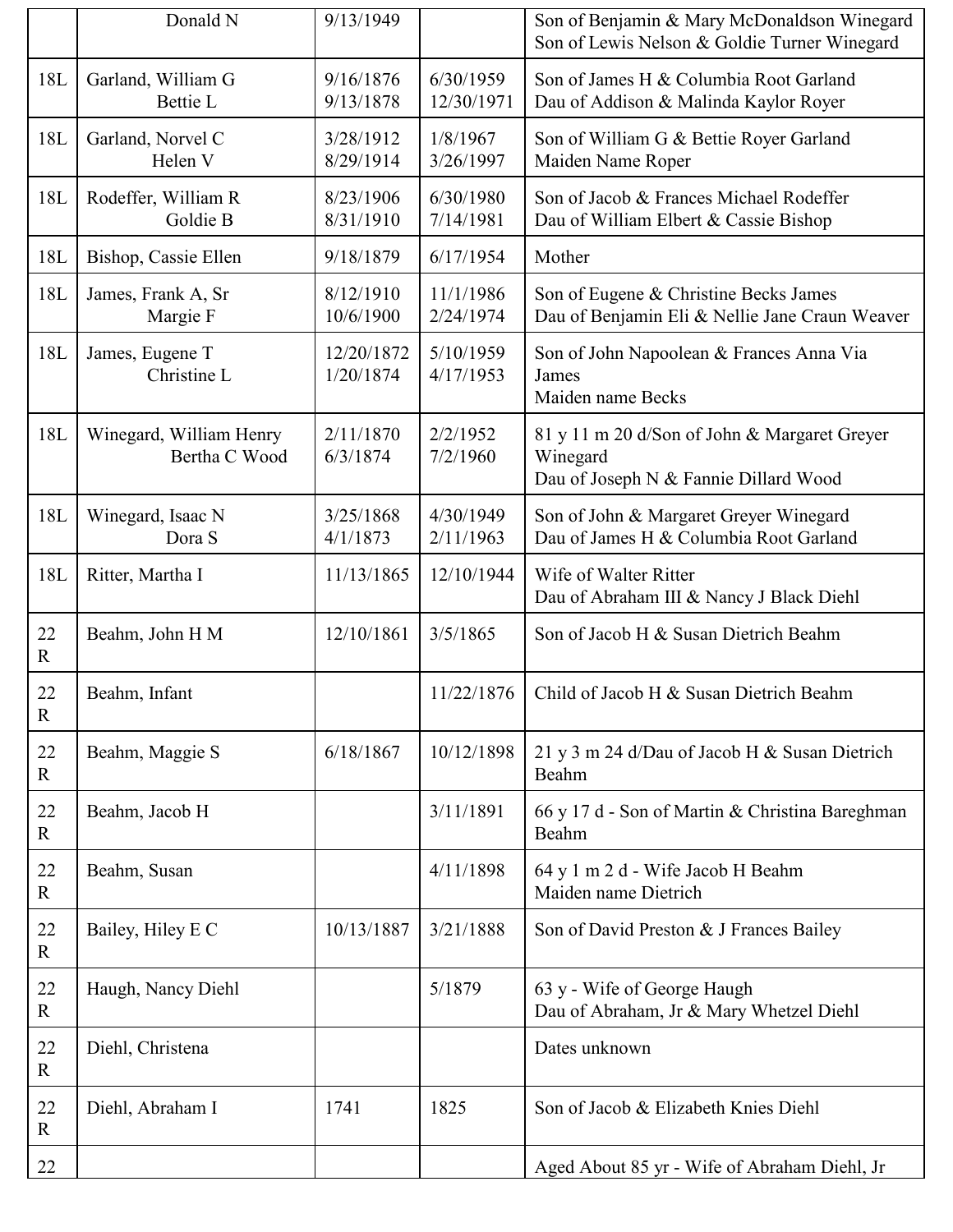| ${\bf R}$             | Diehl, Mary                          |                        | 10/1872                | Dau of Christopher Sr & Mary Livingstone Wetsel                                                        |
|-----------------------|--------------------------------------|------------------------|------------------------|--------------------------------------------------------------------------------------------------------|
| 22<br>$\mathbf{R}$    | Diehl, Abraham, Jr                   |                        | 6/25/1864              | Aged About 85 yr/Son of Abraham & Christena<br>Diehl                                                   |
| 22<br>$\mathbf R$     | Diehl, Sarah                         | 3/27/1819              | 6/21/1890              | 71 y 2 m 24 d<br>Dau of Abraham & Susannah Long Hartman                                                |
| 22<br>$\mathbf R$     | Diehl, Mathias                       | 7/13/1815              | 6/18/1876              | 60 y 11 m 5 d Son of Abraham, Jr & Mary<br><b>Whetzel Diehl</b>                                        |
| 22<br>$\mathbf{R}$    | Diehl, Enoch                         | 9/27/1856              | 11/21/1865             | Son of Mathias & Sarah Hartman Diehl                                                                   |
| $22\,$<br>$\mathbf R$ | Rodeffer, Hannah C                   | 6/9/1880               | 6/18/1880              | Dau of Conrad & Malinda Diehl Rodeffer                                                                 |
| 22<br>$\mathbf R$     | Diehl, Homer                         | 1/11/1886              |                        | Stone broken at date of death (1/14/1886)<br>Son of Elijah & Mary E Petrie Diehl                       |
| 22<br>$\mathbf R$     | Diehl, James                         |                        | 4/15/1896              | 72 y 9 mo 12 d -Son of Abraham Jr & Mary<br><b>Whetzel Diehl</b>                                       |
| 22<br>$\mathbf R$     | Rexrode, Rev George W                | 1/4/1821               | 3/25/1898              |                                                                                                        |
| 22<br>$\mathbf R$     | May, Tilden                          |                        | 3/20/1892              | 15 y 7 m 15 d - Son of Erasmus H & Sarah<br>Rexrode May                                                |
| 22<br>$\mathbf R$     | May, Nellie C                        |                        | 1/21/1903              | 14 y 11 m 27 d - Dau of Erasmus H & Sarah<br>Rexrode May                                               |
| 22<br>$\mathbf R$     | May, B Frank                         |                        | 5/12/1888              | 20 y 3 m 26 d - Son of Erasmua H & Sarah<br>Rexrode May                                                |
| 22<br>$\mathbf R$     | May, Sarah C                         | 6/13/1845              | 9/26/1906              | Wife of E H May/Maiden Name Rexrode                                                                    |
| 22<br>$\mathbf{R}$    | May, E H                             | 1847                   | 10/22/1919             | Son of Gertrude Catherine May                                                                          |
| 19L                   | Beam, Catherine C<br><b>Billie B</b> | 2/9/1927<br>12/28/1922 | 11/8/1987              | Dau of William Earl & Marie Myrtle Leavel<br>Crawford<br>Son of Cleveland H & Bertie A Mundy Beam      |
| 19L                   | Beam, Cleveland H<br>Bertie A Mundy  | 6/11/1887<br>4/27/1895 | 5/16/1967<br>2/8/1967  | Son of John J B & Alice Layman Beam<br>Dau of Archibald T & Lucy Johnson Mundy                         |
| 19L                   | Diehl, Theresa Lynn<br>Malinda Kay   |                        | 6/29/1967<br>6/29/1967 | Infant Twin daus of Edward & Sara Smith Diehl                                                          |
| 19L                   | Smith, Wiley W<br>Icadore D          | 1/19/1915<br>2/24/1916 | 12/1/1979              | Son of H A & Lessie Robinson Smith<br>Dau of Charles E & Lura Judy Moyers<br>Parents of Carolyn & Sara |
| 19L                   | Taylor, Guy Franklin                 | 1/13/1918              | 2/16/1969              | Son of Charles D & Ethel Meadows Taylor                                                                |
| 19L                   | Taylor, Charles D                    | 10/24/1896             | 12/5/1970              | Son of Sylvanus & Lillie Breeden Taylor<br>Dau of Henry Pleasant & Sarah Frances Morris                |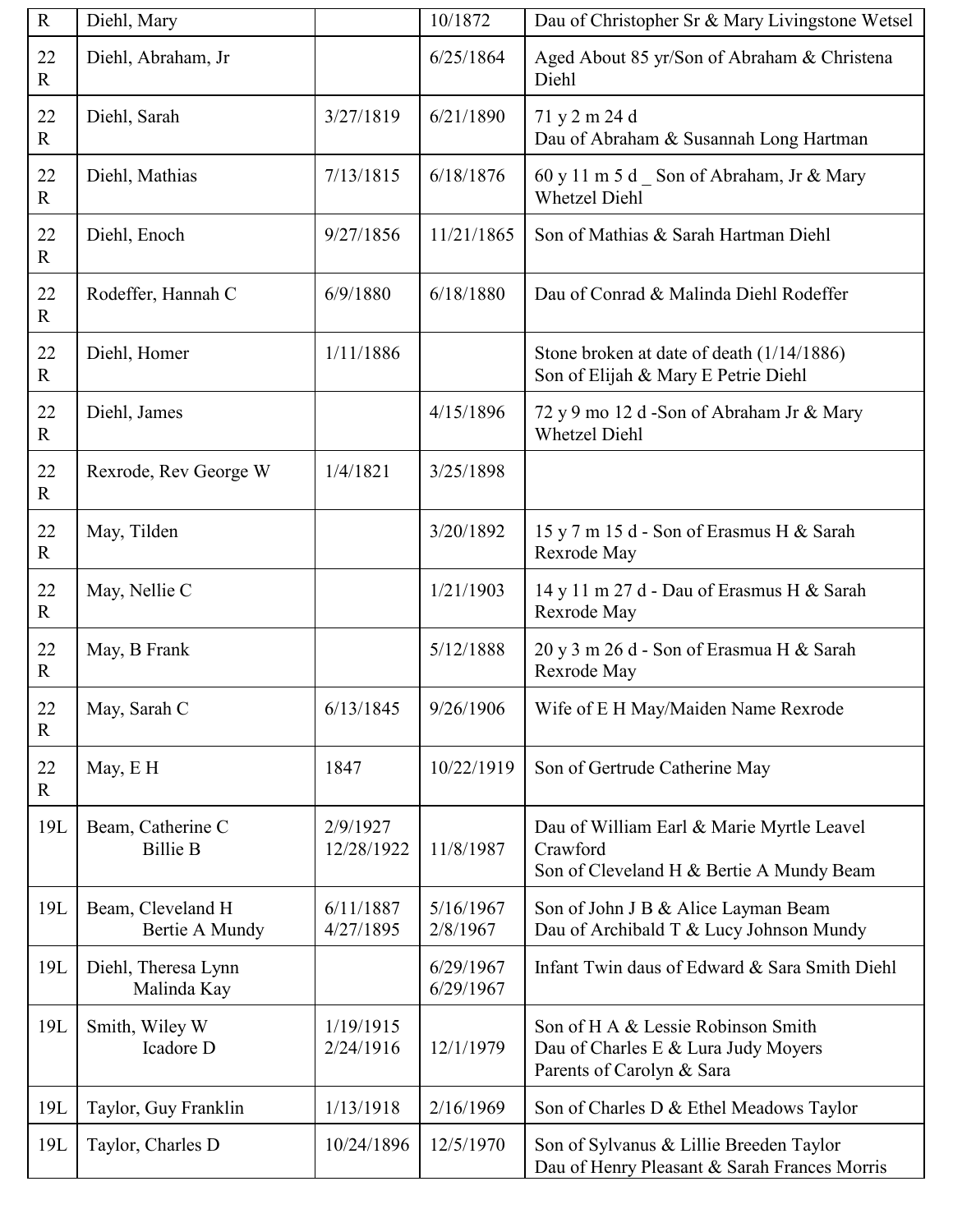|                      | Mary F                         | 9/14/1908                | 6/16/1998               | Shifflett                                                                                                                                          |
|----------------------|--------------------------------|--------------------------|-------------------------|----------------------------------------------------------------------------------------------------------------------------------------------------|
| 19L                  | Johnson, Isaac R<br>Stella B   | 6/14/1901<br>11/12/1890  | 12/1/1976<br>12/20/1984 | Son of James Z & Annie Cook Johnson<br>Dau of Charles Edward & Susie Anna Bateman<br>Billhimer<br>Children: J Richard, Carol L & Arthur G          |
| 19L                  | Johnson, J Richard<br>Bonnie M | 10/27/1925<br>11/29/1924 |                         | Son of Isaac R & Stella Billhimer Johnson<br>Dau of Charles H & Mary F Baker Showalter<br>Married 6/24/1944 - Children: Marie Ann &<br>Debora Lynn |
| 19L                  | Baker, Walter D<br>Mary S      | 11/4/1886<br>3/7/1888    | 1/25/1968<br>12/17/1978 | Son of William S & Jennie Deadrick Baker<br>Dau of Jacob A & Sarah C M Petrie Showalter                                                            |
| 23<br>$\mathbf R$    | , Infant Son                   | 7/4/1865                 | 7/4/1865                | Nothing else is legible                                                                                                                            |
| 23<br>$\mathbf R$    | Good, Isaac H                  | 9/7/1869                 | 12/26/1869              | Son of Franklin J H & Frances Showalter Good                                                                                                       |
| 23<br>$\mathbf R$    | Good, Annie B                  | 9/11/1877                | 10/6/1882               | Dau of Franklin J H & Frances Showalter Good                                                                                                       |
| 23<br>$\mathbf R$    | Good, Ella E                   | 6/25/1876                | 10/11/1882              | Dau of Franklin J H & Frances Showalter Good                                                                                                       |
| 23<br>$\mathbf R$    | Good, F J H<br>Frances         | 11/30/1839<br>12/26/1841 | 10/10/1921<br>9/5/1918  | Son of Samuel & Lydia Kisling Good<br>Dau of Peter H & Frances Baker Showalter                                                                     |
| 23<br>$\mathbf R$    | Miller, Jonathan               | 1/02/1798                | 6/17/1874               | Son of Abraham & Catherine Byerly Miller                                                                                                           |
| 23<br>$\overline{R}$ | Showalter, Peter               | 2/22/1802                | 8/5/1886                | 84 y 5 m 13 d - Son of Jacob & Sophia Saufley<br>Showalter                                                                                         |
| 23<br>$\mathbf{R}$   | Showalter, Frances             | 7/13/1806                | 7/20/1865               | Wife of Peter Showalter<br>Dau of John, Sr & Anna Whitmore Baker                                                                                   |
| 23<br>$\mathbf R$    | Showalter, Perry R             |                          | 11/7/1880               | 11m 3d-Son of Peter H & Magdalene Heatwole<br>Showalter                                                                                            |
| 23<br>$\mathbf R$    | Miller, Frances Diehl          | 4/10/1904                | 10/6/1973               | Wife of Benjamin S Miller<br>Dau of William P & Lydia Showalter Diehl                                                                              |
| 23<br>$\mathbf R$    | Showalter, Peter H             | 2/17/1847                | 11/30/1909              | Son of Peter H & Frances Baker Showalter                                                                                                           |
| 23<br>$\mathbf R$    | Showalter, Magdalene           | 7/31/1847                | 5/21/1929               | 81 y 9 m 21 d - Dau of David G Heatwole                                                                                                            |
| 23<br>$\mathbf R$    | Diehl, Lydia S                 |                          | 4/20/1904               | 33 y 5 m 13 d - Wife of William Polk Diehl<br>Dau of Peter Harvey & Magdalene Heatwole<br>Showalter                                                |
| 23<br>$\mathbb{R}$   | Showalter, Susannah            | 12/28/1821               | 6/12/1897               | 75 y 5 m 14 d - Grandma - $2nd$ wife of Peter<br>Showalter<br>Dau of Abraham & Elizabeth Young                                                     |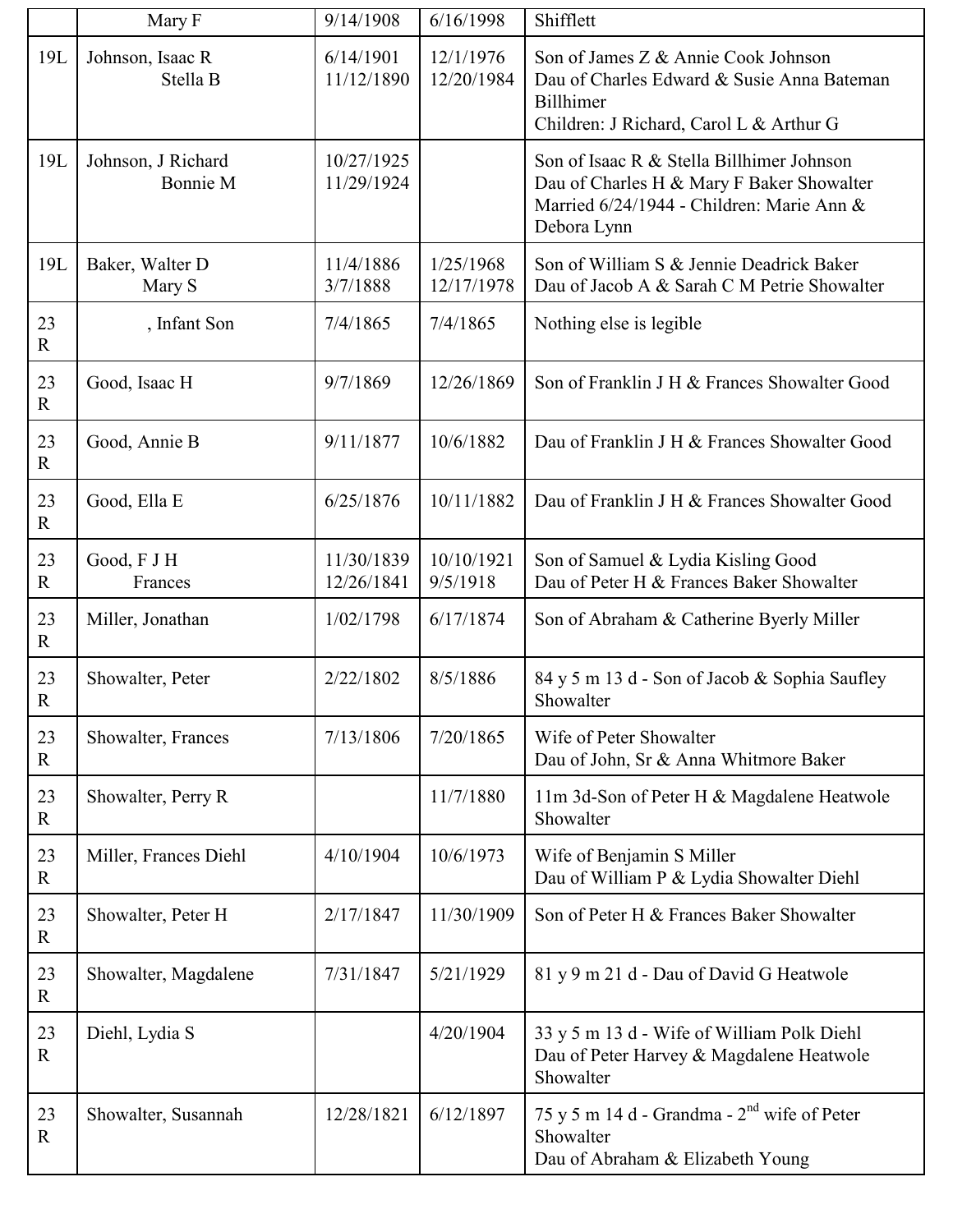| 23<br>$\mathbb{R}$ | Garland, Samuel H                |                         | 3/11/1886               | Son of James H & Columbia Root Garland                                                                                        |
|--------------------|----------------------------------|-------------------------|-------------------------|-------------------------------------------------------------------------------------------------------------------------------|
| 23<br>$\mathbf R$  | Nichter, Fannie E                |                         | 4/13/1911               | 43 y 5 m 4 da/Dau of John & Martha E Good<br>Nichter                                                                          |
| 23<br>$\mathbf R$  | Mathias, Bessie Bell             | 1/24/1891               | 5/13/1911               |                                                                                                                               |
| 23<br>$\mathbb{R}$ | Gardner, Gracie                  | 6/13/1906               | 7/4/1906                | Dau of Smith T & Lucy Nichter Gardner                                                                                         |
| 23<br>$\mathbf R$  | Gardner, Smith T                 | 4/9/1864                | 11/9/1932               | Son of Brown Brightberry & Amanda Dowell<br>Gardner                                                                           |
| 23<br>$\mathbf R$  | Gardner, Lucy A                  | 7/5/1866                | 11/1/1935               | Dau of John S & Martha Good Nichter                                                                                           |
| 24<br>$\mathbb{R}$ | Civil War Soldiers               |                         |                         |                                                                                                                               |
| 24<br>$\mathbf R$  | Dunivan, J M                     | 11/17/1844              | 1/13/1861               |                                                                                                                               |
| 24<br>$\mathbf R$  | Beery, Elizabeth                 |                         | 12/11/1871              | 60 y 5 m 6 d - Wife of Joseph Beery<br>Dau of Conrad & Nancy Showalter Rodehafer                                              |
| 24<br>$\mathbf R$  | Harshbarger, Elizabeth           | 7/4/1836                | 12/19/1882              | Wife of Jacob Harshbarger<br>Dau of Peter H & Frances Baker Showalter                                                         |
| 24<br>$\mathbf R$  | Showalter, Jacob                 | 12/28/1830              | 7/1/1895                | Son of Peter H & Frances Baker Showalter                                                                                      |
| 24<br>$\mathbb{R}$ | Showalter, Eliza F               | 9/24/1836               | 8/21/1900               | Wife of Jacob/Dau of Gottlieb, Jr & Sarah Wood<br>Gutshall                                                                    |
| 24<br>$\mathbf R$  | Wampler, Ernest W                |                         | 7/21/1895               | 1 y 9 m 13 d-Son of Jacob M & Sarah Showalter<br>Wampler                                                                      |
| 24<br>$\mathbf R$  | Perkey, Margaret E               | 1/5/1839                | 11/21/1919              | 80 y 10 m 16 d - Dau Jack & Sarah Sipe Raines                                                                                 |
| 20L                | Long, Isaac Rufus                | 5/8/1898                | 11/11/1990              | Son of Benjamin F & Anna Showalter Long                                                                                       |
| 20L                | Long, Robert S<br>Flossie H      | 6/30/1903<br>12/30/1918 | 12/15/1959<br>4/9/2002  | Son of Benjamin F & Anna Showalter Long<br>Dau of Ewell Stephen & Emily Dean Hensley                                          |
| 20L                | Wampler, Cecil Lee<br>Dorothy K  | 6/25/1937<br>10/27/1939 | 9/17/1993               | Son of J Harold & Edith Wright Wampler<br>Dau of John H & Amelda B Zirk Kuykendall<br>Married 9/7/1963                        |
| 20L                | Wampler, J Weldon<br>Catherine F | 3/6/1922<br>8/29/1922   |                         | Son of Clyde L & Frances "Fannie" Showalter<br>Wampler<br>Dau of Walter & Emma Landis Flory<br>Children: Elaine, Jodie, Keith |
| 20L                | Mundy, Leon A<br>Eva W           | 5/12/1915<br>7/9/1916   | 12/17/2000<br>12/9/1997 | Son of Claude H & Sattie Good Mundy<br>Dau of Clyde L & Frances Showalter Wampler                                             |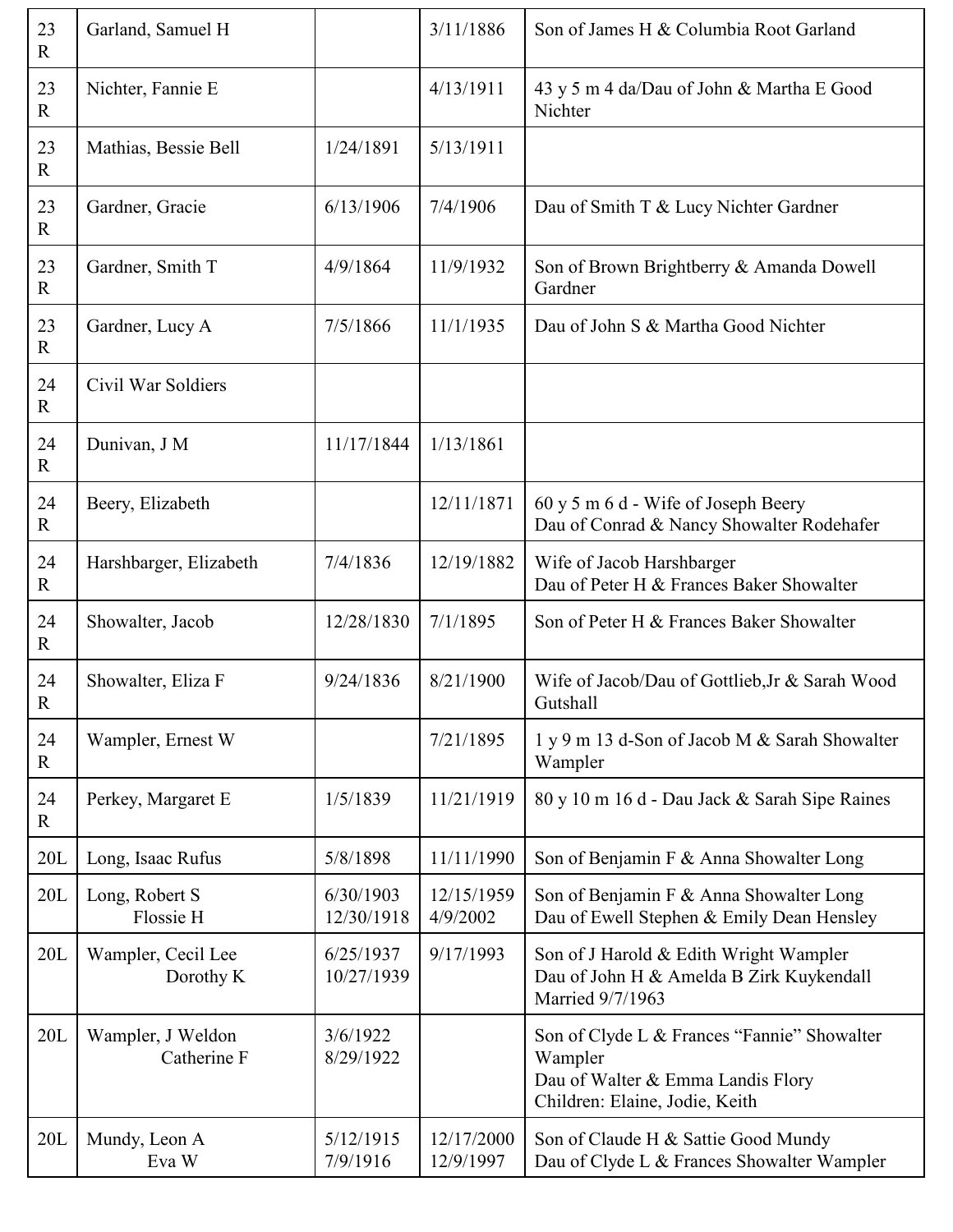| 20L                  | McCary, Harry W<br>Theresa Ann   | 5/24/1913<br>12/14/1913 | 5/18/1991               | Son of Howard D & Laura Rodeffer McCary<br>Dau of Claude H & Sattie Good Mundy                           |
|----------------------|----------------------------------|-------------------------|-------------------------|----------------------------------------------------------------------------------------------------------|
| 20L                  | Mowbray, Glenn Allen             | 9/20/1952               | 11/1/1952               | Son of Homer Ray & Hazel L Mowbray                                                                       |
| 20L                  | Mowbray, Homer Ray               | 7/2/1925                | 10/31/1966              | Pfc Co M 359 Inf Regt 90 <sup>th</sup> Div WWII BSM-PH<br>Son of Jacob & Lillie Williams Mowbray         |
| 20L                  | Mowbray, Hazel N                 | 4/30/1928               | 1/1/1998                | Dau of Floyd & Effie Shoemaker Nieswander                                                                |
| 20L                  | Mowbray, Homer Ray Jr            | 1951                    | 1974                    | SP4 US Army Vietnam<br>Son of Homer Ray & Hazel L Mowbray                                                |
| 25<br>$\overline{R}$ | Wright, Joseph B<br>Perry C      |                         | 9/19/1884<br>8/21/1896  | 2 y 11 m 17 d - Son of J H & L E Wright<br>2 y 16 d - Son of J H & L E Wright                            |
| 25<br>$\mathbf R$    | Jourdan, Barbara                 | 5/30/1859               | 6/28/1891               |                                                                                                          |
| 25<br>$\mathbf R$    | Jourdan, Edward                  | 5/18/1822               | 10/1/1887               | 65 y 4 m 8 d                                                                                             |
| 25<br>$\mathbf R$    | Jourdan, Ruth A                  |                         | 2/10/1885               | 62 y 10 m 18 d - Wife of Edward Jourdan<br>Maiden Name Boyers                                            |
| 25<br>$\overline{R}$ | Showalter, William S<br>Mary Ann | 4/14/1806<br>1/15/1827  | 2/3/1885<br>3/1/1905    | 78 y 9 m 19 d - Son of Jacob & Sophia Saufley<br>Showalter<br>Dau of Philip & Barbara Ann Snyder Parrott |
| 25<br>$\mathbf R$    | Craun, Elizabeth Showalter       | 4/18/1850               | 4/29/1928               | Wife of Peter Craun<br>Dau of William S & Mary Parrott Showalter                                         |
| 25<br>$\mathbf R$    | Hartman, Estella L               |                         | 1890                    | 1 y 5 m - Dau of David & L F Hartman                                                                     |
| 25<br>$\mathbf R$    | Petry, Susannah C<br>Samuel      | 4/11/1833<br>12/9/1830  | 11/25/1909<br>2/22/1914 | Dau of Jacob & Magdalene Sanger Miller<br>Son of Henry & Mary Elizabeth Sanger Petrie                    |
| 25<br>$\mathbf R$    | Pittman, Lucy F                  | 1849                    | 1932                    |                                                                                                          |
| 25<br>$\mathbf R$    | Pittman, Charles W               | 6/22/1870               | 2/13/1919               | Son of James & Susan Via Pittman                                                                         |
| 25<br>$\mathbf R$    | Pittman, J H                     | 4/22/1843               | 7/28/1910               |                                                                                                          |
| 25<br>$\mathbf R$    | Pittman, Susan M                 |                         | 3/22/1895               | 49 y 3 m 15 d - Maiden name Via                                                                          |
| 25<br>$\mathbf R$    | Mohr, Christopher                | 5/27/1800               | 6/9/1894                |                                                                                                          |
| 25<br>$\mathbf R$    | Mohr, Catherine Elizabeth        | 8/19/1809               | 12/13/1889              | 80 y 3 m 24 d                                                                                            |
| 25<br>$\mathbf R$    | Becks, Louise                    |                         | 5/5/1902                | 63 y 1 m 12 d - Maiden Name Shipp                                                                        |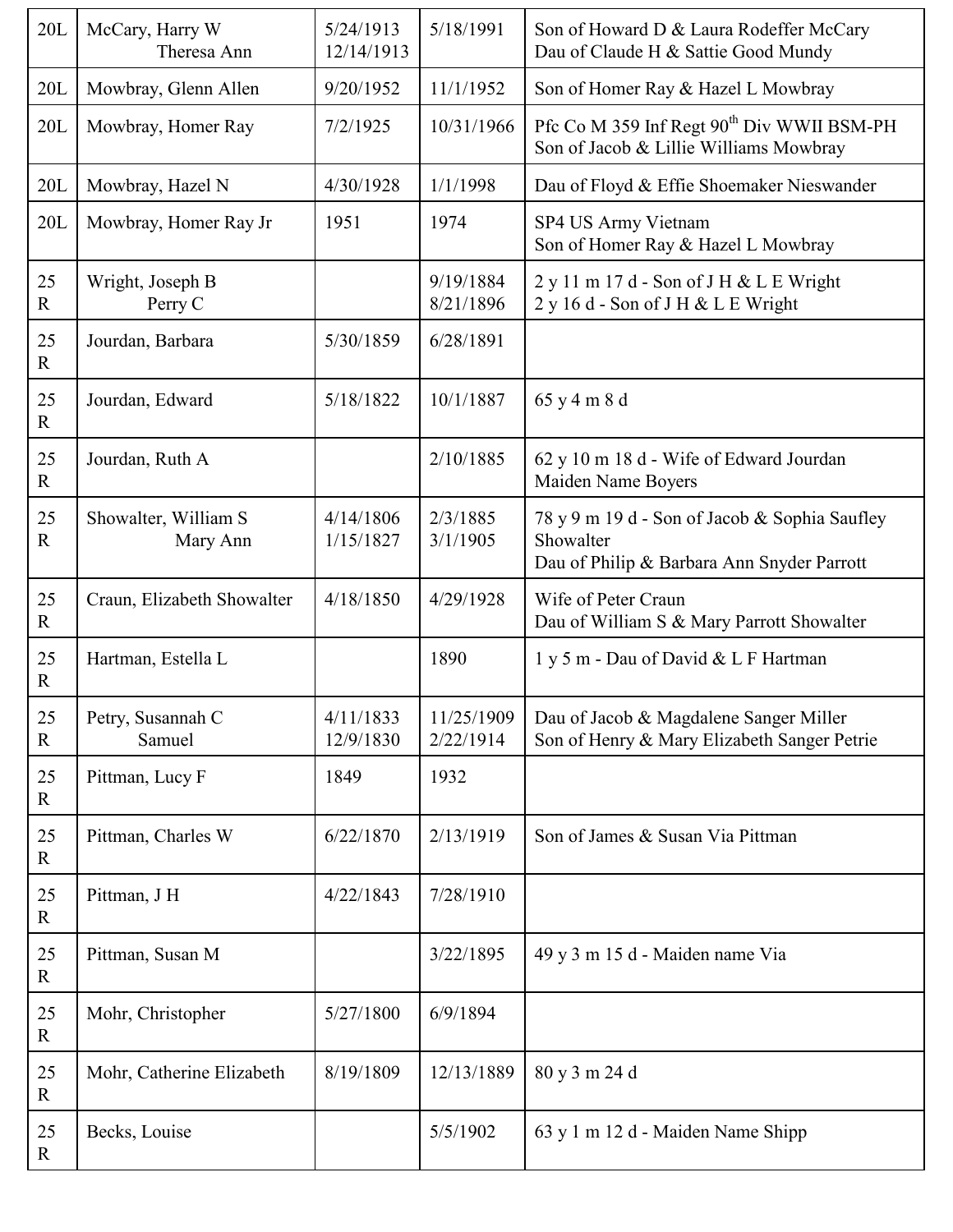| Becks, Thomas H                        |                        | 4/5/1903                 | 91 y 12 d                                                                                                         |
|----------------------------------------|------------------------|--------------------------|-------------------------------------------------------------------------------------------------------------------|
| Alexander, Matthew R                   | 1/31/1973              | 4/4/1973                 | Son of Robert & Peggy Long Alexander                                                                              |
| Smith, Jacob Benjamin                  | 4/21/1918              |                          | Son of H Floyd & Lesta Long Smith                                                                                 |
| Pence, Paul S<br>Hallie B              | 2/25/1910<br>2/24/1908 | 3/3/1987                 | Son of Hugh & Cora Kipps Pence<br>Dau of Thomas I & Maggie Rodeffer Bowman                                        |
| Jarrels, Harold Wampler<br>Lera Bowman | 2/23/1913<br>11/2/1911 | 8/9/1997<br>12/31/1997   | Son of J Clarence & Bessie Wampler Jarrels<br>Dau of Thomas I & Maggie Rodeffer Bowman                            |
| Frye, Albert Clayton<br>Helen T        | 4/14/1914<br>4/17/1921 | 3/16/1998<br>12/25/2003  | Sgt US Marine Corps WWII Korea<br>Son of Joseph J & Anna L Good Frye<br>Dau of James E & Myrtie Rodeffer Trobaugh |
| Wetsel, Biedler J                      | 9/12/1913              | 7/9/1962                 | Son of Daniel M & Lydia Wampler Wetsel                                                                            |
| Henning, Luella Wetsel                 | 9/10/1903              | 3/5/1950                 | Dau of Daniel M & Lydia Wampler Wetsel                                                                            |
| Wetsel, Rose E                         | 10/20/1873             | 9/5/1947                 | Dau of Daniel & Adaline Wetsel                                                                                    |
| Beery, Lilly M<br>Ira W                |                        | 3/6/1890<br>2/27/1895    | 4 y 6 m 6 d - Dau of John & Sarah Wampler Beery<br>8 y 6 m 12 d - Son of John & Sarah Wampler<br>Beery            |
| Wetsel, Wampler H                      | 1911                   | 1934                     | Son of Daniel M & Lydia Wampler Wetsel                                                                            |
| Wetsel, Daniel M<br>Lydia V            | 1861<br>1868           | 1933<br>1948             | Son of Daniel & Adaline Wetsel<br>Dau of Samuel H & Mary Good Wampler                                             |
| Wetsel, Lillian D<br>Lula V C          |                        | 10/18/1896<br>10/12/1896 | 1 y 24 d - Dau of Daniel M & Lydia Wampler<br>Wetsel<br>6 y 8 m 26 d - Dau of Daniel M & Lydia Wampler<br>Wetsel  |
| Johnson, Laura Lee                     | 12/9/1865              | 3/19/1897                | 32 y 3 m 10 d - Wife of Arthur J Johnson<br>Dau of J H & Susan Detrick Beahm                                      |
| Johnson, Edgar Zirkle                  | 5/3/1884               | 3/13/1904                | Brother - Son of Arthur & Laura Beahm Johnson                                                                     |
| Fisher, Miss M A                       | 10/13/1812             | 9/30/1894                |                                                                                                                   |
| Hartman, Elizabeth A                   |                        | 7/29/1891                | 27 y 10 m 12 d - Wife of John I M Petrie<br>Dau of Peter W & Elizabeth Altaffer Hartman                           |
| Petrie, Samuel I                       | 3/20/1900              | 7/4/1978                 | Son of J M & Hannah R Petrie, Grandson of<br>Samuel &<br>Susannah Petry, Great Grandson of Henry & Mary<br>Petry  |
| Petrie, Charles S                      | 9/27/1893              | 4/12/1894                | 6 m 16 d - Son of John M & Hannah Senger Petrie                                                                   |
|                                        |                        |                          |                                                                                                                   |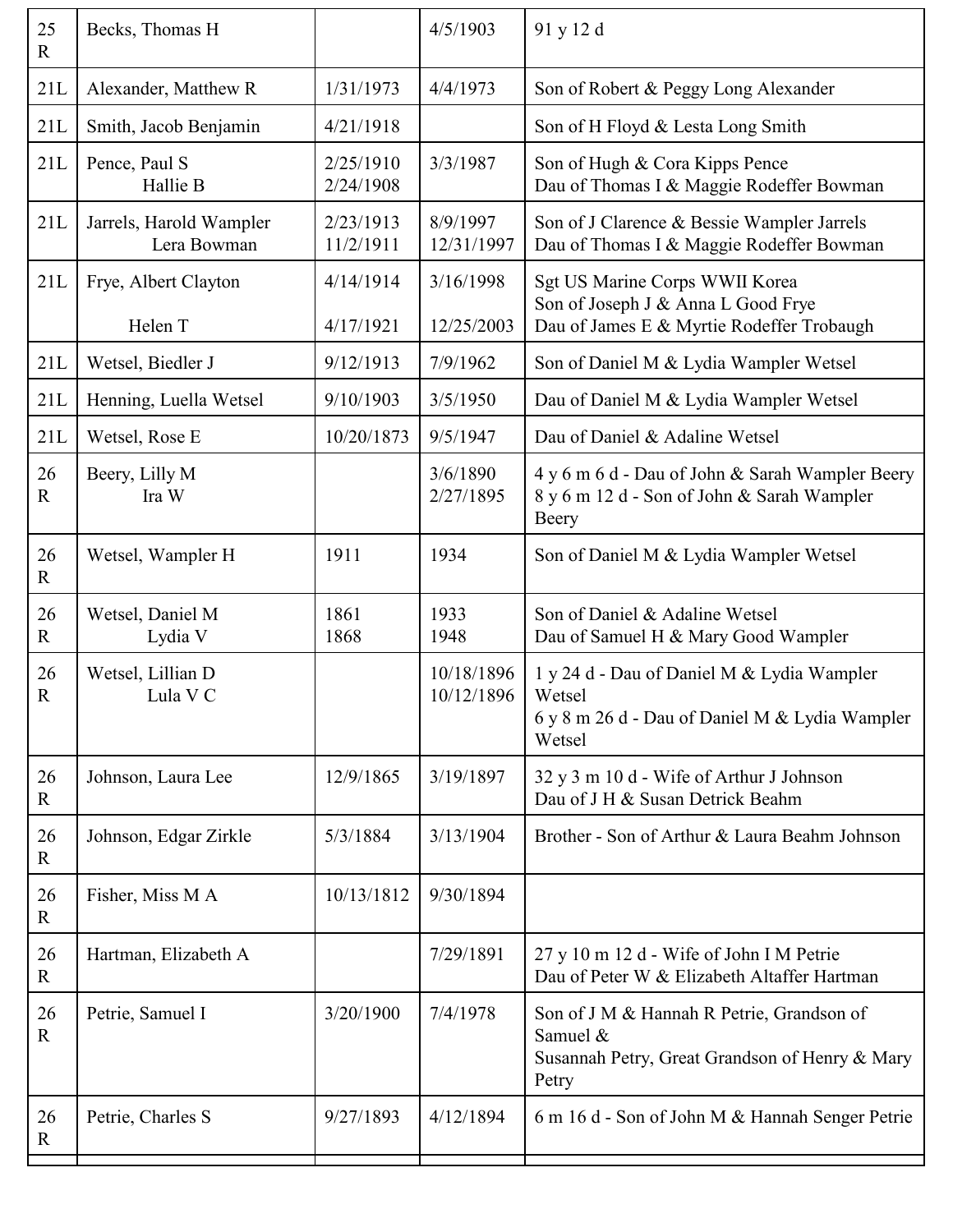| 26<br>$\mathbf R$ | Crow, Ernest W                                       |                                      | 3/7/1893                       | 20 d - Son of Robert & Sadie W Crow                                                                                                   |
|-------------------|------------------------------------------------------|--------------------------------------|--------------------------------|---------------------------------------------------------------------------------------------------------------------------------------|
| 26<br>$\mathbf R$ | Crow, Sadie W                                        |                                      | 2/19/1893                      | 27 y 5 m - Wife of Robert Crow                                                                                                        |
| 26<br>$\mathbf R$ | Pirkey, Christina                                    | 10/4/1816                            | 1/24/1892                      | Dau of Henry & Mary Long Pirkey                                                                                                       |
| 26<br>$\mathbf R$ | Pirkey, Levi                                         | 8/11/1823                            | 1/7/1898                       | Son of Henry & Anna C Trobaugh Pirkey                                                                                                 |
| 22L               | Hinkle, Donald W "Buddy"<br>Shelvy K                 | 1/7/1935<br>12/1/1939                | 3/7/1999                       | Son of Clarence T & Frances Michael Hinkle<br>Dau of Corney V & Elizabeth Baldwin Kimble<br>Married 10/14/1962                        |
| 22L               | McCartney, Charles Eldon                             | 9/4/1913                             | 5/26/1968                      | 54 y                                                                                                                                  |
| 22L               | McCartney, Dorothy Q                                 | 7/9/1929                             | 10/2/2003                      | Dau of Meredith & Ethel Marie Diehl Quick                                                                                             |
| 22L               | McCartney, F Douglas                                 | 2/23/1959                            | 4/11/1976                      | Son of Charles E & Dorothy Quick McCartney                                                                                            |
| 22L               | Childress, Joseph W                                  | 1/28/1900                            | 3/20/1966                      | Son of Samuel W Childress                                                                                                             |
| 22L               | Childress, Marie D                                   | 5/9/1909                             | 2/21/1984                      | Wife of Meredith Quick & Joseph W Childress<br>Dau of John W E & Maude Wampler Diehl                                                  |
| 22L               | Shifflett, J Hiriam                                  | 7/4/1883                             | 3/9/1961                       | Son of Pleasant & Betty McDaniel Shifflett                                                                                            |
| 22L               | Shifflett, Lelia M A                                 | 2/10/1889                            | 3/23/1963                      | Wife of J Hiram Shifflett - Dau of Lucy Rodgers                                                                                       |
| 22L               | Kite, Frances Rodeffer                               | 4/27/1918                            | 3/25/1984                      | Dau of L Webb & Maylah Hammer Rodeffer                                                                                                |
| 22L               | Rodeffer, Irene Virginia                             | 5/12/1921                            | 9/8/1972                       | Dau of L Webb & Maylah Hammer Rodeffer                                                                                                |
| 22L               | Rodeffer, Ralph F                                    | 3/16/1914                            | 3/13/1958                      | Son of L Webb & Maylah Hammer Rodeffer                                                                                                |
| 22L               | Rodeffer, L Webb<br>Maylah H                         | 9/6/1889<br>9/26/1890                | 11/27/1973<br>7/27/1983        | Son of William & Ann E Foley Rodehafer<br>Dau of C L & Alice Hammer                                                                   |
| 22L               | Thomas, Arthur B<br><b>Flossie Petrie</b><br>William | 10/21/1894<br>1/15/1895<br>6/18/1918 | 6/30/1979<br>4/13/1963<br>1944 | Dau of John M & Hannah R Senger Petrie<br>Son of Arthur B & Flossie Petrie Thomas<br>In Memory - Killed WWII, Laid to rest in Beligum |
| 22L               | Rodgers, Jacob H<br>Eva May                          | 1/17/1880<br>12/31/1884              | 9/30/1960<br>10/6/1964         | Son of Charles H & Amanda Warble Rodgers<br>Dau of James J & Annie Reid Cauffman                                                      |
| 22L               | Rodeffer, George C<br>Mamie W                        | 9/18/1885<br>2/23/1884               | 9/9/1967<br>10/20/1956         | Son of Conrad & Malinda Diehl Rodeffer<br>Dau of David B & Elizabeth Cline Wampler                                                    |
| 22L               | Holliday, Carolyn Sue                                | 9/15/1947                            | 10/9/1963                      | Dau of Harry & Mary Jones Holliday                                                                                                    |
| 22L               | Simmons, William B<br>Evelyn J                       | 1887<br>1918                         | 1956<br>1987                   | Son of Jacob Franklin & Sarah Nelson Simmons<br>Dau of B H & Etta Huffman Jones                                                       |
| 27<br>$\mathbf R$ | Morris, George A                                     |                                      | 9/10/1919                      | 67 y 8 m 10 d - Son of Henry & Seria? Shifflett<br>Morris                                                                             |
| 27                |                                                      |                                      |                                | Wife of George A Morris                                                                                                               |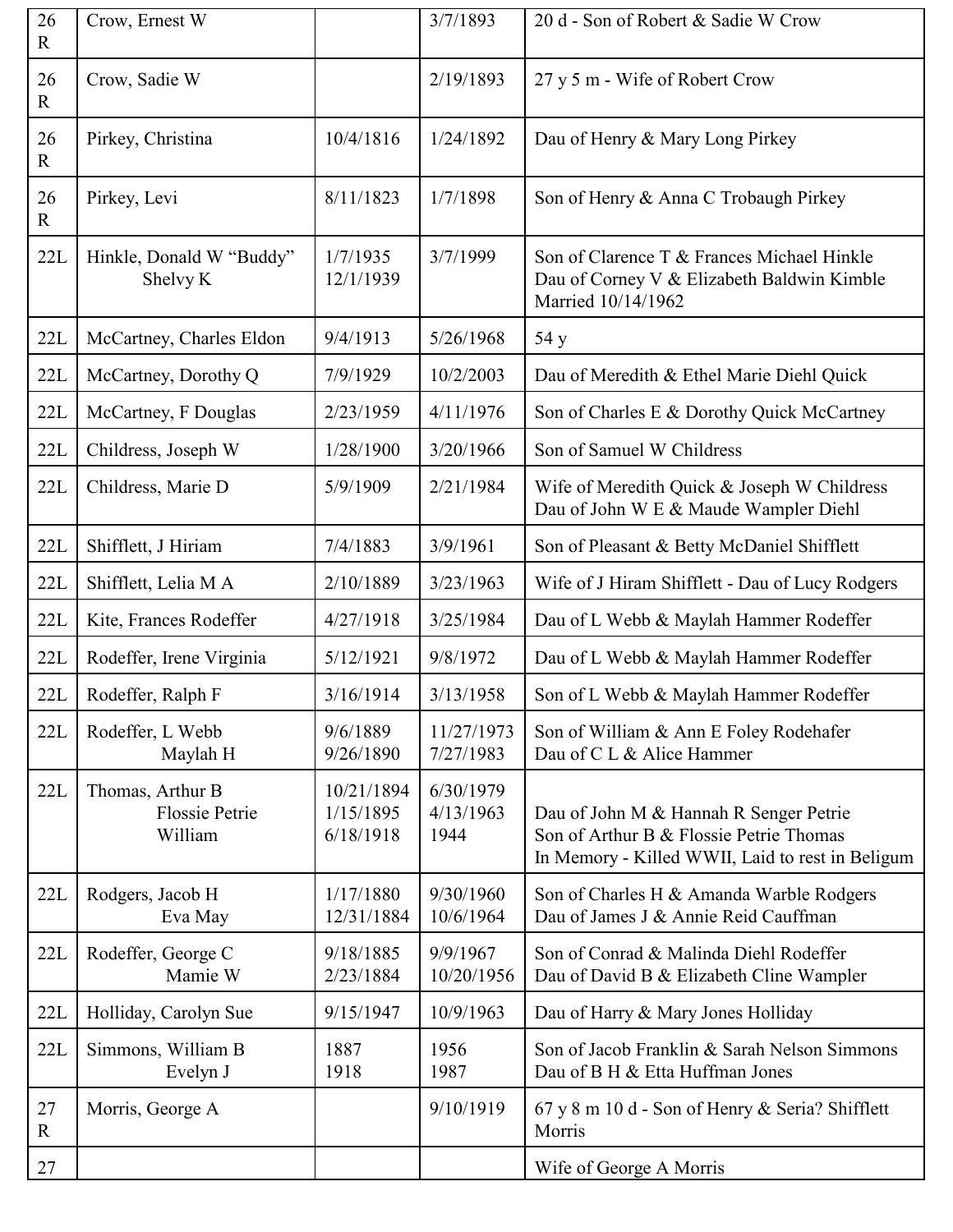| R                    | Morris, Mary J                       | 2/14/1861               | 12/19/1913              | Dau of Overton & Sarah Grainer West                                                                |
|----------------------|--------------------------------------|-------------------------|-------------------------|----------------------------------------------------------------------------------------------------|
| 27<br>$\mathbf R$    | Shifflett, Amy H                     |                         | 3/3/1896                | Dau of Henry P & Sarah Morris Shifflett                                                            |
| 27<br>$\mathbf R$    | Morrass, George A                    |                         | 1/13/1889               | 2 y 8 m 17 d - Son of George A & Mary J West<br>Morris                                             |
| 27<br>$\mathbf R$    | Morrass, Infant                      |                         | 2/1889                  | Son of George A & Mary J West Morris                                                               |
| 27<br>$\overline{R}$ | Smith, Joseph C                      |                         | 9/8/1902                | 22 y 4 m 7 d - Son of Jacob A & Annie Cline<br>Smith                                               |
| 27<br>$\mathbf R$    | Smith, Annie F                       |                         | 5/8/1893                | 40 y 8 m - Wife of Jacob A Smith<br>Dau of Joseph F & Mary Flory Cline                             |
| 27<br>$\mathbf R$    | Smith, Jacob A                       | 3/4/1848                | 5/9/1920                | 72 y 2 m 5 d - Son of Isaac & Elizabeth Whetzel<br>Smith                                           |
| 27<br>$\mathbf R$    | Smith, Annie C                       | 2/7/1857                | 7/27/1921               | 64 y 5 m 20 d - Wife of Jacob A Smith<br>Dau of Henry E & Catherine E Harshbarger                  |
| 27<br>$\mathbf R$    | Baker, Abner J                       | 1/18/1911               | 4/23/1914               | Son of Abner G & Ella Smith Baker                                                                  |
| 27<br>$\mathbf R$    | Baker, Infant                        |                         | 7/29/1912               | Dau of Abner G & Ella Smith Baker                                                                  |
| 27<br>$\mathbf R$    | Baker, Abner G<br>Ella F             | 8/18/1878<br>1/31/1882  | 3/15/1945<br>11/10/1964 | Son of Peter & Isabella C Trobaugh Baker<br>Dau of Jacob A & Annie Cline Smith                     |
| 27<br>$\mathbf{R}$   | Fisher, Rebecca J                    |                         | 5/24/1906               |                                                                                                    |
| 27<br>$\mathbf R$    | Dougans, Fannie                      |                         | 7/10/1926               | 66 y 3 m - Wife of George W Dougans<br>Dau of Jefferson & Bettie Shifflett Morris                  |
| 27<br>$\mathbf{R}$   | Bryan, John W                        | 11/27/1892              | 11/29/1909              | Son of Edward F & Hattie James Bryan                                                               |
| 23L                  | Shifflett, Stephen R                 | 10/3/1974               | 3/9/1997                | Son of Billy & Patsy Nieswander Shifflett<br>Children: Katelyn R 3/23/1994 & Kassie A<br>1/10/1997 |
| 23L                  | Biegel, William P<br>Beverly B       | 9/23/1922<br>10/3/1922  | 1/9/2000<br>3/30/1998   | Son of John Philip & Lillian May Smith Biegel<br>Dau of Carl & Carrie Starbuck                     |
| 23L                  | Reed, Charles P<br>Ruth D            | 10/5/1922<br>6/14/1921  | 8/28/2002               | Father<br>Mother - Maiden Name Deane<br>Married 5/2/1942                                           |
| 23L                  | Rodeffer, William H<br>Minnie Shores | 12/22/1912<br>4/21/1921 | 7/24/2002<br>7/6/2000   | Son of George C & Mayme Wampler Rodeffer<br>Dau of Earl & Olivia Parker Shores                     |
| 23L                  | Diehl, Oscar M<br>Tessie M           | 1/15/1905<br>11/16/1912 | 11/4/1987<br>2/26/2001  | Son of Harvey J & Margaret Wampler Diehl<br>Dau of Charles E & Bertha Gordon Stroop                |
|                      |                                      |                         |                         |                                                                                                    |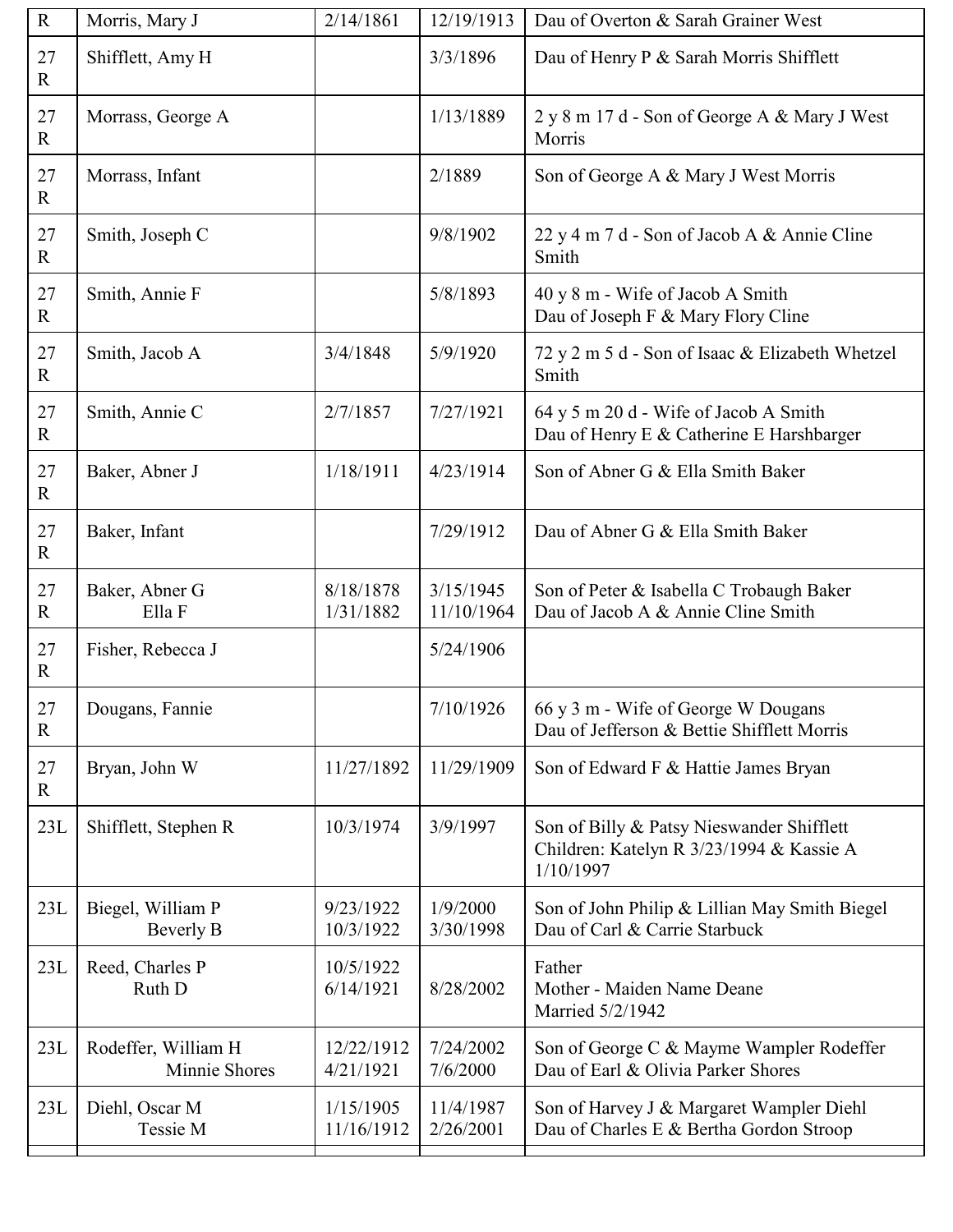| 23L                           | Rodgers, Grace I                      | 10/5/1932                | 8/28/1968               | Dau of Charles & Florence Dove Runion                                                                                           |
|-------------------------------|---------------------------------------|--------------------------|-------------------------|---------------------------------------------------------------------------------------------------------------------------------|
| 23L                           | Hazel, Claudette L                    | 7/26/1946                | 12/9/1970               | Dau of Claude E & Hannah Diehl Frazier                                                                                          |
| 23L                           | Frazier, Claude E<br>Hannah D Myers   | 6/15/1917<br>10/6/1922   | 11/17/1979<br>3/12/1984 | TEC 5 US Army WWII/Son of Osby & Lillie<br>Frazier Frazier<br>Dau of Charles E & Lillie Showalter Diehl                         |
| 28<br>$\mathbf R$             | Boyers, Harry G<br>Mildred L          | 11/21/1914<br>5/3/1918   | 11/11/1996<br>2/24/1995 | Son of Otho D & Ollie Virginia Lawson Boyers<br>Dau of Charles E & Barbara Emswiler Adkins                                      |
| 28<br>$\mathbf R$             | Bowman, Alice E                       | 12/2/1943                | 1/1/1982                | Married Thomas H Bowman 4/13/1962<br>Dau of Alvin G & Elizabeth Wonderley Edwards                                               |
| 28<br>$\mathbf R$             | Mundy, Theodore W<br>Margaret Shaffer | 2/18/1907<br>1/28/1919   | 7/8/1973<br>7/1/2000    | Son of Charles S & Letitia Wampler Mundy<br>Dau of Charles Thomas & Emma Morris Shaffer                                         |
| 28<br>$\overline{\mathrm{R}}$ | Breisacher, Viola R<br>C Milton       | 1906<br>1903             | 1980                    | Married 10/21/1929                                                                                                              |
| 28<br>$\mathbf R$             | Kirby, Eleanore L                     | 10/12/1920               | 12/25/1992              |                                                                                                                                 |
| 28<br>$\mathbf R$             | Dorman, Eliza Crowe                   | 1868                     | 1929                    | Dau of James & Mary Ann Shepherd Crowe                                                                                          |
| 28<br>$\mathbf R$             | Donovan, George                       |                          | 3/11/1917               | Son of Jeremiah & Cynthia Ann Parr Dorman<br>Could the name be misspelled on stone?<br>Stone erected by C H Crowe               |
| 28<br>$\mathbf R$             | Johnson, Margaret M                   | 9/20/1850                | 8/29/1932               | Dau of John & Sarah Blakely Johnson                                                                                             |
| 29<br>${\bf R}$               | Richard, Harry D<br>Eva M             | 1918<br>1921             |                         | Son of John William & Nancy Sovilla Yeater<br>Richard<br>Dau of Howard D & Laura Rodeffer McCary<br>Married 4/10/1948           |
| 29<br>$\mathbf R$             | Cline, Jamie Tyler                    | 5/13/1975                | 8/31/1976               | Son of Daniel W & Sandra Rhodes Cline                                                                                           |
| 29<br>R                       | Arey, Cecil Huffman<br>Alma Hooke     | 11/23/1913<br>10/12/1915 | 10/11/1986<br>1/23/1999 | Son of Oscar H & Oletha Showalter Arey<br>Raised by Charles P & Bettie Long Harshbarger<br>Dau of Grover S & Anna Coffman Hooke |
| 29<br>$\mathbf R$             | Waters, Clifton N<br>Lois K           | 9/9/1914<br>9/30/1921    |                         |                                                                                                                                 |
| 29<br>R                       | Good, Waldo C<br>Minnie P             | 8/6/1911<br>10/15/1912   | 9/24/1988               | Dau of Roy T & Barbara Cline Pittman                                                                                            |
| 30<br>$\mathbf R$             | Diehl, Charlyn F                      | 9/22/1927<br>1/8/1910    | 12/22/1999              | Maiden Name Fezatt<br>Son of J Harvey & Laura Kyger Diehl                                                                       |
|                               | Harry W<br>Rachel E                   | 1/30/1912                | 4/14/1982               | Maiden Name Royer                                                                                                               |
| 30<br>$\mathbf R$             | Secrist, Alvin D<br>Elizabeth M       | 12/14/1945<br>8/24/1948  | 5/4/1982                | Son of Waldo F & Nellie Turner Secrist                                                                                          |